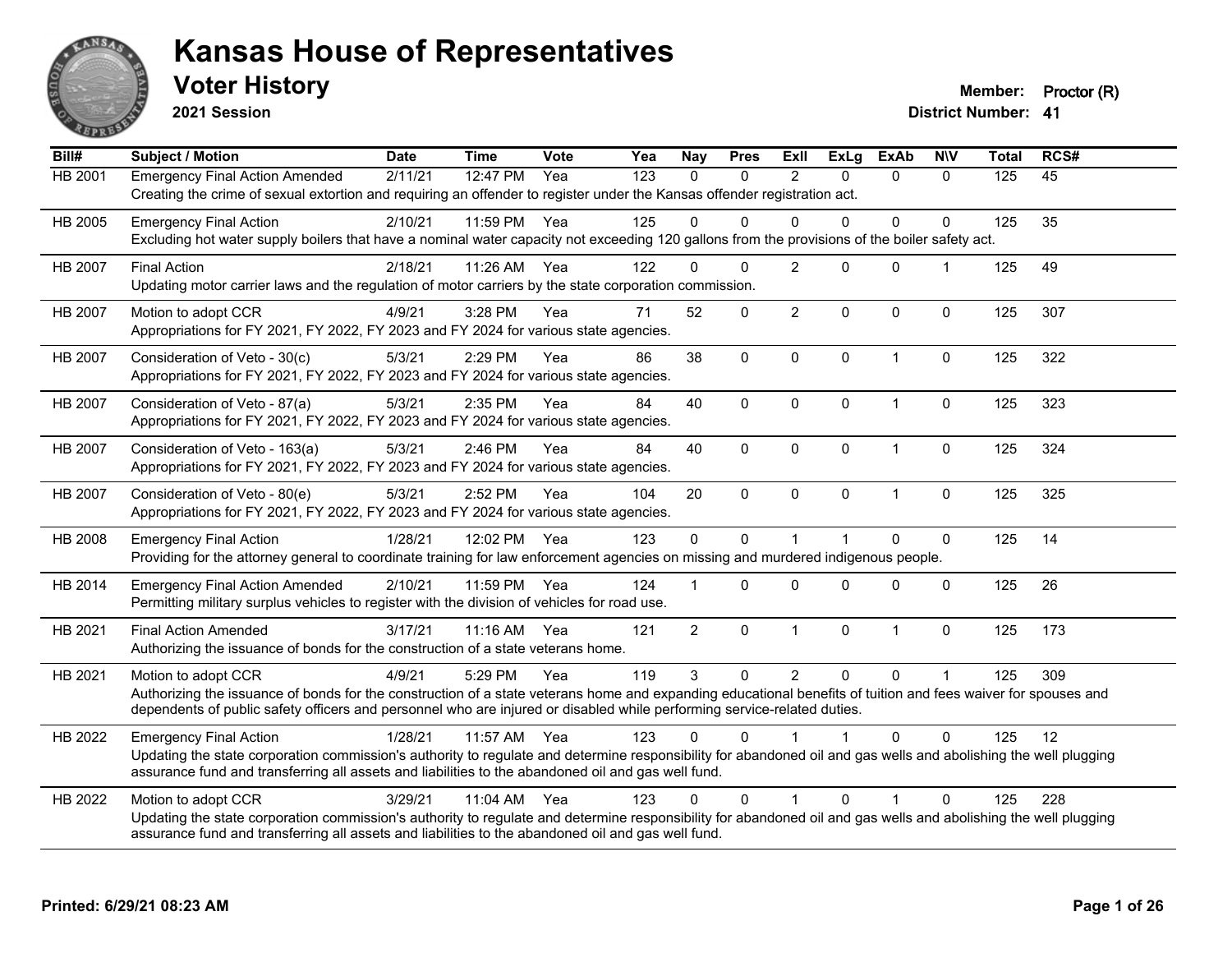

**2021 Session**

| Bill#          | <b>Subject / Motion</b>                                                                                                                                                                                                                                                                                                                                                                                                                                                                                                                                                                                                                                                         | <b>Date</b> | <b>Time</b> | Vote | Yea              | Nay          | <b>Pres</b>  | ExIl           | <b>ExLg</b>  | <b>ExAb</b>    | <b>NIV</b>   | Total | RCS#            |
|----------------|---------------------------------------------------------------------------------------------------------------------------------------------------------------------------------------------------------------------------------------------------------------------------------------------------------------------------------------------------------------------------------------------------------------------------------------------------------------------------------------------------------------------------------------------------------------------------------------------------------------------------------------------------------------------------------|-------------|-------------|------|------------------|--------------|--------------|----------------|--------------|----------------|--------------|-------|-----------------|
| <b>HB 2026</b> | <b>Emergency Final Action</b><br>Creating a drug abuse treatment program for people on diversion and allowing county and district attorneys to enter into agreements with chief judges and community<br>corrections for supervision.                                                                                                                                                                                                                                                                                                                                                                                                                                            | 1/28/21     | 12:00 PM    | Yea  | $\overline{123}$ | $\mathbf{0}$ | $\Omega$     | 1              |              | $\Omega$       | $\Omega$     | 125   | $\overline{13}$ |
| HB 2026        | Motion to adopt CCR<br>Creating a drug abuse treatment program for people on diversion and allowing county and district attorneys to enter into agreements with chief judges and community<br>corrections for supervision, clarifying jurisdiction and supervision of offenders in a certified drug abuse treatment program, authorizing the Kansas sentencing<br>commission to change risk assessment cut-off levels for participation in the certified drug abuse treatment program, modifying the criminal penalties for tampering with<br>electronic monitoring equipment and increasing the criminal penalties for riot and incitement to riot in a correctional facility. | 5/5/21      | $2:18$ PM   | Yea  | 121              | 0            | $\Omega$     | $\overline{2}$ | $\Omega$     | $\overline{2}$ | $\Omega$     | 125   | 330             |
| HB 2029        | <b>Emergency Final Action</b><br>Counting any crime with a domestic violence designation as a prior conviction under domestic battery.                                                                                                                                                                                                                                                                                                                                                                                                                                                                                                                                          | 2/3/21      | 12:37 PM    | Yea  | 118              | 7            | $\Omega$     | $\Omega$       | 0            | $\Omega$       | $\Omega$     | 125   | 19              |
| HB 2030        | <b>Emergency Final Action</b><br>Extending terminal medical release to inmates in the custody of the department of corrections with a condition likely to cause death within 120 days.                                                                                                                                                                                                                                                                                                                                                                                                                                                                                          | 2/10/21     | 11:59 PM    | Nay  | 96               | 29           | $\Omega$     | $\mathbf{0}$   | $\mathbf{0}$ | $\Omega$       | $\mathbf 0$  | 125   | 29              |
| HB 2039        | <b>Final Action Amended</b><br>Requiring students to pass an American civics test in order to graduate with a high school diploma.                                                                                                                                                                                                                                                                                                                                                                                                                                                                                                                                              | 3/4/21      | 1:34 PM     | Yea  | 69               | 54           | $\Omega$     | $\overline{1}$ | $\Omega$     | 1              | $\Omega$     | 125   | 143             |
| HB 2039        | Motion to adopt CCR<br>Requiring administration of a basic civics test as part of the course in United States history and government that is necessary for high school graduation and requiring<br>students to take and pass a personal financial literacy course for high school graduation beginning in school year 2024-2025.                                                                                                                                                                                                                                                                                                                                                | 4/9/21      | 3:45 PM     | Yea  | 72               | 51           | $\mathbf{0}$ | $\overline{2}$ | $\Omega$     | $\Omega$       | $\mathbf{0}$ | 125   | 308             |
| HB 2045        | <b>Final Action Amended</b><br>Revising two tax credits - first by updating the Kansas angel investor tax credit act with respect to the definition of qualified securities, tax credit limitations and amounts,<br>investor requirements and extending the date that credits may be allowed, and second by increasing the tax credit for expenses incurred to make a residence accessible<br>to persons with a disability.                                                                                                                                                                                                                                                     | 3/3/21      | 11:38 AM    | Yea  | 112              | 11           | 1            | $\mathbf{1}$   | $\Omega$     | $\Omega$       | $\mathbf{0}$ | 125   | 117             |
| HB 2049        | <b>Emergency Final Action on Substitute</b><br>Bill<br>Substitute for HB 2049 by Committee on Judiciary - Prohibiting a public agency from charging a fee for records requested for an audit by the legislative division of post<br>audit.                                                                                                                                                                                                                                                                                                                                                                                                                                      | 2/3/21      | 12:39 PM    | Yea  | 124              | 1            | $\mathbf{0}$ | $\Omega$       | $\Omega$     | $\Omega$       | $\mathbf{0}$ | 125   | 20              |
| HB 2050        | <b>Final Action</b><br>Removing the requirement that certain entities submit certain documents to the division of post audit.                                                                                                                                                                                                                                                                                                                                                                                                                                                                                                                                                   | 2/11/21     | 11:20 AM    | Yea  | 122              | 0            | $\Omega$     | 3              | $\Omega$     | $\Omega$       | $\Omega$     | 125   | 37              |
| HB 2052        | <b>Final Action Amended</b><br>Authorizing legislative assistants and committee assistants to accept gifts from legislators.                                                                                                                                                                                                                                                                                                                                                                                                                                                                                                                                                    | 2/25/21     | 11:24 AM    | Yea  | 119              | 5            | $\mathbf 0$  | $\mathbf{1}$   | $\mathbf{0}$ | $\Omega$       | $\mathbf 0$  | 125   | 73              |
| HB 2056        | <b>Emergency Final Action</b><br>Regulating the sale and distribution of kratom products as a part of and supplemental to the Kansas food, drug and cosmetic act.                                                                                                                                                                                                                                                                                                                                                                                                                                                                                                               | 5/6/21      | 3:37 PM     | Nay  | 97               | 24           | $\Omega$     | $\Omega$       |              | $\mathcal{P}$  | $\mathbf{1}$ | 125   | 343             |
| HB 2057        | <b>Final Action</b><br>Allowing an alcoholic liquor manufacturer to obtain a drinking establishment license under certain conditions.                                                                                                                                                                                                                                                                                                                                                                                                                                                                                                                                           | 3/3/21      | 11:40 AM    | Yea  | 124              | 0            | 0            |                | 0            | 0              | $\mathbf 0$  | 125   | 118             |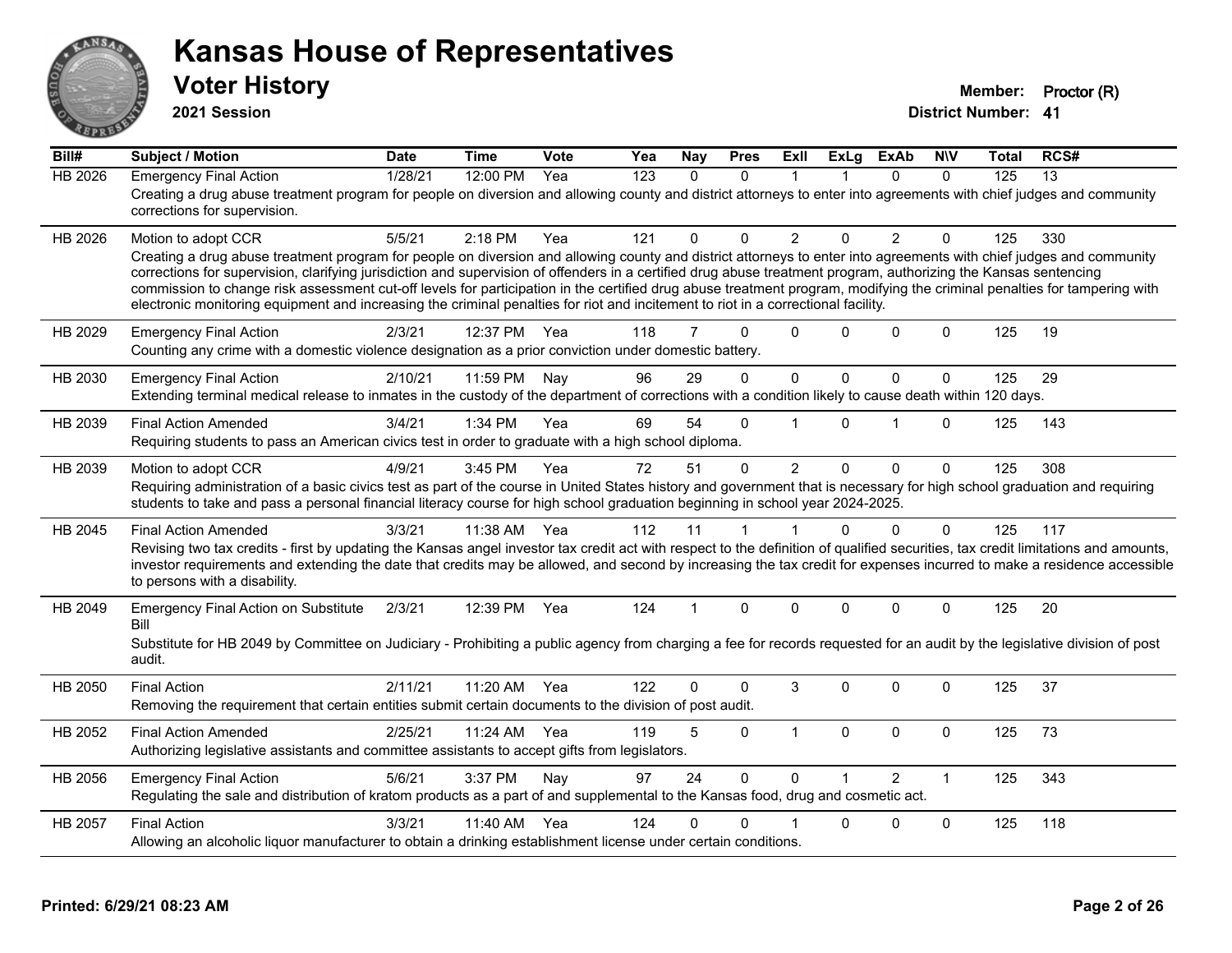

**2021 Session**

| Bill#          | Subject / Motion                                                                                                                                                                          | <b>Date</b> | <b>Time</b>  | <b>Vote</b> | Yea | <b>Nay</b>    | <b>Pres</b>  | Exll           | <b>ExLg</b> | <b>ExAb</b>    | <b>NIV</b>   | <b>Total</b> | RCS# |
|----------------|-------------------------------------------------------------------------------------------------------------------------------------------------------------------------------------------|-------------|--------------|-------------|-----|---------------|--------------|----------------|-------------|----------------|--------------|--------------|------|
| <b>HB 2058</b> | <b>Final Action Amended</b>                                                                                                                                                               | 3/4/21      | 1:39 PM      | Yea         | 85  | 38            | $\mathbf 0$  | $\mathbf 1$    | $\Omega$    | $\mathbf{1}$   | $\Omega$     | 125          | 144  |
|                | Allowing reciprocity to recognize out-of-state licenses to carry a concealed handgun.                                                                                                     |             |              |             |     |               |              |                |             |                |              |              |      |
| HB 2058        | <b>Motion to Concur</b>                                                                                                                                                                   | 4/8/21      | 9:24 PM      | Yea         | 80  | 43            | $\Omega$     |                | $\Omega$    | $\overline{1}$ | $\Omega$     | 125          | 293  |
|                | Providing reciprocity for licenses to carry concealed handguns and creating a new class of concealed carry license for individuals 18 to 20 years of age, and creating the                |             |              |             |     |               |              |                |             |                |              |              |      |
|                | Kansas protection of firearm rights act to restore the right to possess a firearm upon expungement of certain convictions.                                                                |             |              |             |     |               |              |                |             |                |              |              |      |
| HB 2058        | Consideration of Veto                                                                                                                                                                     | 5/3/21      | 12:15 PM     | Yea         | 84  | 39            | $\Omega$     | 0              | $\Omega$    |                | $\mathbf{1}$ | 125          | 320  |
|                | Providing reciprocity for licenses to carry concealed handguns and creating a new class of concealed carry license for individuals 18 to 20 years of age, and creating the                |             |              |             |     |               |              |                |             |                |              |              |      |
|                | Kansas protection of firearm rights act to restore the right to possess a firearm upon expungement of certain convictions.                                                                |             |              |             |     |               |              |                |             |                |              |              |      |
| HB 2062        | <b>Emergency Final Action</b>                                                                                                                                                             | 2/10/21     | 11:59 PM     | Yea         | 125 | ∩             | $\mathbf 0$  | $\mathbf{0}$   | 0           | 0              | $\mathbf 0$  | 125          | 31   |
|                | Providing certain exceptions to the confidentiality of state child death review board documents.                                                                                          |             |              |             |     |               |              |                |             |                |              |              |      |
| HB 2063        | <b>Emergency Final Action Amended</b>                                                                                                                                                     | 2/10/21     | 11:59 PM Yea |             | 125 | $\Omega$      | $\Omega$     | $\Omega$       | $\Omega$    | $\Omega$       | $\Omega$     | 125          | 28   |
|                | Providing certain KP&F tier II spousal and children's benefits for death resulting from a service-connected disability and enacting the Michael Wells memorial act.                       |             |              |             |     |               |              |                |             |                |              |              |      |
| HB 2064        | <b>Emergency Final Action Amended</b>                                                                                                                                                     | 2/10/21     | 11:59 PM Yea |             | 125 | $\Omega$      | $\Omega$     | $\mathbf{0}$   | 0           | $\Omega$       | $\Omega$     | 125          | 33   |
|                | Making DROP elections revocable and allowing DROP members who first elected a DROP period of less than five years to extend such DROP period.                                             |             |              |             |     |               |              |                |             |                |              |              |      |
|                |                                                                                                                                                                                           |             |              |             |     |               |              |                | 0           | $\Omega$       |              |              |      |
| HB 2064        | Motion to adopt CCR<br>Creating the Kansas promise scholarship act to provide postsecondary educational scholarships for certain two-year associate degree programs, career and technical | 4/9/21      | 5:35 PM      | Yea         | 118 |               | $\Omega$     | 2              |             |                |              | 125          | 310  |
|                | education certificates and other stand-alone programs.                                                                                                                                    |             |              |             |     |               |              |                |             |                |              |              |      |
| HB 2066        | Final Action Sub Bill Amended                                                                                                                                                             | 3/3/21      | 11:45 AM Yea |             | 103 | 21            | $\Omega$     |                | $\Omega$    | $\Omega$       | $\Omega$     | 125          | 119  |
|                | Substitute for HB 2066 by Committee on Commerce, Labor and Economic Development - Expanding the military spouse and service member's expedited licensure law                              |             |              |             |     |               |              |                |             |                |              |              |      |
|                | to all applicants who have established or intend to establish residency in Kansas.                                                                                                        |             |              |             |     |               |              |                |             |                |              |              |      |
| HB 2066        | Motion to adopt CCR                                                                                                                                                                       | 4/8/21      | 5:08 PM      | Yea         | 105 | 17            | $\mathbf{0}$ |                | $\Omega$    | $\overline{2}$ | $\Omega$     | 125          | 287  |
|                | Substitute for HB 2066 by Committee on Commerce, Labor and Economic Development - Expanding the military spouse and service memberGÇÖs expedited licensure                                |             |              |             |     |               |              |                |             |                |              |              |      |
|                | law to all applicants who have established or intend to establish residency in Kansas.                                                                                                    |             |              |             |     |               |              |                |             |                |              |              |      |
| HB 2070        | <b>Final Action</b>                                                                                                                                                                       | 2/18/21     | 11:27 AM     | Yea         | 119 | $\mathcal{S}$ | $\Omega$     | $\overline{2}$ | $\Omega$    | $\Omega$       | $\mathbf{1}$ | 125          | 50   |
|                | Allowing certain private not-for-profit postsecondary educational institutions to recoup credit card fees by permitting a surcharge for credit card transactions in the same              |             |              |             |     |               |              |                |             |                |              |              |      |
|                | manner as municipal universities, community colleges, technical colleges and vocational educational schools.                                                                              |             |              |             |     |               |              |                |             |                |              |              |      |
| HB 2071        | <b>Emergency Final Action</b>                                                                                                                                                             | 2/3/21      | 12:32 PM     | Yea         | 125 | 0             | $\Omega$     | $\Omega$       | $\Omega$    | 0              | $\mathbf 0$  | 125          | 17   |
|                | Increasing the criminal penalties for stalking a minor.                                                                                                                                   |             |              |             |     |               |              |                |             |                |              |              |      |
|                |                                                                                                                                                                                           |             |              |             |     |               |              |                |             |                |              |              |      |
| HB 2071        | Motion to Concur<br>Increasing the criminal penalties for stalking a minor.                                                                                                               | 4/6/21      | 2:33 PM      | Yea         | 119 | $\Omega$      | $\mathbf 0$  | $\mathbf{1}$   | $\Omega$    | 5              | $\Omega$     | 125          | 261  |
|                |                                                                                                                                                                                           |             |              |             |     |               |              |                |             |                |              |              |      |
| HB 2072        | <b>Final Action</b>                                                                                                                                                                       | 2/10/21     | 11:59 PM     | Yea         | 123 | $\Omega$      | $\mathbf 0$  | $\mathbf 0$    | 0           | $\overline{2}$ | $\mathbf 0$  | 125          | 24   |
|                | Updating the version of risk-based capital instructions in effect.                                                                                                                        |             |              |             |     |               |              |                |             |                |              |              |      |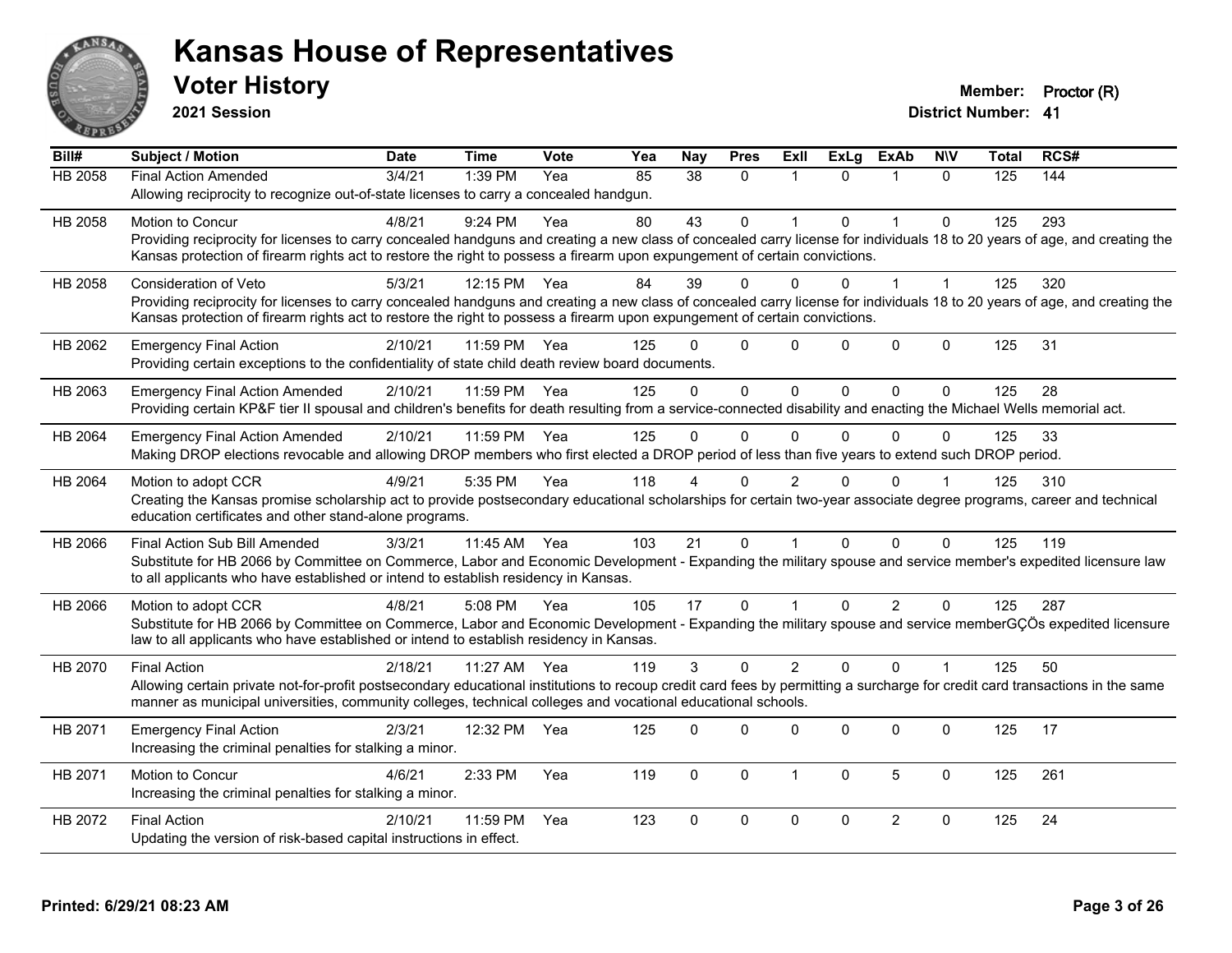

**2021 Session**

| Bill#   | Subject / Motion                                                                                                                                                                                                                                                                                                                                                                                                                                                                                                                                              | <b>Date</b> | <b>Time</b> | Vote | Yea | Nay          | <b>Pres</b>  | ExII           | ExLg     | <b>ExAb</b>    | <b>NIV</b>   | Total | RCS# |
|---------|---------------------------------------------------------------------------------------------------------------------------------------------------------------------------------------------------------------------------------------------------------------------------------------------------------------------------------------------------------------------------------------------------------------------------------------------------------------------------------------------------------------------------------------------------------------|-------------|-------------|------|-----|--------------|--------------|----------------|----------|----------------|--------------|-------|------|
| HB 2072 | Motion to Concur                                                                                                                                                                                                                                                                                                                                                                                                                                                                                                                                              | 3/29/21     | 11:01 AM    | Yea  | 113 | 9            | $\mathbf{0}$ |                | $\Omega$ |                | $\mathbf 1$  | 125   | 227  |
|         | Senate Substitute for HB 2072 by Committee on Financial Institutions and Insurance - Providing for the Kansas corporation commission to authorize the securitization of<br>certain public utility generating facilities, qualified extraordinary costs and issuance of securitized utility tariff bonds.                                                                                                                                                                                                                                                      |             |             |      |     |              |              |                |          |                |              |       |      |
| HB 2074 | <b>Emergency Final Action</b>                                                                                                                                                                                                                                                                                                                                                                                                                                                                                                                                 | 2/11/21     | 12:46 PM    | Yea  | 123 | $\Omega$     | $\Omega$     | $\overline{2}$ | $\Omega$ | $\Omega$       | $\Omega$     | 125   | 44   |
|         | Updating producer licensing statutes pertaining to appointment, fees, licensing, renewal dates, continuing education, suspension, revocation and denial of licensure and<br>reinstatement.                                                                                                                                                                                                                                                                                                                                                                    |             |             |      |     |              |              |                |          |                |              |       |      |
| HB 2074 | Motion to adopt CCR                                                                                                                                                                                                                                                                                                                                                                                                                                                                                                                                           | 4/9/21      | 11:39 AM    | Yea  | 103 | 20           | 0            | $\overline{2}$ | $\Omega$ | $\Omega$       | 0            | 125   | 301  |
|         | Senate Substitute for HB 2074 by Committee on Financial Institutions and Insurance - Enacting the technology-enabled fiduciary financial institution act, providing<br>requirements, fiduciary powers, duties, functions and limitations for such financial institutions and the administration thereof by the state bank commissioner, creating an<br>income and privilege tax credit for certain qualified distributions from technology-enabled fiduciary financial institutions and the joint committee on fiduciary financial<br>institutions oversight. |             |             |      |     |              |              |                |          |                |              |       |      |
| HB 2075 | <b>Emergency Final Action</b>                                                                                                                                                                                                                                                                                                                                                                                                                                                                                                                                 | 2/10/21     | 11:59 PM    | Yea  | 125 | $\Omega$     | $\Omega$     | $\mathbf{0}$   | $\Omega$ | $\mathbf{0}$   | $\mathbf 0$  | 125   | 30   |
|         | Allowing venue for an adoption when the state is the agency to be where the state agency or its subcontracting agency has an office.                                                                                                                                                                                                                                                                                                                                                                                                                          |             |             |      |     |              |              |                |          |                |              |       |      |
| HB 2076 | <b>Final Action Amended</b>                                                                                                                                                                                                                                                                                                                                                                                                                                                                                                                                   | 2/18/21     | 11:29 AM    | Yea  | 122 | $\mathbf{0}$ | $\Omega$     | $\overline{2}$ | $\Omega$ | $\Omega$       | $\mathbf{1}$ | 125   | 51   |
|         | Clarifying that bond agents seeking discharge as a surety are required to return the person released on bond to the court in the county where the complaint subject to<br>the bond was filed.                                                                                                                                                                                                                                                                                                                                                                 |             |             |      |     |              |              |                |          |                |              |       |      |
| HB 2077 | <b>Emergency Final Action Amended</b>                                                                                                                                                                                                                                                                                                                                                                                                                                                                                                                         | 2/3/21      | 12:29 PM    | Yea  | 120 | 5            | $\Omega$     | $\Omega$       | $\Omega$ | $\Omega$       | $\Omega$     | 125   | 16   |
|         | Extending the Kansas criminal justice reform commission, limiting the commission's scope of study and adding a public defender.                                                                                                                                                                                                                                                                                                                                                                                                                               |             |             |      |     |              |              |                |          |                |              |       |      |
| HB 2077 | Motion to adopt CCR                                                                                                                                                                                                                                                                                                                                                                                                                                                                                                                                           | 5/5/21      | 2:23 PM     | Yea  | 115 | 6            | 0            | $\overline{2}$ | $\Omega$ | $\overline{2}$ | 0            | 125   | 331  |
|         | Extending the Kansas closed case task force, providing for staff assistance and renaming the task force the Alvin Sykes cold case DNA task force, extending the Kansas<br>criminal justice reform commission, limiting the commission's scope of study and adding a public defender, and authorizing the crime victims compensation board to<br>waive application time restrictions for certain victims to receive compensation for mental health counseling and adding certain children to the definition of victim.                                         |             |             |      |     |              |              |                |          |                |              |       |      |
| HB 2078 | <b>Final Action Amended</b>                                                                                                                                                                                                                                                                                                                                                                                                                                                                                                                                   | 2/25/21     | 11:36 AM    | Yea  | 107 | 17           | $\Omega$     |                | 0        | $\Omega$       | $\Omega$     | 125   | 74   |
|         | Suspending statutory speedy trial rights until May 1, 2024, in all criminal cases and providing guidelines for prioritizing trials.                                                                                                                                                                                                                                                                                                                                                                                                                           |             |             |      |     |              |              |                |          |                |              |       |      |
| HB 2078 | Motion to Concur                                                                                                                                                                                                                                                                                                                                                                                                                                                                                                                                              | 3/22/21     | $11:14$ AM  | Yea  | 114 | 7            | $\Omega$     | $\Omega$       | $\Omega$ | 4              | $\Omega$     | 125   | 187  |
|         | Suspending statutory speedy trial rights until May 1, 2023, in all criminal cases, providing guidelines for prioritizing trials and requiring the office of judicial administration<br>to prepare and submit a report to the legislature in 2022 and 2023.                                                                                                                                                                                                                                                                                                    |             |             |      |     |              |              |                |          |                |              |       |      |
| HB 2079 | <b>Emergency Final Action Amended</b>                                                                                                                                                                                                                                                                                                                                                                                                                                                                                                                         | 2/3/21      | 12:46 PM    | Nav  | 70  | 54           |              | $\Omega$       | 0        | $\Omega$       | $\Omega$     | 125   | 22   |
|         | Transferring duties concerning address confidentiality program (safe at home) and the registration for charitable organizations from the secretary of state to the attorney<br>general.                                                                                                                                                                                                                                                                                                                                                                       |             |             |      |     |              |              |                |          |                |              |       |      |
| HB 2079 | Motion to adopt CCR                                                                                                                                                                                                                                                                                                                                                                                                                                                                                                                                           | 5/5/21      | 2:32 PM     | Yea  | 78  | 42           | 1            | $\overline{2}$ | $\Omega$ | $\overline{2}$ | $\Omega$     | 125   | 332  |
|         | Transferring duties concerning address confidentiality program (safe at home) and the registration of charitable organizations from the secretary of state to the attorney<br>general, enacting the Kansas fights addiction act to establish a grant program for the purpose of preventing, reducing, treating and mitigating the effects of substance<br>abuse and addiction and requiring posting of a human trafficking awareness notice approved by the attorney general in certain businesses and public places.                                         |             |             |      |     |              |              |                |          |                |              |       |      |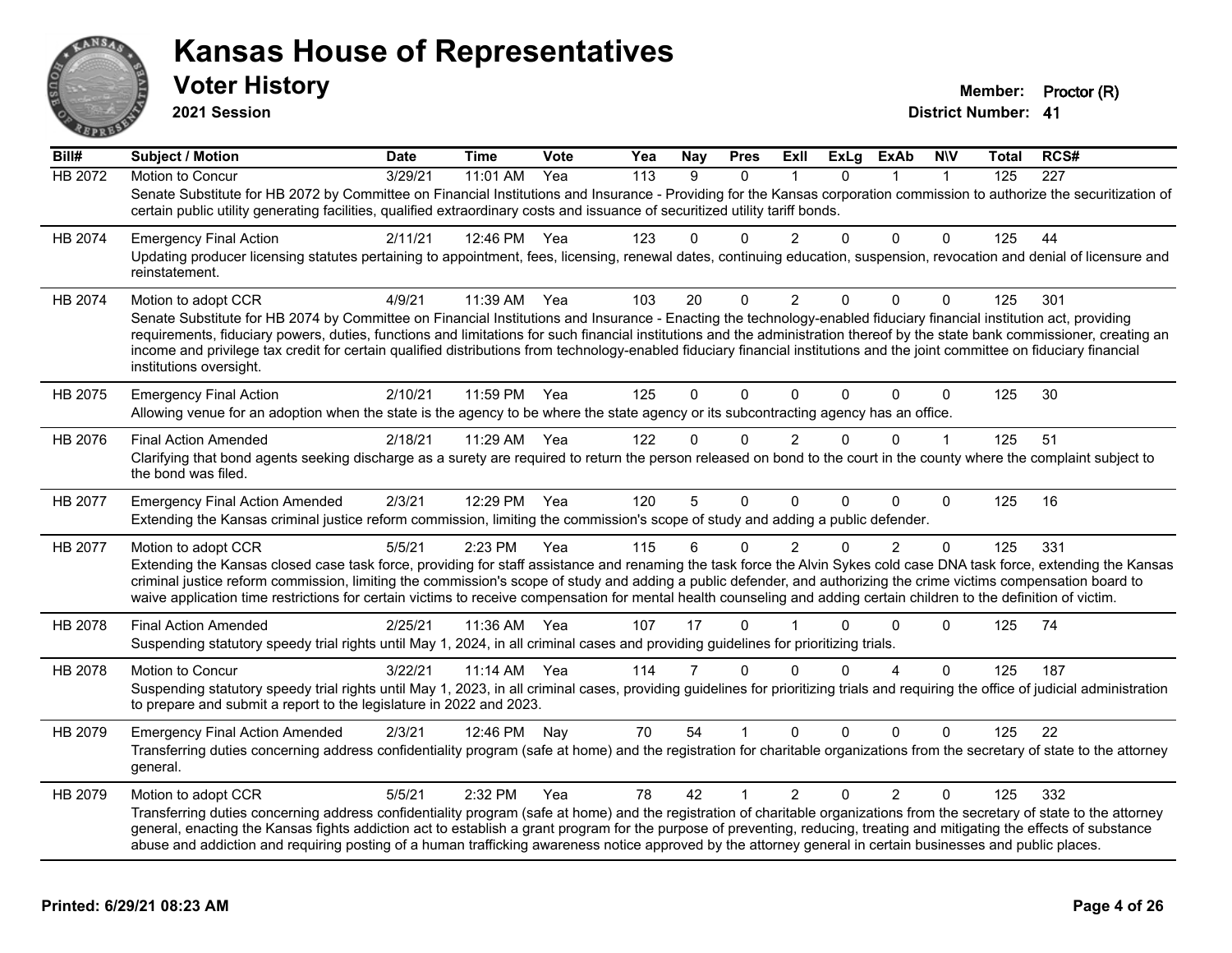

**2021 Session**

| Bill#   | <b>Subject / Motion</b>                                                                                                                                                                                                                                                                                                                                | <b>Date</b> | <b>Time</b> | Vote | Yea | Nay             | <b>Pres</b>  | ExII           | <b>ExLg</b>  | <b>ExAb</b>    | <b>NIV</b>   | <b>Total</b> | RCS# |
|---------|--------------------------------------------------------------------------------------------------------------------------------------------------------------------------------------------------------------------------------------------------------------------------------------------------------------------------------------------------------|-------------|-------------|------|-----|-----------------|--------------|----------------|--------------|----------------|--------------|--------------|------|
| HB 2081 | <b>Emergency Final Action Amended</b><br>Modifying how certain prior convictions are counted for the special sentencing rule related to possession of a controlled substance and providing concurrent or<br>consecutive sentencing for persons convicted of new crimes while on release for a felony.                                                  | 2/10/21     | 11:59 PM    | Nay  | 69  | $\overline{56}$ | 0            | $\mathbf{0}$   | $\Omega$     | $\mathbf{0}$   | $\mathbf{0}$ | 125          | 32   |
| HB 2082 | <b>Emergency Final Action</b><br>Authorizing the crime victims compensation board to waive application time restrictions for a victim of a sexually violent crime to receive compensation for mental health<br>counseling and adding certain children to the definition of victim.                                                                     | 2/3/21      | 12:41 PM    | Yea  | 125 | 0               | $\mathbf{0}$ | $\Omega$       | $\Omega$     | $\Omega$       | $\Omega$     | 125          | 21   |
| HB 2085 | <b>Final Action</b><br>Creating the students' right to know act to provide information on postsecondary education options.                                                                                                                                                                                                                             | 3/4/21      | 1:41 PM     | Yea  | 123 | $\Omega$        | $\Omega$     | $\mathbf{1}$   | $\mathbf{0}$ | $\mathbf{1}$   | $\Omega$     | 125          | 145  |
| HB 2087 | <b>Final Action Amended</b><br>Limiting the review of certain rules and regulations by the director of the budget.                                                                                                                                                                                                                                     | 2/18/21     | 11:30 AM    | Yea  | 109 | 13              | $\mathbf 0$  | $\overline{2}$ | $\mathbf{0}$ | $\mathbf 0$    | $\mathbf 1$  | 125          | 52   |
| HB 2088 | <b>Final Action Amended</b><br>Requiring visual observation of an alleged victim of child abuse or neglect as part of an investigation.                                                                                                                                                                                                                | 3/4/21      | 1:42 PM     | Yea  | 121 | $\overline{2}$  | $\mathbf 0$  | $\mathbf{1}$   | $\mathbf 0$  | $\mathbf{1}$   | $\mathbf 0$  | 125          | 146  |
| HB 2089 | Final Action Sub Bill<br>Substitute for HB 2089 by Committee on Federal and State Affairs - Standardizing firearm safety education training programs in school districts.                                                                                                                                                                              | 3/18/21     | 11:26 AM    | Yea  | 75  | 47              | 0            | $\mathbf 1$    | $\Omega$     | $\overline{2}$ | 0            | 125          | 180  |
| HB 2089 | Motion to Concur<br>Substitute for HB 2089 by Committee on Federal and State Affairs - Standardizing firearm safety education training programs in school districts.                                                                                                                                                                                   | 4/8/21      | 9:28 PM     | Yea  | 79  | 44              | $\mathbf 0$  |                | $\Omega$     |                | $\mathbf 0$  | 125          | 294  |
| HB 2090 | <b>Emergency Final Action Amended</b><br>Creating a procedure for appointment of acting official when an elected official's military service causes a vacancy.                                                                                                                                                                                         | 2/3/21      | 12:34 PM    | Yea  | 125 | 0               | $\Omega$     | $\Omega$       | $\Omega$     | 0              | $\Omega$     | 125          | 18   |
| HB 2093 | <b>Final Action Amended</b><br>Increasing criminal penalties for fleeing or attempting to elude a police officer when operating a stolen vehicle, committing certain driving violations or causing a collision<br>involving another driver and making fleeing or attempting to elude a police officer evidence of intent to commit theft of a vehicle. | 2/25/21     | 11:38 AM    | Yea  | 124 | 0               | $\Omega$     |                | $\Omega$     | 0              | $\Omega$     | 125          | 75   |
| HB 2094 | <b>Final Action Sub Bill</b><br>Substitute for HB 2094 by Committee on Appropriations - Expanding educational benefits of tuition and fees waiver for spouses and dependents of public safety officers<br>and personnel who are injured or disabled while performing service-related duties.                                                           | 3/17/21     | $11:17$ AM  | Yea  | 117 | 6               | $\Omega$     |                | $\Omega$     | $\overline{1}$ | $\Omega$     | 125          | 174  |
| HB 2096 | <b>Final Action</b><br>Authorizing department of corrections employees, local correctional or detention officers, judicial branch employees, municipal court employees and administrative<br>hearing officers to have identifying information restricted from public access on public websites that identify home addresses or home ownership.         | 2/18/21     | 11:32 AM    | Yea  | 122 | $\Omega$        | $\Omega$     | $\overline{2}$ | $\Omega$     | $\Omega$       | $\mathbf 1$  | 125          | 53   |
| HB 2097 | <b>Final Action</b><br>Decoupling the KIT and KIR workforce training programs from the high performance incentive fund program.                                                                                                                                                                                                                        | 3/3/21      | 11:47 AM    | Yea  | 124 | 0               | $\Omega$     |                | $\Omega$     | $\Omega$       | $\Omega$     | 125          | 120  |
| HB 2101 | <b>Emergency Final Action Amended</b><br>Extending transfers from the expanded lottery act revenues fund to the university engineering initiative.                                                                                                                                                                                                     | 2/25/21     | 12:56 PM    | Yea  | 112 | 12              | $\Omega$     | $\overline{1}$ | $\Omega$     | $\mathbf 0$    | $\Omega$     | 125          | 83   |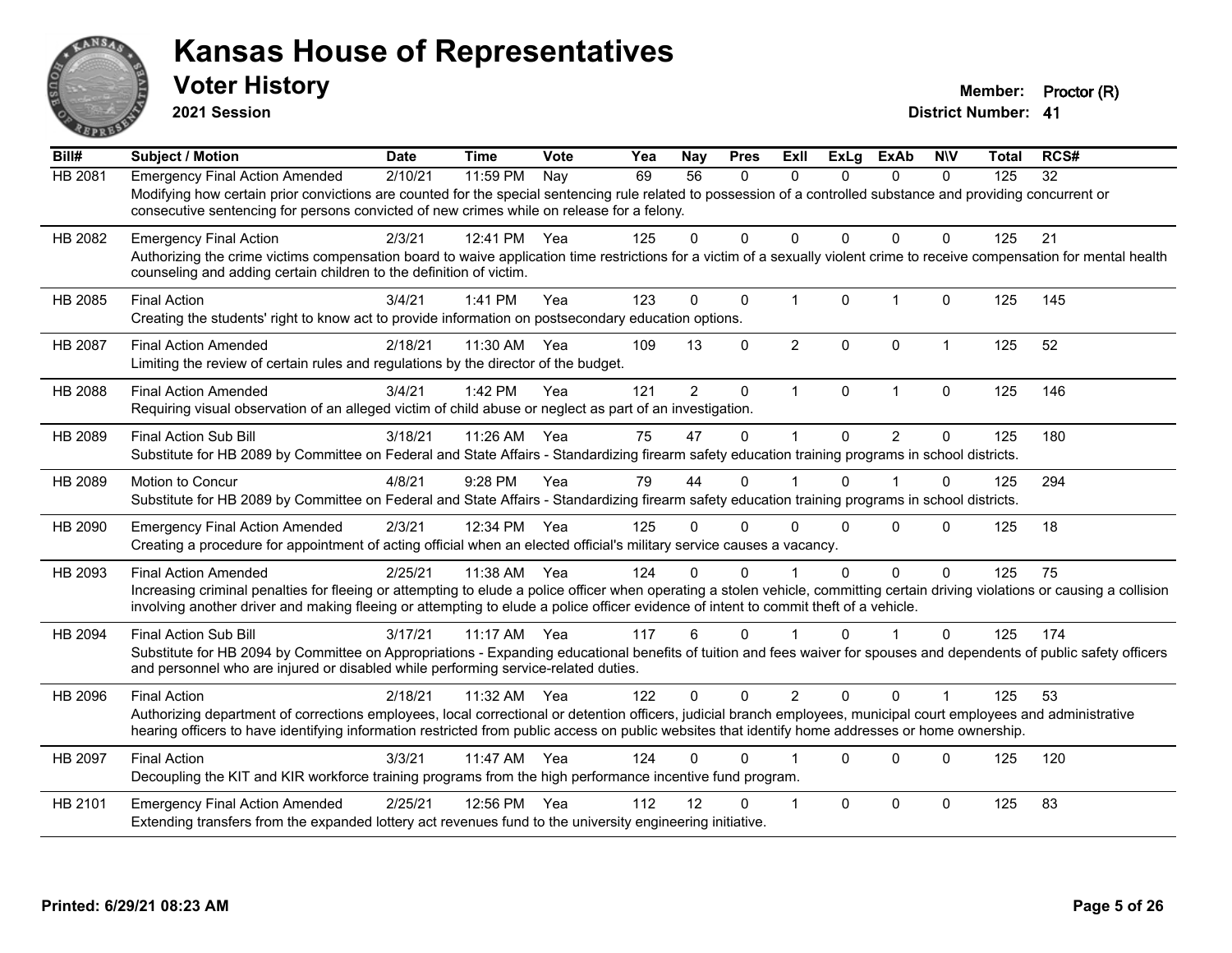

**2021 Session**

| Bill#          | Subject / Motion                                                                                                                                                                                                                                                                                                                                                                                                                                                                                                                                                                                                                                                                                                                                                                                                                                                                                                                                                                                                                                                                                                                                                                                                                                                                                            | <b>Date</b> | <b>Time</b>  | Vote | Yea | <b>Nay</b>     | <b>Pres</b>  | ExII           | <b>ExLg</b> | <b>ExAb</b>  | <b>NIV</b>   | <b>Total</b> | RCS# |
|----------------|-------------------------------------------------------------------------------------------------------------------------------------------------------------------------------------------------------------------------------------------------------------------------------------------------------------------------------------------------------------------------------------------------------------------------------------------------------------------------------------------------------------------------------------------------------------------------------------------------------------------------------------------------------------------------------------------------------------------------------------------------------------------------------------------------------------------------------------------------------------------------------------------------------------------------------------------------------------------------------------------------------------------------------------------------------------------------------------------------------------------------------------------------------------------------------------------------------------------------------------------------------------------------------------------------------------|-------------|--------------|------|-----|----------------|--------------|----------------|-------------|--------------|--------------|--------------|------|
| <b>HB 2102</b> | <b>Emergency Final Action</b><br>Updating egg repackaging requirements for retailers.                                                                                                                                                                                                                                                                                                                                                                                                                                                                                                                                                                                                                                                                                                                                                                                                                                                                                                                                                                                                                                                                                                                                                                                                                       | 2/10/21     | 11:59 PM     | Yea  | 123 | $\overline{2}$ | $\Omega$     | $\mathbf{0}$   | $\Omega$    | $\Omega$     | $\mathbf{0}$ | 125          | 25   |
| HB 2102        | Mot to Concur in Conference<br>Senate Substitute for HB 2102 by Committee on Agriculture and Natural Resources - Updating egg repackaging requirements for retailers.                                                                                                                                                                                                                                                                                                                                                                                                                                                                                                                                                                                                                                                                                                                                                                                                                                                                                                                                                                                                                                                                                                                                       | 4/9/21      | 2:22 PM      | Yea  | 122 |                | $\mathbf 0$  | $\overline{2}$ | $\Omega$    | $\Omega$     | $\mathbf{0}$ | 125          | 303  |
| HB 2103        | <b>Emergency Final Action</b><br>Establishing the Kansas pesticide waste disposal program and permitting up to \$50,000 to be transferred annually from the Kansas agricultural remediation fund to a<br>new Kansas pesticide waste disposal fund.                                                                                                                                                                                                                                                                                                                                                                                                                                                                                                                                                                                                                                                                                                                                                                                                                                                                                                                                                                                                                                                          | 2/11/21     | 12:38 PM     | Yea  | 123 | $\Omega$       | $\mathbf 0$  | $\overline{2}$ | $\Omega$    | $\Omega$     | $\mathbf{0}$ | 125          | 39   |
| HB 2104        | <b>Final Action Amended</b><br>Modifying the sales tax exemption for construction materials by allowing certain educational institutions a sales tax exemption for purchases thereof.                                                                                                                                                                                                                                                                                                                                                                                                                                                                                                                                                                                                                                                                                                                                                                                                                                                                                                                                                                                                                                                                                                                       | 2/18/21     | 11:35 AM Yea |      | 114 | 8              | $\mathbf 0$  | 2              | 0           | $\Omega$     |              | 125          | 54   |
| HB 2104        | Motion to Adopt CCR<br>Senate Substitute for HB 2104 by Committee on Assessment ant Taxation - Extending certain budget due dates for schools and notice and hearing requirements when<br>exceeding the revenue neutral rate for property tax purposes, changing time to request full and complete opinion from the state board tax appeals, requiring the state<br>board of tax appeals to serve orders and notices by electronic means if requested by the party, prohibiting valuation increases of certain property in appeals, requiring<br>appraisal directives to require compliance with uniform standards of professional appraisal practice, providing for notice and opportunity to be heard prior to removal<br>from county appraiser eligibility list, providing notification when person no longer holds office of county appraiser, placing the burden of proof on the county appraiser in<br>certain valuation and classification appeal hearings before the district court, requiring appraisal courses for appraisers to be courses approved by the Kansas real estate<br>appraisal board, extending the time a state board of tax appeals member may continue to serve after such member's term expires and authorizing appointment of a<br>member pro tempore under certain conditions. | 4/6/21      | 2:57 PM      | Yea  | 77  | 42             | $\mathbf 0$  |                | $\Omega$    | 5            | $\Omega$     | 125          | 262  |
| HB 2106        | <b>Emergency Final Action</b><br>Extending the dates when corporate tax returns are required to be filed.                                                                                                                                                                                                                                                                                                                                                                                                                                                                                                                                                                                                                                                                                                                                                                                                                                                                                                                                                                                                                                                                                                                                                                                                   | 3/4/21      | 4:36 PM      | Yea  | 123 | $\Omega$       | $\pmb{0}$    | $\mathbf{1}$   | $\mathbf 0$ | $\mathbf{1}$ | $\mathbf{0}$ | 125          | 160  |
| HB 2109        | <b>Emergency Final Action</b><br>Increasing the county population threshold for a county to be required to have a lawyer representative, increasing the number of lawyer members and decreasing the<br>number of non-lawyer members on the board of indigents' defense services.                                                                                                                                                                                                                                                                                                                                                                                                                                                                                                                                                                                                                                                                                                                                                                                                                                                                                                                                                                                                                            | 2/11/21     | 12:41 PM     | Yea  | 87  | 36             | $\mathbf{0}$ | $\overline{2}$ | $\Omega$    | $\Omega$     | $\Omega$     | 125          | 41   |
| HB 2112        | <b>Emergency Final Action</b><br>Permitting online advertisement and sales of abandoned property by self-storage rental unit operators; providing for the designation by occupants of an alternate contact<br>and limiting claims for loss or damage of stored property to the property value limit provided in the rental agreement.                                                                                                                                                                                                                                                                                                                                                                                                                                                                                                                                                                                                                                                                                                                                                                                                                                                                                                                                                                       | 2/10/21     | 11:59 PM     | Yea  | 120 | 5              | $\mathbf 0$  | $\Omega$       | $\Omega$    | $\Omega$     | $\Omega$     | 125          | 27   |
| HB 2114        | <b>Emergency Final Action Amended</b><br>Establishing the Kansas senior care task force.                                                                                                                                                                                                                                                                                                                                                                                                                                                                                                                                                                                                                                                                                                                                                                                                                                                                                                                                                                                                                                                                                                                                                                                                                    | 2/18/21     | 12:38 PM     | Yea  | 113 | 8              | $\mathbf{0}$ | $\overline{2}$ | $\Omega$    | $\mathbf{1}$ | $\mathbf{1}$ | 125          | 60   |
| HB 2114        | Motion to adopt CCR<br>Establishing the senior care task force, a definition of financial exploitation and Kansas elder and dependent adult abuse multidisciplinary team coordinator and teams,<br>requiring additional mandatory reporters, increasing investigation days for reports of abuse, neglect and financial exploitation of certain adults and directing the<br>department for children and families to inform certain chief administrative officers of substantiated findings of such reports.                                                                                                                                                                                                                                                                                                                                                                                                                                                                                                                                                                                                                                                                                                                                                                                                  | 4/9/21      | 5:41 PM      | Yea  | 115 |                | $\Omega$     | $\overline{2}$ | 0           | $\Omega$     |              | 125          | 311  |
| HB 2115        | <b>Final Action Amended</b><br>Establishing the joint committee on child welfare system oversight.                                                                                                                                                                                                                                                                                                                                                                                                                                                                                                                                                                                                                                                                                                                                                                                                                                                                                                                                                                                                                                                                                                                                                                                                          | 2/18/21     | 11:38 AM     | Yea  | 118 |                | $\Omega$     | 2              | 0           | $\Omega$     |              | 125          | 55   |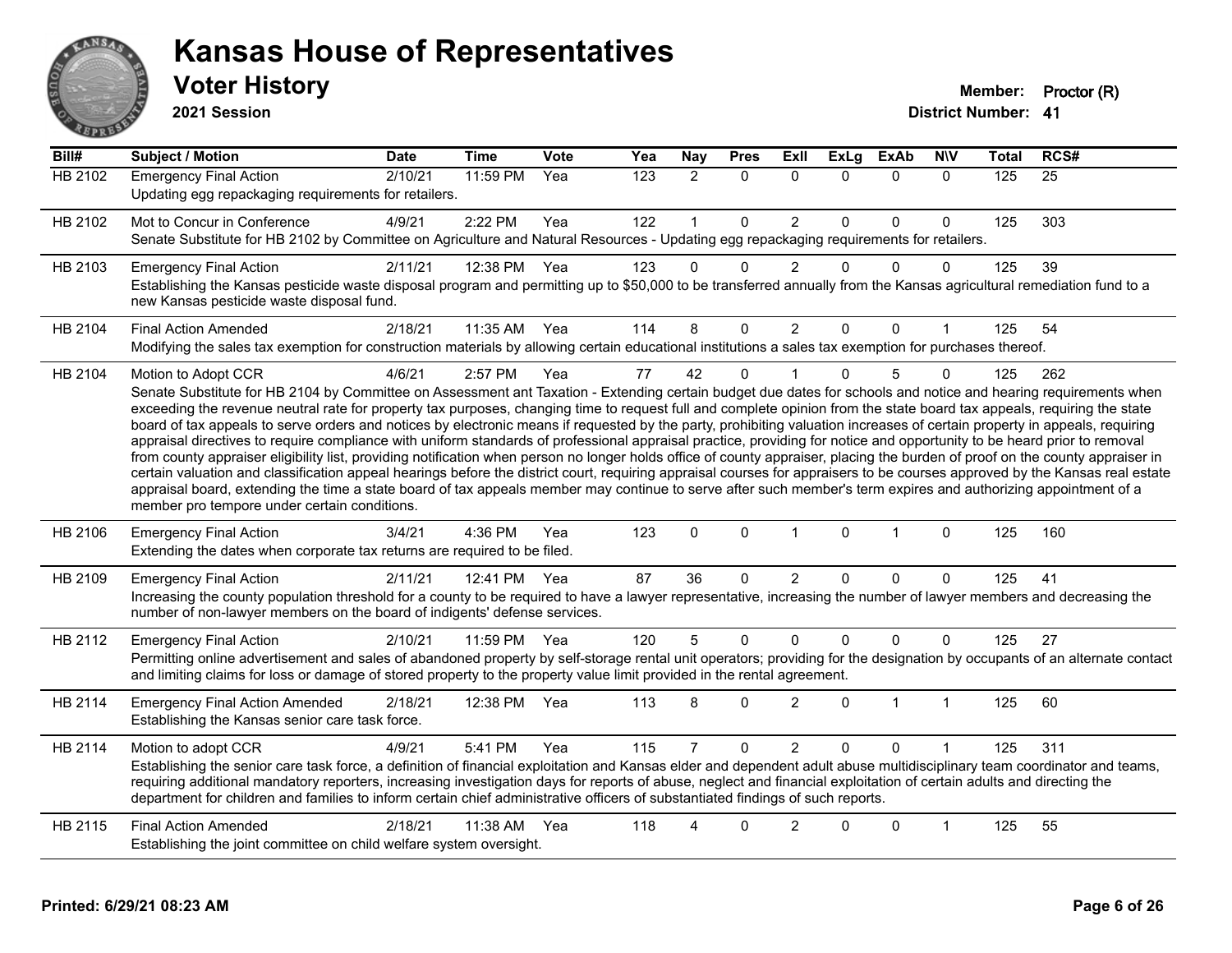

**2021 Session**

| Bill#          | <b>Subject / Motion</b>                                                                                                                                                                                                                                                                                                                                                                                                                                                                                                                                                                                                                                                                                                                                                                                                                                                                | <b>Date</b> | <b>Time</b>  | Vote | Yea              | <b>Nay</b> | <b>Pres</b>  | ExII           | <b>ExLg</b>  | <b>ExAb</b>    | <b>NIV</b>     | <b>Total</b> | RCS# |
|----------------|----------------------------------------------------------------------------------------------------------------------------------------------------------------------------------------------------------------------------------------------------------------------------------------------------------------------------------------------------------------------------------------------------------------------------------------------------------------------------------------------------------------------------------------------------------------------------------------------------------------------------------------------------------------------------------------------------------------------------------------------------------------------------------------------------------------------------------------------------------------------------------------|-------------|--------------|------|------------------|------------|--------------|----------------|--------------|----------------|----------------|--------------|------|
| <b>HB 2116</b> | <b>Emergency Final Action</b><br>Exempting the caregiver of a child in state out-of-home placement from the child care assistance 20-hour-per-week work requirement.                                                                                                                                                                                                                                                                                                                                                                                                                                                                                                                                                                                                                                                                                                                   | 3/4/21      | $4:43$ PM    | Yea  | $\overline{123}$ | $\Omega$   | $\mathbf{0}$ | -1             | $\Omega$     |                | $\mathbf{0}$   | 125          | 165  |
| HB 2119        | <b>EFA Sub Bill Amended</b><br>Substitute for HB 2119 by Committee on K-12 Education Budget - Making and concerning appropriations for the department of education for fiscal years ending June 30,<br>2021, June 30, 2022, and June 30, 2023, creating and expanding school choice programs, restricting remote learning and remote enrollment and extending the<br>statewide property tax levy for schools.                                                                                                                                                                                                                                                                                                                                                                                                                                                                          | 3/30/21     | 7:56 PM      | Yea  | 65               | 58         | 0            |                | $\Omega$     |                | $\Omega$       | 125          | 255  |
| HB 2120        | <b>Emergency Final Action</b><br>Removing the spousal exception from the crime of sexual battery.                                                                                                                                                                                                                                                                                                                                                                                                                                                                                                                                                                                                                                                                                                                                                                                      | 2/11/21     | 12:50 PM     | Yea  | 110              | 13         | $\mathbf 0$  | $\overline{2}$ | $\mathbf{0}$ | 0              | $\mathbf 0$    | 125          | 46   |
| HB 2121        | <b>Emergency Final Action Amended</b><br>Adding definitions related to defendants who abscond from supervision in the criminal procedure code and for parole.                                                                                                                                                                                                                                                                                                                                                                                                                                                                                                                                                                                                                                                                                                                          | 2/11/21     | 12:43 PM Yea |      | 101              | 22         | $\mathbf 0$  | $\overline{2}$ | 0            | 0              | $\mathbf 0$    | 125          | 42   |
| HB 2121        | Motion to adopt CCR<br>Increasing the criminal penalty for mistreatment of a dependent adult or elder person when the victim is a resident of an adult care home, adding definitions related to<br>defendants who abscond from supervision in the criminal procedure code and for parole and clarifying that bond agents seeking discharge as a surety are required to<br>return the person released on bond to the court in the county where the complaint subject to the bond was filed, requiring the department of corrections to develop<br>guidance to be used by parole officers when responding to violations of parole and postrelease supervision and that incentivize compliant behavior, and authorizing<br>court services officers and community corrections officers to provide a certification of identification to offenders for use to obtain a new driver's license. | 5/5/21      | 2:39 PM      | Yea  | 121              | $\Omega$   | 0            | $\overline{2}$ | 0            | $\overline{2}$ | $\mathbf 0$    | 125          | 333  |
| HB 2124        | <b>Emergency Final Action</b><br>Clarifying the authority of healing arts school clinics to provide healing arts services.                                                                                                                                                                                                                                                                                                                                                                                                                                                                                                                                                                                                                                                                                                                                                             | 2/18/21     | 12:39 PM     | Yea  | 121              | $\Omega$   | $\Omega$     | $\overline{2}$ | $\Omega$     |                |                | 125          | 61   |
| HB 2125        | <b>Emergency Final Action Amended</b><br>Allowing a copy of a will to be filed and admitted to probate and allowing a will or a copy of a will filed within six months after the death of the testator to be admitted to<br>probate at any time.                                                                                                                                                                                                                                                                                                                                                                                                                                                                                                                                                                                                                                       | 2/18/21     | 12:46 PM Yea |      | 118              | 3          | $\mathbf 0$  | $\overline{2}$ | $\Omega$     |                |                | 125          | 64   |
| HB 2126        | <b>Final Action Amended</b><br>Providing immunity from civil liability for COVID-19 claims for adult care facilities.                                                                                                                                                                                                                                                                                                                                                                                                                                                                                                                                                                                                                                                                                                                                                                  | 3/4/21      | 1:44 PM      | Yea  | 85               | 37         | 1            | $\mathbf{1}$   | $\mathbf 0$  | $\mathbf{1}$   | $\mathbf 0$    | 125          | 147  |
| HB 2128        | <b>Final Action Amended</b><br>Clarifying jurisdiction and supervision of offenders in a certified drug abuse treatment program.                                                                                                                                                                                                                                                                                                                                                                                                                                                                                                                                                                                                                                                                                                                                                       | 3/2/21      | 10:32 AM     | Yea  | 124              | $\Omega$   | $\mathbf 0$  | $\overline{1}$ | $\mathbf 0$  | 0              | $\mathbf 0$    | 125          | 92   |
| HB 2134        | <b>Emergency Final Action</b><br>Updating the national association of insurance commissioners credit for reinsurance model law and codifying the credit for reinsurance model regulation.                                                                                                                                                                                                                                                                                                                                                                                                                                                                                                                                                                                                                                                                                              | 2/11/21     | 12:39 PM Yea |      | 123              | $\Omega$   | $\Omega$     | $\overline{2}$ | $\Omega$     | $\Omega$       | $\Omega$       | 125          | 40   |
| HB 2134        | Motion to adopt CCR<br>Making appropriations for the Kansas state department of education for FY 2021, FY 2022 and FY 2023; requiring a Kansas foster care children annual academic report<br>card; authorizing limited remote learning; providing the criteria for identification of students eligible to receive at-risk programs and services; requiring boards of<br>education to allocate sufficient school district moneys to improve student academic performance; authorizing school districts to pay tuition and fees for concurrent and<br>dual enrollment programs; expanding student eligibility under the tax credit for low income students scholarship program; extending the high-density at-risk weighting;<br>providing ACT college entrance exams and workkeys assessments to certain nonpublic school students.                                                    | 5/7/21      | 6:51 PM      | Yea  | 107              | 9          | $\mathbf{0}$ |                | 0            | 6              | $\overline{2}$ | 125          | 352  |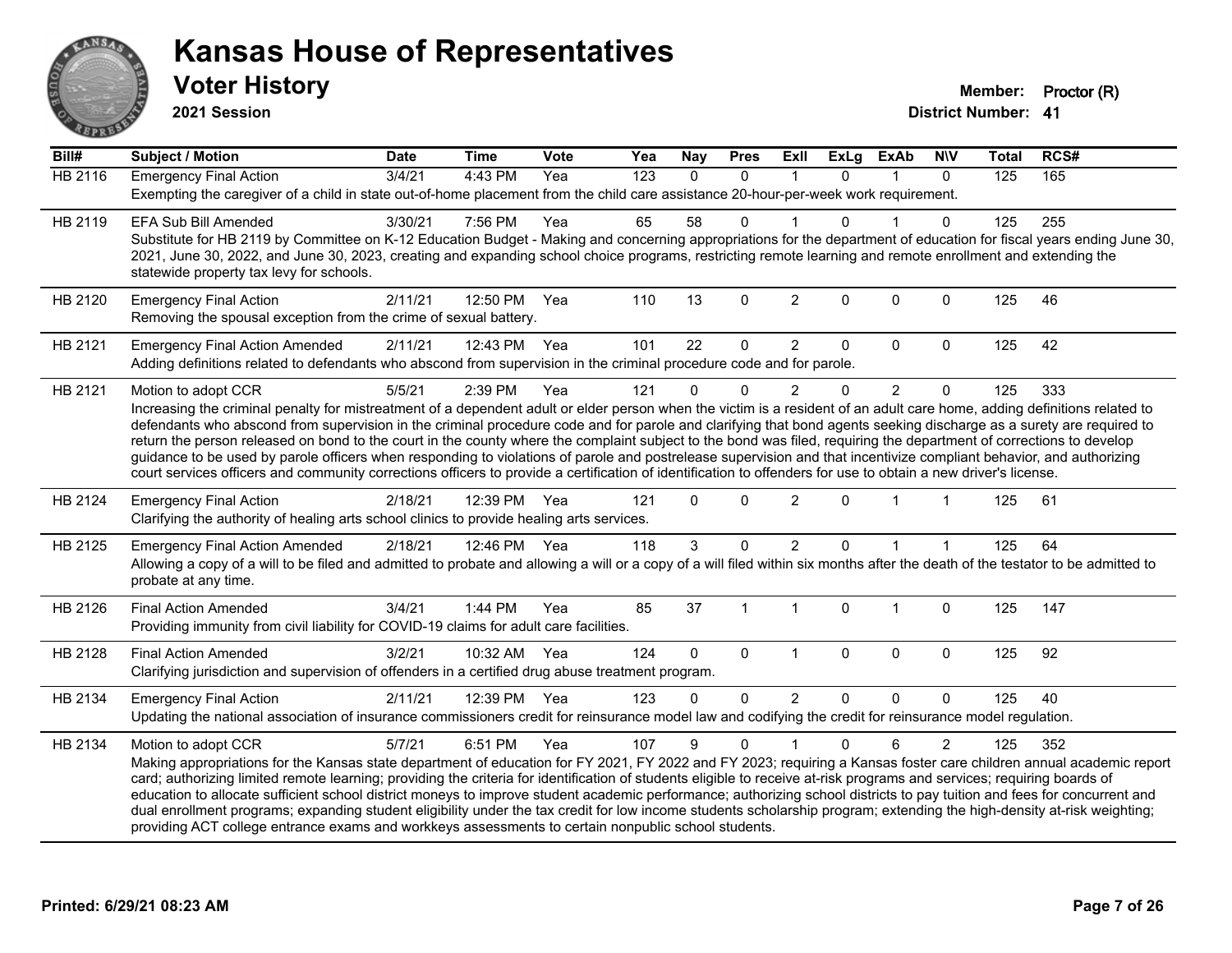

**2021 Session**

| Bill#   | Subject / Motion                                                                                                                                                                                                                                                                                                                           | <b>Date</b> | <b>Time</b> | Vote | Yea | Nay            | <b>Pres</b> | ExIl           | <b>ExLg</b> | <b>ExAb</b>    | <b>NIV</b>     | <b>Total</b> | RCS# |
|---------|--------------------------------------------------------------------------------------------------------------------------------------------------------------------------------------------------------------------------------------------------------------------------------------------------------------------------------------------|-------------|-------------|------|-----|----------------|-------------|----------------|-------------|----------------|----------------|--------------|------|
| HB 2136 | <b>Final Action Amended</b>                                                                                                                                                                                                                                                                                                                | 2/25/21     | 11:40 AM    | Yea  | 124 | $\Omega$       | $\Omega$    |                | $\Omega$    | $\Omega$       | $\Omega$       | 125          | 76   |
|         | Updating certain statutes relating to the regulation of the business of insurance; granting the commissioner of insurance certain investigative powers.                                                                                                                                                                                    |             |             |      |     |                |             |                |             |                |                |              |      |
| HB 2137 | <b>Final Action Amended</b>                                                                                                                                                                                                                                                                                                                | 3/2/21      | 10:33 AM    | Yea  | 122 | $\overline{c}$ | 0           |                |             | $\Omega$       | 0              | 125          | 93   |
|         | Authorizing certain licensees under the Kansas liquor control act and the club and drinking establishment act to sell and serve cereal malt beverages.                                                                                                                                                                                     |             |             |      |     |                |             |                |             |                |                |              |      |
| HB 2137 | Motion to adopt CCR                                                                                                                                                                                                                                                                                                                        | 5/7/21      | 4:41 PM     | Yea  | 101 | 18             | 0           |                | 0           | 5              | $\Omega$       | 125          | 351  |
|         | Making amendments regarding licensure to sell alcoholic liquor and cereal malt beverages, authorizing transfers of bulk alcoholic liquor by certain licensees and<br>authorizing the sale of alcoholic liquor and cereal malt beverages on specified days and times and subject to certain conditions by licensees under the Kansas liquor |             |             |      |     |                |             |                |             |                |                |              |      |
|         | control act and the club and drinking establishment act.                                                                                                                                                                                                                                                                                   |             |             |      |     |                |             |                |             |                |                |              |      |
| HB 2138 | <b>Final Action</b>                                                                                                                                                                                                                                                                                                                        | 3/3/21      | 11:48 AM    | Yea  | 120 | 4              | $\Omega$    |                | $\Omega$    | $\Omega$       | $\Omega$       | 125          | 121  |
|         | Club and drinking establishment liquor license eligibility; spouse is a law enforcement officer in another county.                                                                                                                                                                                                                         |             |             |      |     |                |             |                |             |                |                |              |      |
| HB 2143 | <b>Emergency Final Action</b>                                                                                                                                                                                                                                                                                                              | 3/4/21      | 4:39 PM     | Yea  | 119 |                | $\Omega$    |                | $\Omega$    | $\overline{1}$ | $\Omega$       | 125          | 162  |
|         | Making exemption permanent for certain cash rebates on sales or leases of new motor vehicles for sales tax purposes.                                                                                                                                                                                                                       |             |             |      |     |                |             |                |             |                |                |              |      |
| HB 2143 | Motion to adopt CCR                                                                                                                                                                                                                                                                                                                        | 4/9/21      | 6:16 PM     | Yea  | 118 | 3              | 0           | $\overline{2}$ | $\Omega$    | $\Omega$       | $\overline{2}$ | 125          | 315  |
|         | Making exemption permanent for certain cash rebates on sales or leases of new motor vehicles for sales tax purposes.                                                                                                                                                                                                                       |             |             |      |     |                |             |                |             |                |                |              |      |
| HB 2145 | <b>Final Action</b>                                                                                                                                                                                                                                                                                                                        | 3/2/21      | 10:35 AM    | Yea  | 124 | $\Omega$       | $\Omega$    |                | 0           | $\Omega$       | $\Omega$       | 125          | 94   |
|         | Exempting the retail sale of electricity by public utilities for electric vehicle charging stations from the jurisdiction of the state corporation commission.                                                                                                                                                                             |             |             |      |     |                |             |                |             |                |                |              |      |
| HB 2150 | <b>Final Action Amended</b>                                                                                                                                                                                                                                                                                                                | 3/25/21     | $11:18$ AM  | Yea  | 118 | 4              | 0           |                |             | 2              | 0              | 125          | 209  |
|         | Creating a definition of financial exploitation, requiring additional mandatory reporters and increasing investigation days in the abuse, neglect and financial exploitation of<br>certain adults.                                                                                                                                         |             |             |      |     |                |             |                |             |                |                |              |      |
| HB 2151 | <b>Emergency Final Action</b>                                                                                                                                                                                                                                                                                                              | 2/18/21     | 12:44 PM    | Yea  | 121 | $\mathbf{0}$   | $\Omega$    | $\overline{2}$ | $\Omega$    | $\overline{1}$ | 1              | 125          | 63   |
|         | Creating Kansas elder and dependent adult abuse multidisciplinary teams and a coordinator.                                                                                                                                                                                                                                                 |             |             |      |     |                |             |                |             |                |                |              |      |
| HB 2153 | <b>Final Action</b>                                                                                                                                                                                                                                                                                                                        | 3/3/21      | 11:50 AM    | Yea  | 124 | $\Omega$       | $\Omega$    |                | $\Omega$    | $\Omega$       | $\mathbf{0}$   | 125          | 122  |
|         | Increasing the criminal penalty for mistreatment of a dependent adult or elder person when the victim is a resident of an adult care home.                                                                                                                                                                                                 |             |             |      |     |                |             |                |             |                |                |              |      |
| HB 2155 | <b>Emergency Final Action</b>                                                                                                                                                                                                                                                                                                              | 2/18/21     | 12:43 PM    | Yea  | 85  | 36             | $\Omega$    | $\overline{2}$ | 0           |                | 1              | 125          | 62   |
|         | Providing for department of health and environment response operations for water and soil pollutant release, discharge or escape.                                                                                                                                                                                                          |             |             |      |     |                |             |                |             |                |                |              |      |
| HB 2158 | <b>Final Action</b>                                                                                                                                                                                                                                                                                                                        | 2/18/21     | 11:40 AM    | Yea  | 121 |                | 0           | 2              | ∩           | 0              |                | 125          | 56   |
|         | Making permanent provisions for the advisory committee on trauma and the statewide trauma system regional council to conduct closed meetings and keep privileged<br>records regarding trauma cases.                                                                                                                                        |             |             |      |     |                |             |                |             |                |                |              |      |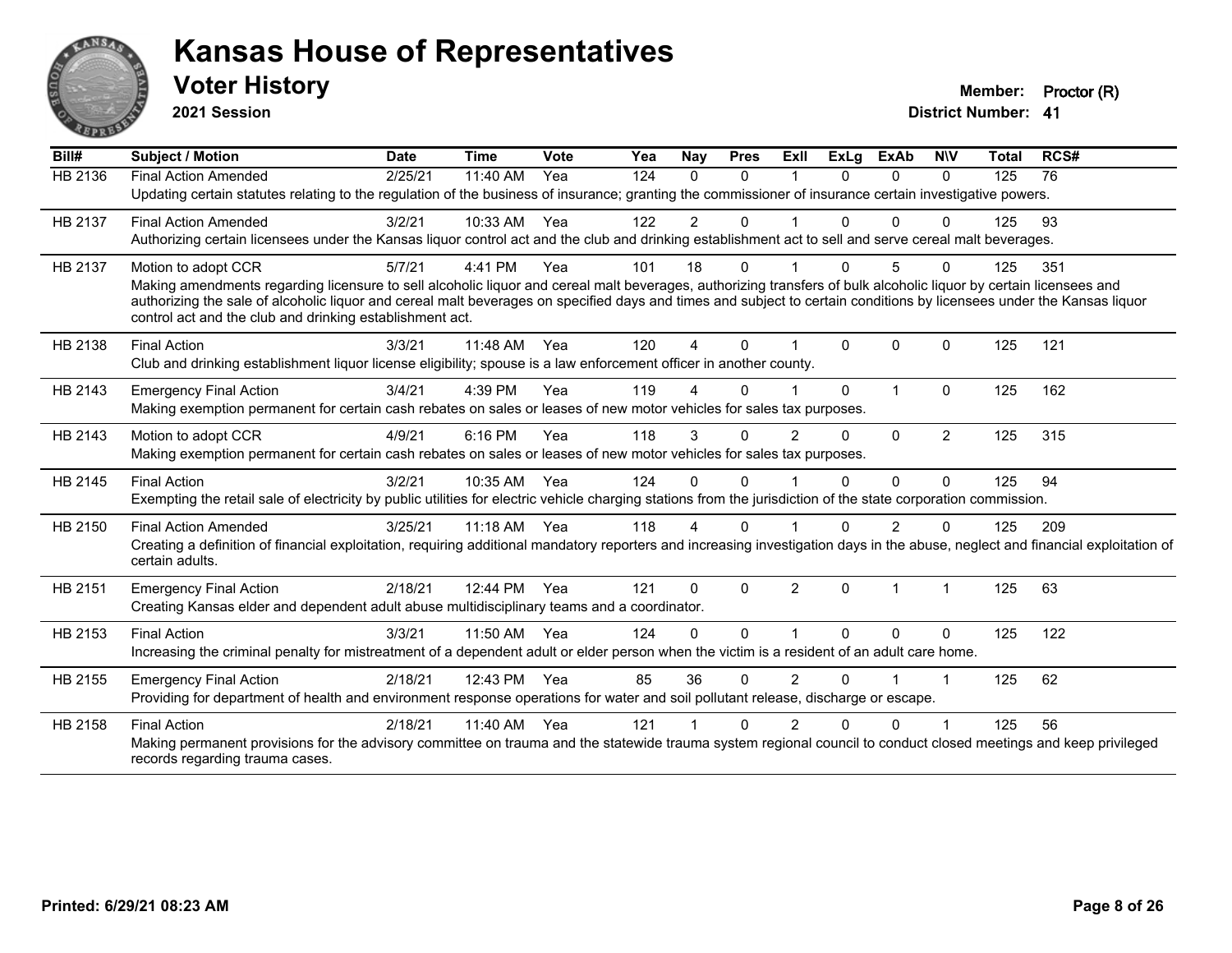

**2021 Session**

| $\overline{Bill#}$ | Subject / Motion                                                                                                                                                                                                                                                                                                                                                                                                                                                                                                                                                                                                                                                                                                                                                                                      | <b>Date</b> | <b>Time</b>  | <b>Vote</b> | Yea              | <b>Nay</b>   | <b>Pres</b>  | ExII           | <b>ExLg</b>  | <b>ExAb</b>    | <b>NIV</b>   | <b>Total</b> | RCS# |
|--------------------|-------------------------------------------------------------------------------------------------------------------------------------------------------------------------------------------------------------------------------------------------------------------------------------------------------------------------------------------------------------------------------------------------------------------------------------------------------------------------------------------------------------------------------------------------------------------------------------------------------------------------------------------------------------------------------------------------------------------------------------------------------------------------------------------------------|-------------|--------------|-------------|------------------|--------------|--------------|----------------|--------------|----------------|--------------|--------------|------|
| <b>HB 2158</b>     | Motion to adopt CCR                                                                                                                                                                                                                                                                                                                                                                                                                                                                                                                                                                                                                                                                                                                                                                                   | 5/5/21      | 2:45 PM      | Yea         | $\overline{121}$ | $\Omega$     | $\Omega$     | $\mathcal{P}$  | $\Omega$     | $\mathcal{P}$  | $\Omega$     | 125          | 334  |
|                    | Establishing the joint committee on child welfare system oversight, providing certain exceptions to the confidentiality of state child death review board documents,<br>requiring visual observation of an alleged victim of child abuse or neglect as part of an investigation, exempting the caregiver of a child in state out-of-home placement<br>from the child care assistance 20-hour-per-week work requirement, permitting the secretary for children and families to license certain family foster homes where a<br>former foster care youth with certain juvenile adjudications resides making permanent provisions for the advisory committee on trauma and the statewide trauma system<br>regional council to conduct closed meetings and keep privileged records regarding trauma cases. |             |              |             |                  |              |              |                |              |                |              |              |      |
| HB 2162            | <b>Final Action</b>                                                                                                                                                                                                                                                                                                                                                                                                                                                                                                                                                                                                                                                                                                                                                                                   | 3/2/21      | 10:25 AM     | Yea         | 123              | $\Omega$     | $\mathbf{1}$ | $\mathbf{1}$   | $\Omega$     | $\Omega$       | $\mathbf{0}$ | 125          | 88   |
|                    | Amending and repealing reapportionment census data laws to conform with 2019 amendments to the Kansas constitution and to remove certain obsolete provisions.                                                                                                                                                                                                                                                                                                                                                                                                                                                                                                                                                                                                                                         |             |              |             |                  |              |              |                |              |                |              |              |      |
| HB 2165            | <b>Emergency Final Action Amended</b><br>Providing for all vehicles more than 35 years old to qualify as an antique vehicle.                                                                                                                                                                                                                                                                                                                                                                                                                                                                                                                                                                                                                                                                          | 2/11/21     | 12:44 PM Yea |             | 114              | 9            | $\Omega$     | $\overline{2}$ | $\Omega$     | $\Omega$       | $\mathbf{0}$ | 125          | 43   |
| HB 2165            | Motion to Concur<br>Providing for all vehicles more than 35 years old to qualify as an antique vehicle.                                                                                                                                                                                                                                                                                                                                                                                                                                                                                                                                                                                                                                                                                               | 4/7/21      | 10:26 AM     | Yea         | 117              | 5            | $\mathbf 0$  | $\mathbf{1}$   | $\mathbf{0}$ | $\overline{2}$ | $\mathbf 0$  | 125          | 265  |
| HB 2166            | Final Action Sub Bill Amended                                                                                                                                                                                                                                                                                                                                                                                                                                                                                                                                                                                                                                                                                                                                                                         | 3/2/21      | 10:38 AM     | Yea         | 124              | $\Omega$     | 0            |                | $\Omega$     | $\Omega$       | $\Omega$     | 125          | 95   |
|                    | Substitute for HB 2166 by Committee on Transportation - Providing for the Braden's hope for childhood cancer, proud educator and alpha kappa alpha distinctive license<br>plates and providing distinctive license plates for current and veteran members of the United States army, navy, marine corps, air force, coast guard and space force and<br>modifying the requirements to begin production on distinctive license plates.                                                                                                                                                                                                                                                                                                                                                                  |             |              |             |                  |              |              |                |              |                |              |              |      |
| HB 2166            | Motion to Adopt CCR<br>Substitute for HB 2166 by Committee on Transportation - Providing for the Braden's hope for childhood cancer, proud educator, delta sigma theta, Gadsden flag, love,<br>Chloe foundation and alpha kappa alpha distinctive license plates and providing distinctive license plates for current and veteran members of the United States army,<br>navy, marine corps, air force, coast guard and space force, modifying the requirements to begin production on distinctive license plates, requiring reporting by<br>sponsoring organizations of distinctive license plates, allowing certain license plates issued by the division of vehicles to be personalized license plates and establishing<br>a fee on firefighter distinctive license plates.                         | 4/8/21      | 5:31 PM      | Yea         | 81               | 41           | $\mathbf{0}$ | $\mathbf{1}$   | $\Omega$     | $\overline{2}$ | $\mathbf{0}$ | 125          | 289  |
| HB 2166            | Consideration of Veto                                                                                                                                                                                                                                                                                                                                                                                                                                                                                                                                                                                                                                                                                                                                                                                 | 5/3/21      | 11:39 AM     | Yea         | 86               | 37           | $\mathbf{0}$ | $\mathbf{0}$   | $\mathbf{0}$ | 1              | $\mathbf{1}$ | 125          | 317  |
|                    | Substitute for HB 2166 by Committee on Transportation - Providing for the Braden's hope for childhood cancer, proud educator, delta sigma theta, Gadsden flag, love,<br>Chloe foundation and alpha kappa alpha distinctive license plates and providing distinctive license plates for current and veteran members of the United States army,<br>navy, marine corps, air force, coast guard and space force, modifying the requirements to begin production on distinctive license plates, requiring reporting by<br>sponsoring organizations of distinctive license plates, allowing certain license plates issued by the division of vehicles to be personalized license plates and establishing<br>a fee on firefighter distinctive license plates.                                                |             |              |             |                  |              |              |                |              |                |              |              |      |
| HB 2167            | <b>Emergency Final Action</b><br>Permitting concrete mixer trucks and requiring dump trucks to display license plates on the front of vehicles.                                                                                                                                                                                                                                                                                                                                                                                                                                                                                                                                                                                                                                                       | 2/10/21     | 11:59 PM     | Yea         | 125              | $\mathbf{0}$ | 0            | $\mathbf{0}$   | $\Omega$     | 0              | 0            | 125          | 34   |
| HB 2167            | Motion to Concur<br>Permitting concrete mixer trucks and requiring dump trucks to display license plates on the front of vehicles.                                                                                                                                                                                                                                                                                                                                                                                                                                                                                                                                                                                                                                                                    | 4/7/21      | 10:28 AM     | Yea         | 122              | $\Omega$     | 0            | 1              | $\mathbf{0}$ | $\overline{2}$ | $\mathbf 0$  | 125          | 266  |
| HB 2172            | <b>Final Action Amended</b>                                                                                                                                                                                                                                                                                                                                                                                                                                                                                                                                                                                                                                                                                                                                                                           | 2/18/21     | 11:41 AM     | Yea         | 122              |              | 0            | $\overline{2}$ | $\Omega$     | $\Omega$       |              | 125          | 57   |
|                    | Modifying water usage calculations and fees for multi-year flex accounts and permitting alternative base average water use calculations and prorated terms.                                                                                                                                                                                                                                                                                                                                                                                                                                                                                                                                                                                                                                           |             |              |             |                  |              |              |                |              |                |              |              |      |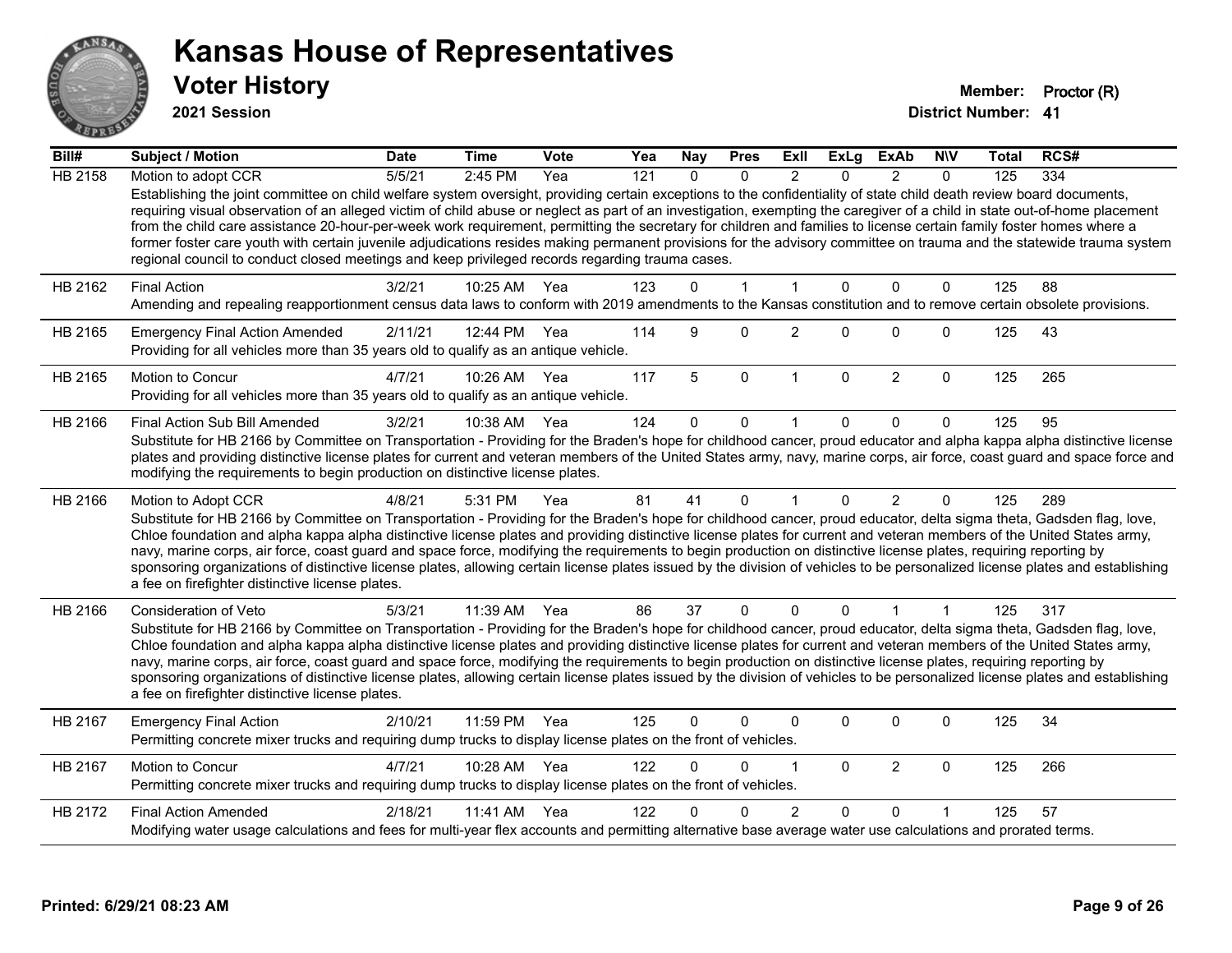

**2021 Session**

| Bill#   | <b>Subject / Motion</b>                                                                                                                                                                                                                                                                                                                                                                                                                                                                                                                                                                                                                                                                                                                                                                                                                                                                                           | <b>Date</b> | <b>Time</b>  | Vote | Yea | <b>Nay</b>     | <b>Pres</b>  | ExIl                 | <b>ExLg</b>  | <b>ExAb</b>    | <b>NIV</b>   | <b>Total</b> | RCS# |
|---------|-------------------------------------------------------------------------------------------------------------------------------------------------------------------------------------------------------------------------------------------------------------------------------------------------------------------------------------------------------------------------------------------------------------------------------------------------------------------------------------------------------------------------------------------------------------------------------------------------------------------------------------------------------------------------------------------------------------------------------------------------------------------------------------------------------------------------------------------------------------------------------------------------------------------|-------------|--------------|------|-----|----------------|--------------|----------------------|--------------|----------------|--------------|--------------|------|
| HB 2175 | <b>Emergency Final Action</b><br>Creating the Dwayne Peaslee technical training center district.                                                                                                                                                                                                                                                                                                                                                                                                                                                                                                                                                                                                                                                                                                                                                                                                                  | 2/25/21     | 12:52 PM     | Nay  | 122 | $\overline{2}$ | $\Omega$     | $\mathbf{1}$         | $\Omega$     | $\mathbf{0}$   | $\mathbf{0}$ | 125          | 81   |
| HB 2176 | <b>Emergency Final Action Amended</b><br>Clarify the vacation or exclusion of territory from city boundaries or release of easements.                                                                                                                                                                                                                                                                                                                                                                                                                                                                                                                                                                                                                                                                                                                                                                             | 3/25/21     | 12:22 PM     | Yea  | 120 | $\overline{2}$ | $\Omega$     | $\mathbf{1}$         | $\mathbf{0}$ | 2              | $\Omega$     | 125          | 224  |
| HB 2178 | <b>Final Action</b><br>Vacating certain blocks in the original town plat set aside for a college and a park in the city of Americus and vesting fee simple title in the city.                                                                                                                                                                                                                                                                                                                                                                                                                                                                                                                                                                                                                                                                                                                                     | 2/18/21     | 11:42 AM     | Yea  | 121 |                | $\Omega$     | $\overline{2}$       | $\Omega$     | $\Omega$       | 1            | 125          | 58   |
| HB 2178 | Motion to Concur<br>Providing for the vacation or exclusion of territory or easements by cities, including certain blocks in the original town plat set aside for a college and a park in the<br>city of Americus.                                                                                                                                                                                                                                                                                                                                                                                                                                                                                                                                                                                                                                                                                                | 3/30/21     | 3:05 PM      | Yea  | 121 | $\overline{2}$ | 0            | $\mathbf 1$          | $\Omega$     | $\Omega$       | 1            | 125          | 250  |
| HB 2183 | <b>Final Action Amended</b><br>Prohibiting the governor, the executive branch and the judicial branch from altering election laws or procedures and limiting the authority of the secretary of state to enter<br>into consent decrees with any court absent the approval of the legislative coordinating council.                                                                                                                                                                                                                                                                                                                                                                                                                                                                                                                                                                                                 | 3/3/21      | 11:53 AM     | Yea  | 84  | 39             |              |                      | 0            | $\Omega$       | $\Omega$     | 125          | 123  |
| HB 2183 | Motion to adopt CCR<br>Creating the transparency in revenues underwriting elections act; prohibiting the receipt and expenditure of private moneys by election officials; directing the secretary of<br>state to publish certain registered voter totals; relating to advance voting ballots by requiring signed statements for delivery of such ballots on behalf of a voter; limiting<br>the number of such ballots that can be delivered; prohibiting the altering or backdating of the mailing date on such ballots; requiring a matching signature on such<br>ballots; removing the secretary of state's authority to provide additional time for receipt of such ballots; prohibiting candidates for office from engaging in certain conduct<br>related to advance voting ballots; creating the crime of false representation of an election official; and, expanding the crime of electioneering.          | 4/8/21      | 10:11 PM     | Yea  | 80  | 42             | $\Omega$     | $\blacktriangleleft$ | $\Omega$     | $\overline{2}$ | $\mathbf 0$  | 125          | 296  |
| HB 2183 | <b>Consideration of Veto</b><br>Creating the transparency in revenues underwriting elections act; prohibiting the receipt and expenditure of private moneys by election officials; directing the secretary of<br>state to publish certain registered voter totals; relating to advance voting ballots by requiring signed statements for delivery of such ballots on behalf of a voter; limiting<br>the number of such ballots that can be delivered; prohibiting the altering or backdating of the mailing date on such ballots; requiring a matching signature on such<br>ballots; removing the secretary of state's authority to provide additional time for receipt of such ballots; prohibiting candidates for office from engaging in certain conduct<br>related to advance voting ballots; creating the crime of false representation of an election official; and, expanding the crime of electioneering. | 5/3/21      | 12:01 PM Yea |      | 85  | 38             | $\Omega$     |                      |              |                |              | 125          | 319  |
| HB 2187 | <b>Final Action</b><br>Enacting the first-time home buyer savings account act.                                                                                                                                                                                                                                                                                                                                                                                                                                                                                                                                                                                                                                                                                                                                                                                                                                    | 2/18/21     | 11:44 AM     | Yea  | 119 | 3              | $\mathbf{0}$ | $\overline{2}$       | <sup>0</sup> | $\Omega$       | 1            | 125          | 59   |
| HB 2187 | Motion to Concur<br>Enacting the first-time home buyer savings account act.                                                                                                                                                                                                                                                                                                                                                                                                                                                                                                                                                                                                                                                                                                                                                                                                                                       | 5/5/21      | 2:47 PM      | Yea  | 119 | $\overline{2}$ | $\Omega$     | $\overline{2}$       | $\Omega$     | $\overline{2}$ | $\mathbf{0}$ | 125          | 335  |
| HB 2191 | <b>Final Action</b><br>Increasing criminal penalties for the crimes of riot and incitement to riot when the crime occurs in a correctional facility.                                                                                                                                                                                                                                                                                                                                                                                                                                                                                                                                                                                                                                                                                                                                                              | 2/24/21     | 11:20 AM     | Yea  | 123 | $\mathbf{0}$   | 0            | $\mathbf 1$          | $\Omega$     | $\mathbf{1}$   | $\Omega$     | 125          | 67   |
| HB 2192 | <b>Final Action</b><br>Authorizing court services officers and community corrections officers to provide a certification of identification to offenders for use to obtain a new driver's license.                                                                                                                                                                                                                                                                                                                                                                                                                                                                                                                                                                                                                                                                                                                 | 2/25/21     | 11:41 AM     | Yea  | 124 | 0              | $\Omega$     |                      | 0            | $\Omega$       | $\Omega$     | 125          | 77   |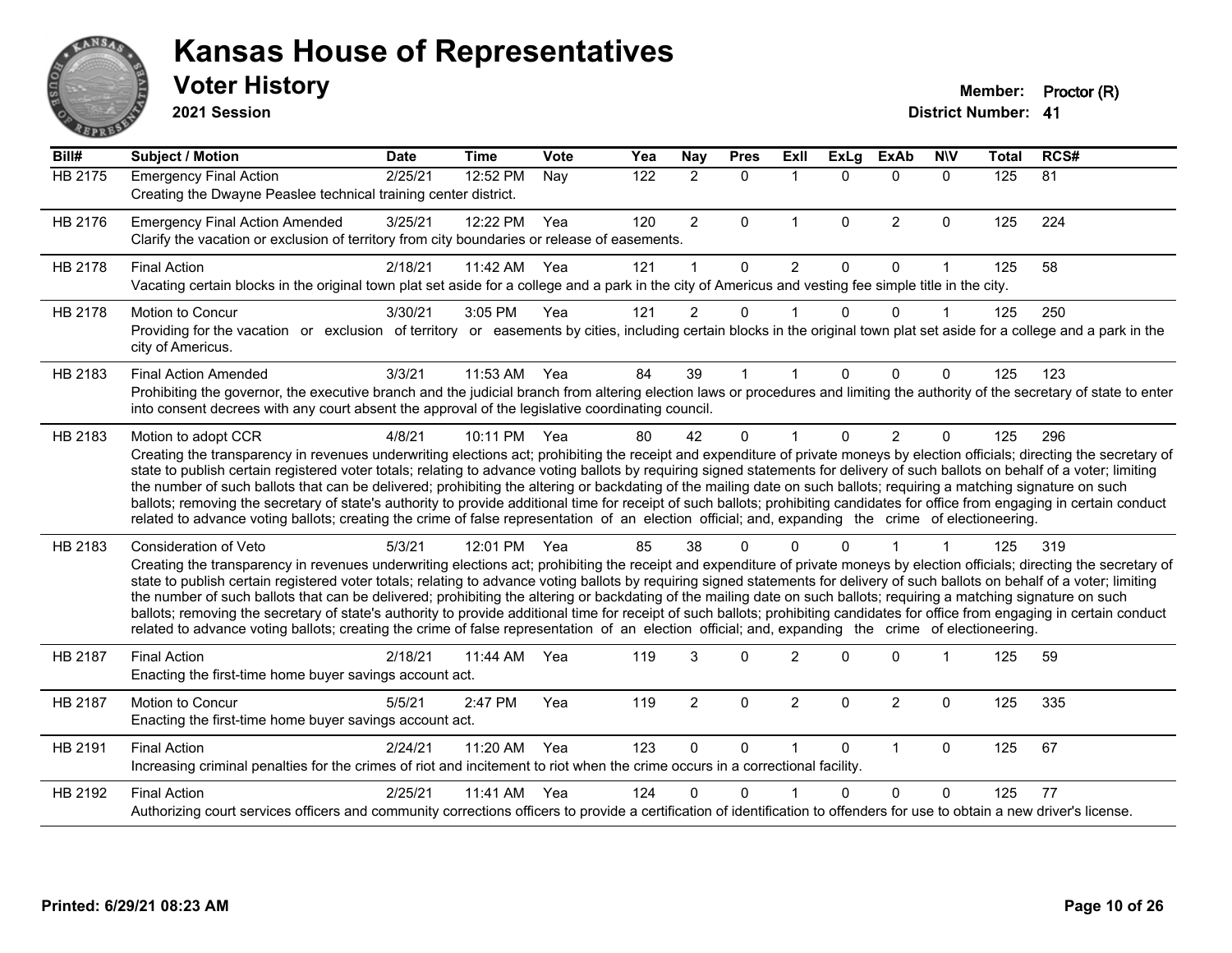

**2021 Session**

| Bill#          | Subject / Motion                                                                                                                                                                                                                                                                                                                                                                                                                                                                                                                                                                                                                                                                                                                                                                                                                                                                                                                                                                                                                                                                                                                                  | <b>Date</b>     | <b>Time</b>  | <b>Vote</b> | Yea | <b>Nay</b>     | <b>Pres</b>  | ExII           | <b>ExLg</b> | <b>ExAb</b>    | <b>NIV</b>   | Total | RCS# |
|----------------|---------------------------------------------------------------------------------------------------------------------------------------------------------------------------------------------------------------------------------------------------------------------------------------------------------------------------------------------------------------------------------------------------------------------------------------------------------------------------------------------------------------------------------------------------------------------------------------------------------------------------------------------------------------------------------------------------------------------------------------------------------------------------------------------------------------------------------------------------------------------------------------------------------------------------------------------------------------------------------------------------------------------------------------------------------------------------------------------------------------------------------------------------|-----------------|--------------|-------------|-----|----------------|--------------|----------------|-------------|----------------|--------------|-------|------|
| HB 2196        | Final Action Sub Bill Amended                                                                                                                                                                                                                                                                                                                                                                                                                                                                                                                                                                                                                                                                                                                                                                                                                                                                                                                                                                                                                                                                                                                     | $\sqrt{3}/4/21$ | $1:47$ PM    | Yea         | 87  | 36             | $\Omega$     |                | $\Omega$    |                | $\Omega$     | 125   | 148  |
|                | Substitute for HB 2196 by Commerce, Labor and Economic Development - Changing provisions of the employment security law including creation of the unemployment<br>compensation modernization and improvement council, development of a new unemployment insurance information technology system, provision of tax information to<br>claimants, publication of trust fund data, the maximum benefit period, the charging of employer accounts for benefits paid, employer contribution rate determination and<br>schedules, abolishment of the employment security interest assessment fund, crediting of employer accounts for fraudulent or erroneous payments, appropriation of<br>federal COVID-19 moneys to the unemployment insurance trust fund, transfers from the state general fund to the unemployment insurance trust fund for improper<br>benefit payments, emergency expansion of the employment security board of review, providing for the my reemployment plan program and workforce training program<br>availability to claimants, changes to the shared work compensation program and other unemployment trust fund provisions. |                 |              |             |     |                |              |                |             |                |              |       |      |
| HB 2196        | Motion to adopt CCR                                                                                                                                                                                                                                                                                                                                                                                                                                                                                                                                                                                                                                                                                                                                                                                                                                                                                                                                                                                                                                                                                                                               | 4/9/21          | 5:58 PM      | Yea         | 122 | 0              | $\Omega$     | $\overline{2}$ |             | $\Omega$       |              | 125   | 314  |
|                | Senate Substitute for HB 2196 by Committee on Commerce - Changing provisions of the employment security law including creation of the unemployment<br>compensation modernization and improvement council, development of a new unemployment insurance information technology system, provision of tax information to                                                                                                                                                                                                                                                                                                                                                                                                                                                                                                                                                                                                                                                                                                                                                                                                                              |                 |              |             |     |                |              |                |             |                |              |       |      |
|                | claimants, publication of trust fund data, the maximum benefit period, the charging of employer accounts for benefits paid, employer contribution rate determination and                                                                                                                                                                                                                                                                                                                                                                                                                                                                                                                                                                                                                                                                                                                                                                                                                                                                                                                                                                          |                 |              |             |     |                |              |                |             |                |              |       |      |
|                | schedules, crediting of employer accounts for fraudulent or erroneous payments, transfer of federal COVID-19 moneys to the unemployment insurance trust fund,<br>emergency expansion of the employment security board of review, providing for the my reemployment plan program and workforce training program availability to                                                                                                                                                                                                                                                                                                                                                                                                                                                                                                                                                                                                                                                                                                                                                                                                                    |                 |              |             |     |                |              |                |             |                |              |       |      |
|                | claimants, changes to the shared work compensation program and other unemployment trust fund provisions.                                                                                                                                                                                                                                                                                                                                                                                                                                                                                                                                                                                                                                                                                                                                                                                                                                                                                                                                                                                                                                          |                 |              |             |     |                |              |                |             |                |              |       |      |
| HB 2201        | <b>Final Action Amended</b>                                                                                                                                                                                                                                                                                                                                                                                                                                                                                                                                                                                                                                                                                                                                                                                                                                                                                                                                                                                                                                                                                                                       | 3/2/21          | 10:40 AM     | Yea         | 118 | 6              | $\Omega$     |                | $\Omega$    | $\Omega$       | $\mathbf{0}$ | 125   | 96   |
|                | Decreasing the Eisenhower legacy transportation program alternate delivery project threshold, authorizing usage of federal stimulus funds and KDOT bonding authority.                                                                                                                                                                                                                                                                                                                                                                                                                                                                                                                                                                                                                                                                                                                                                                                                                                                                                                                                                                             |                 |              |             |     |                |              |                |             |                |              |       |      |
| HB 2201        | Mot to Concur in Conference                                                                                                                                                                                                                                                                                                                                                                                                                                                                                                                                                                                                                                                                                                                                                                                                                                                                                                                                                                                                                                                                                                                       | 4/8/21          | 5:00 PM      | Yea         | 95  | 27             | $\mathbf{0}$ |                | $\Omega$    | $\overline{2}$ | $\Omega$     | 125   | 285  |
|                | Senate Substitute for HB 2201 by Committee on Transportation - Decreasing the Eisenhower legacy transportation program alternate delivery project threshold,<br>authorizing the usage of federal stimulus funds and KDOT bonding authority.                                                                                                                                                                                                                                                                                                                                                                                                                                                                                                                                                                                                                                                                                                                                                                                                                                                                                                       |                 |              |             |     |                |              |                |             |                |              |       |      |
| HB 2203        | <b>Final Action</b>                                                                                                                                                                                                                                                                                                                                                                                                                                                                                                                                                                                                                                                                                                                                                                                                                                                                                                                                                                                                                                                                                                                               | 3/2/21          | 10:42 AM Yea |             | 122 | $\overline{2}$ | $\mathbf{0}$ | 1              | $\Omega$    | $\Omega$       | $\mathbf 0$  | 125   | 97   |
|                | Establishing the asbestos remediation fund for fees collected as part of the Kansas asbestos control program.                                                                                                                                                                                                                                                                                                                                                                                                                                                                                                                                                                                                                                                                                                                                                                                                                                                                                                                                                                                                                                     |                 |              |             |     |                |              |                |             |                |              |       |      |
| HB 2203        | Motion to Concur                                                                                                                                                                                                                                                                                                                                                                                                                                                                                                                                                                                                                                                                                                                                                                                                                                                                                                                                                                                                                                                                                                                                  | 4/8/21          | 7:45 PM      | Yea         | 121 |                |              | 1              | $\mathbf 0$ | $\mathbf{1}$   | $\mathbf 0$  | 125   | 290  |
|                | Establishing the asbestos remediation fund for fees collected as part of the Kansas asbestos control program.                                                                                                                                                                                                                                                                                                                                                                                                                                                                                                                                                                                                                                                                                                                                                                                                                                                                                                                                                                                                                                     |                 |              |             |     |                |              |                |             |                |              |       |      |
| HB 2208        | <b>Final Action Amended</b>                                                                                                                                                                                                                                                                                                                                                                                                                                                                                                                                                                                                                                                                                                                                                                                                                                                                                                                                                                                                                                                                                                                       | 3/3/21          | 11:55 AM     | Yea         | 124 | $\Omega$       | $\Omega$     | 1              | $\Omega$    | $\Omega$       | $\mathbf{0}$ | 125   | 124  |
|                | Authorizing telemedicine waivers for out-of-state healthcare providers, reducing certain requirements for licensure by the behavioral sciences regulatory board and<br>expanding out-of-state temporary permits to practice behavioral sciences professions.                                                                                                                                                                                                                                                                                                                                                                                                                                                                                                                                                                                                                                                                                                                                                                                                                                                                                      |                 |              |             |     |                |              |                |             |                |              |       |      |
| <b>HB 2208</b> | Motion to adopt CCR                                                                                                                                                                                                                                                                                                                                                                                                                                                                                                                                                                                                                                                                                                                                                                                                                                                                                                                                                                                                                                                                                                                               | 4/9/21          | 5:44 PM      | Yea         | 120 | $\overline{2}$ | $\mathbf 0$  | $\overline{2}$ | 0           | 0              |              | 125   | 312  |
|                | Senate Substitute for HB 2208 by Committee on Public Health and Welfare - Establishing certification and funding for certified community behavioral health clinics,<br>enacting the rural emergency hospital act to provide for the licensure of rural emergency hospitals, authorizing telemedicine waivers for out-of-state healthcare                                                                                                                                                                                                                                                                                                                                                                                                                                                                                                                                                                                                                                                                                                                                                                                                          |                 |              |             |     |                |              |                |             |                |              |       |      |
|                | providers, reducing certain requirements for licensure by the behavioral sciences regulatory board and expanding out-of-state temporary permits to practice behavioral<br>sciences professions.                                                                                                                                                                                                                                                                                                                                                                                                                                                                                                                                                                                                                                                                                                                                                                                                                                                                                                                                                   |                 |              |             |     |                |              |                |             |                |              |       |      |
| HB 2209        | <b>Final Action Amended</b>                                                                                                                                                                                                                                                                                                                                                                                                                                                                                                                                                                                                                                                                                                                                                                                                                                                                                                                                                                                                                                                                                                                       | 3/3/21          | 11:57 AM     | Yea         | 121 | 3              | $\mathbf 0$  | 1              | 0           | 0              | $\mathbf 0$  | 125   | 125  |
|                | Enacting the psychology interjurisdictional compact to provide for interjurisdictional authorization to practice telepsychology and temporary in-person, face-to-face<br>psychology.                                                                                                                                                                                                                                                                                                                                                                                                                                                                                                                                                                                                                                                                                                                                                                                                                                                                                                                                                              |                 |              |             |     |                |              |                |             |                |              |       |      |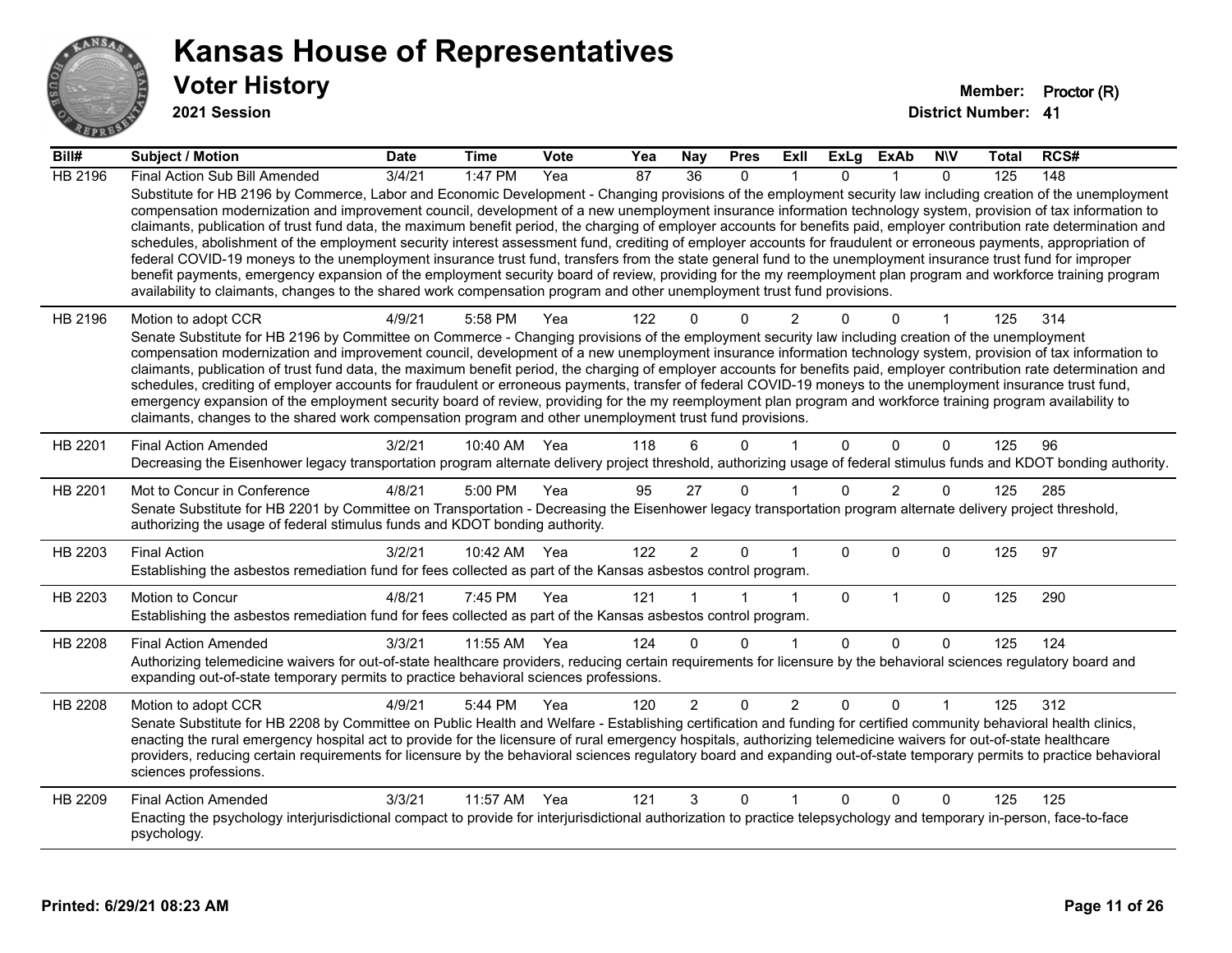

**2021 Session**

| Bill#          | <b>Subject / Motion</b>                                                                                                                                                      | <b>Date</b> | <b>Time</b> | Vote | Yea | Nay          | <b>Pres</b>  | Exll           | <b>ExLg</b> | <b>ExAb</b>             | <b>NIV</b>   | <b>Total</b> | RCS# |
|----------------|------------------------------------------------------------------------------------------------------------------------------------------------------------------------------|-------------|-------------|------|-----|--------------|--------------|----------------|-------------|-------------------------|--------------|--------------|------|
| <b>HB 2212</b> | <b>Final Action</b>                                                                                                                                                          | 3/2/21      | $10:43$ AM  | Yea  | 122 | 2            | $\Omega$     |                | $\Omega$    | $\Omega$                | $\Omega$     | 125          | 98   |
|                | Eliminating Kansas residency requirements for various liquor licenses.                                                                                                       |             |             |      |     |              |              |                |             |                         |              |              |      |
| HB 2214        | <b>Final Action</b>                                                                                                                                                          | 3/2/21      | 10:45 AM    | Yea  | 124 | $\Omega$     | $\mathbf 0$  |                | $\Omega$    | $\Omega$                | $\Omega$     | 125          | 99   |
|                | Authorizing the secretary of administration on behalf of the department of corrections to convey land in Mitchell county to the city of Beloit.                              |             |             |      |     |              |              |                |             |                         |              |              |      |
| HB 2218        | <b>Final Action</b>                                                                                                                                                          | 3/4/21      | 1:49 PM     | Yea  | 123 | $\Omega$     | $\Omega$     |                | $\Omega$    |                         | 0            | 125          | 149  |
|                | Updating membership and requirements of the Kansas state employees health care commission to include a current and retired state employee enrolled in the state              |             |             |      |     |              |              |                |             |                         |              |              |      |
|                | healthcare benefits program group health insurance medical plan.                                                                                                             |             |             |      |     |              |              |                |             |                         |              |              |      |
| HB 2218        | Motion to adopt CCR                                                                                                                                                          | 4/9/21      | 2:33 PM     | Yea  | 123 | $\mathbf{0}$ | $\mathbf{0}$ | $\overline{2}$ | $\Omega$    | $\Omega$                | $\mathbf{0}$ | 125          | 306  |
|                | Updating the membership and responsibilities of the Kansas state employees health care commission and requiring the commission to make certain reports and                   |             |             |      |     |              |              |                |             |                         |              |              |      |
|                | recommendations to the legislature.                                                                                                                                          |             |             |      |     |              |              |                |             |                         |              |              |      |
| HB 2219        | <b>Final Action</b>                                                                                                                                                          | 3/16/21     | 11:13 AM    | Yea  | 123 |              | $\Omega$     |                | $\Omega$    | $\Omega$                | $\Omega$     | 125          | 168  |
|                | Enacting the Kansas targeted employment act to provide tax credits for the employment of persons with developmental disabilities.                                            |             |             |      |     |              |              |                |             |                         |              |              |      |
| HB 2224        | <b>Final Action Amended</b>                                                                                                                                                  | 3/4/21      | 1:50 PM     | Yea  | 117 | 6            | $\Omega$     |                |             |                         | $\Omega$     | 125          | 150  |
|                | Expanding the definition of "infectious disease" in certain statutes related to crimes in which bodily fluids may have been transmitted from one person to another.          |             |             |      |     |              |              |                |             |                         |              |              |      |
| HB 2224        | Mot to Concur in Conference                                                                                                                                                  | 5/7/21      | 4:21 PM     | Yea  | 112 | 7            | $\Omega$     |                | $\Omega$    | 5                       | $\Omega$     | 125          | 350  |
|                | Expanding the definition of "infectious disease" in certain statutes related to crimes in which bodily fluids may have been transmitted from one person to another.          |             |             |      |     |              |              |                |             |                         |              |              |      |
| HB 2227        | <b>Final Action Amended</b>                                                                                                                                                  | 3/4/21      | 1:53 PM     | Yea  | 113 | 10           | $\Omega$     |                | $\Omega$    |                         | $\mathbf 0$  | 125          | 151  |
|                | Providing immunity from civil liability for COVID-19 claims for certain covered facilities, including adult care homes, community mental health centers, crisis intervention |             |             |      |     |              |              |                |             |                         |              |              |      |
|                | centers, community service providers and community developmental disability organizations.                                                                                   |             |             |      |     |              |              |                |             |                         |              |              |      |
| HB 2228        | <b>Final Action Amended</b>                                                                                                                                                  | 3/3/21      | 11:58 AM    | Yea  | 124 | $\Omega$     | $\mathbf{0}$ |                | $\Omega$    | $\mathbf{0}$            | $\Omega$     | 125          | 126  |
|                | Requiring law enforcement agencies to adopt a policy regarding submission of sexual assault evidence kits and allowing evidence collection at child advocacy centers or      |             |             |      |     |              |              |                |             |                         |              |              |      |
|                | other facilities.                                                                                                                                                            |             |             |      |     |              |              |                |             |                         |              |              |      |
| HB 2231        | <b>Emergency Final Action</b>                                                                                                                                                | 3/4/21      | 4:35 PM     | Yea  | 78  | 45           | $\mathbf 0$  | $\mathbf{1}$   | $\Omega$    | $\mathbf{1}$            | $\Omega$     | 125          | 159  |
|                | Amending the definition of the crime of conducting a pyramid promotional scheme, providing for an exemption and defining key terms.                                          |             |             |      |     |              |              |                |             |                         |              |              |      |
| HB 2234        | <b>Final Action</b>                                                                                                                                                          | 3/3/21      | 12:00 PM    | Yea  | 123 |              | $\Omega$     |                | U           | $\Omega$                | $\Omega$     | 125          | 127  |
|                | Requiring medical directors of emergency medical services to provide medical oversight of such services and emergency medical service providers.                             |             |             |      |     |              |              |                |             |                         |              |              |      |
| HB 2236        | <b>Final Action Amended</b>                                                                                                                                                  | 3/18/21     | 11:27 AM    | Yea  | 122 | $\Omega$     | $\pmb{0}$    |                | $\Omega$    | $\overline{2}$          | 0            | 125          | 181  |
|                | Authorizing exclusion of the sales comparison approach in mortgage financing appraisals of certain unique residential real property in rural counties.                       |             |             |      |     |              |              |                |             |                         |              |              |      |
| HB 2237        | <b>Final Action</b>                                                                                                                                                          | 2/24/21     | 11:22 AM    | Yea  | 107 | 16           | $\Omega$     |                | $\Omega$    | $\overline{\mathbf{1}}$ | $\Omega$     | 125          | 68   |
|                | Extending the eligible time period for the rural opportunity zone loan repayment program and income tax credit.                                                              |             |             |      |     |              |              |                |             |                         |              |              |      |
| HB 2238        | <b>Final Action</b>                                                                                                                                                          | 3/2/21      | 10:47 AM    | Yea  | 124 | 0            | $\Omega$     |                | $\Omega$    | $\mathbf 0$             | $\Omega$     | 125          | 100  |
|                | Eliminating the dollar limitation for acceptance of gifts by donors to school districts or cities, or both, for library purposes.                                            |             |             |      |     |              |              |                |             |                         |              |              |      |
|                |                                                                                                                                                                              |             |             |      |     |              |              |                |             |                         |              |              |      |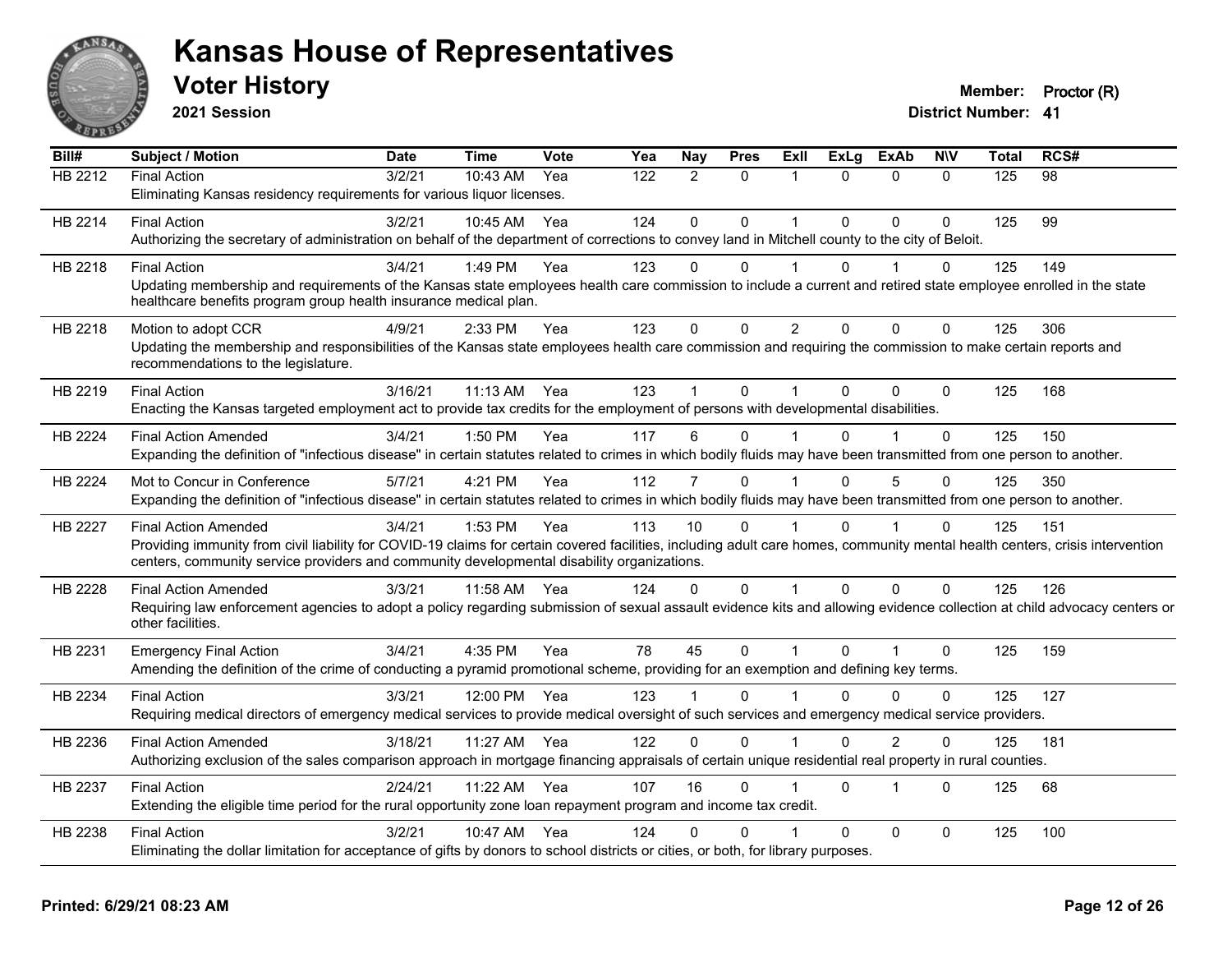

**2021 Session**

| Bill#          | Subject / Motion                                                                                                                                                                                                                                                                                                                                                                                         | <b>Date</b> | <b>Time</b>  | <b>Vote</b> | Yea | Nay            | <b>Pres</b>  | Exll                 | <b>ExLg</b> | <b>ExAb</b>    | <b>NIV</b>   | <b>Total</b> | RCS# |
|----------------|----------------------------------------------------------------------------------------------------------------------------------------------------------------------------------------------------------------------------------------------------------------------------------------------------------------------------------------------------------------------------------------------------------|-------------|--------------|-------------|-----|----------------|--------------|----------------------|-------------|----------------|--------------|--------------|------|
| <b>HB 2239</b> | <b>Emergency Final Action Amended</b><br>Extending the Kansas corporate income tax net operating loss carryforward.                                                                                                                                                                                                                                                                                      | 3/4/21      | 4:33 PM      | Yea         | 123 | $\Omega$       | $\Omega$     | 1                    | $\Omega$    | $\mathbf 1$    | $\Omega$     | 125          | 158  |
| HB 2243        | <b>Final Action</b><br>Adjusting the frequency of the KPERS actuarial experience study.                                                                                                                                                                                                                                                                                                                  | 2/25/21     | 11:43 AM     | Yea         | 123 | $\mathbf{1}$   | $\mathbf{0}$ | $\mathbf{1}$         | $\Omega$    | $\mathbf{0}$   | 0            | 125          | 78   |
| HB 2243        | Motion to adopt CCR<br>Adjusting the frequency of the KPERS actuarial experience study, providing a moratorium on KPERS death and long-term disability employer contributions, allowing the<br>extension of certain DROP periods and conforming certain KPERS provisions with the federal CARES act.                                                                                                     | 4/8/21      | 5:11 PM      | Yea         | 122 | $\mathbf 0$    | $\mathsf 0$  | $\mathbf 1$          | $\mathbf 0$ | $\overline{2}$ | $\pmb{0}$    | 125          | 288  |
| HB 2244        | <b>Emergency Final Action Amended</b><br>Establishing requirements for the effective disposal of industrial hemp and requiring industrial hemp processors to register with the state fire marshal.                                                                                                                                                                                                       | 2/25/21     | 12:49 PM     | Nay         | 97  | 27             | $\Omega$     | $\mathbf 1$          | $\Omega$    | $\Omega$       | $\mathbf{0}$ | 125          | 79   |
| HB 2244        | Motion to adopt CCR<br>Establishing requirements for the effective disposal of industrial hemp and requiring industrial hemp processors to register with the state fire marshal.                                                                                                                                                                                                                         | 4/8/21      | 9:32 PM      | Nay         | 101 | 22             | $\Omega$     |                      | $\Omega$    |                | 0            | 125          | 295  |
| HB 2245        | <b>Final Action</b><br>Permitting the division of vehicles to collect emergency contact information for registration purposes and permitting law enforcement agencies to use such information in<br>the case of an emergency.                                                                                                                                                                            | 3/4/21      | 1:54 PM      | Yea         | 123 | $\Omega$       | 0            | $\blacktriangleleft$ | 0           |                | 0            | 125          | 152  |
| HB 2245        | Motion to Concur<br>Permitting the division of vehicles to collect emergency contact information for registration purposes and permitting law enforcement agencies to use such information in<br>the case of an emergency.                                                                                                                                                                               | 4/7/21      | 10:30 AM     | Yea         | 122 | $\Omega$       | $\Omega$     | $\mathbf{1}$         | $\Omega$    | 2              | $\Omega$     | 125          | 267  |
| HB 2247        | <b>Final Action Amended</b><br>Designating a portion of K-67 highway as the COII Trenton J Brinkman memorial highway, designating bridges on U.S. highway 54 as the Max Zimmerman memorial<br>bridge and the Jack Taylor memorial bridge, designating a bridge on U.S. highway 77 as the PFC Loren H Larson bridge and designating a bridge on U.S. highway 166<br>as the Tyler A Juden memorial bridge. | 3/2/21      | 10:48 AM Yea |             | 124 | $\Omega$       | $\Omega$     | $\mathbf 1$          | $\Omega$    | $\Omega$       | 0            | 125          | 101  |
| HB 2247        | <b>Motion to Concur</b><br>Designating a portion of K-67 highway as the COII Trenton J Brinkman memorial highway, designating bridges on U.S. highway 54 as the Max Zimmerman memorial<br>bridge and the Jack Taylor memorial bridge, designating a bridge on U.S. highway 77 as the PFC Loren H Larson bridge and designating a bridge on U.S. highway 166<br>as the Tyler A Juden memorial bridge.     | 4/7/21      | 10:23 AM Yea |             | 122 | $\Omega$       | 0            |                      | $\Omega$    | $\overline{2}$ | $\Omega$     | 125          | 264  |
| HB 2248        | <b>Final Action</b><br>Increasing state financial assistance to local health departments under specified circumstances.                                                                                                                                                                                                                                                                                  | 3/17/21     | 11:19 AM Yea |             | 111 | 12             | $\Omega$     | $\mathbf 1$          | $\Omega$    | $\overline{1}$ | 0            | 125          | 175  |
| HB 2252        | <b>Final Action Amended</b><br>Creating fulfillment house licenses to authorize storage and shipping services provided to winery special order shipping licensees.                                                                                                                                                                                                                                       | 3/2/21      | 10:50 AM     | Yea         | 122 | $\overline{2}$ | $\mathbf 0$  | $\mathbf 1$          | $\Omega$    | $\mathbf 0$    | $\mathbf 0$  | 125          | 102  |
| HB 2254        | <b>Final Action Amended</b><br>Increasing the monetary cap on irrevocable prearranged funeral agreements to \$10,000.                                                                                                                                                                                                                                                                                    | 2/24/21     | 11:23 AM     | Yea         | 123 | $\Omega$       | $\Omega$     | $\mathbf 1$          | $\Omega$    | $\overline{1}$ | 0            | 125          | 69   |
| HB 2254        | Mot to Concur in Conference<br>Increasing the monetary cap on irrevocable prearranged funeral agreements to \$10,000.                                                                                                                                                                                                                                                                                    | 4/8/21      | 7:48 PM      | Yea         | 122 | $\mathbf{1}$   | 0            | 1                    | 0           | $\overline{1}$ | 0            | 125          | 291  |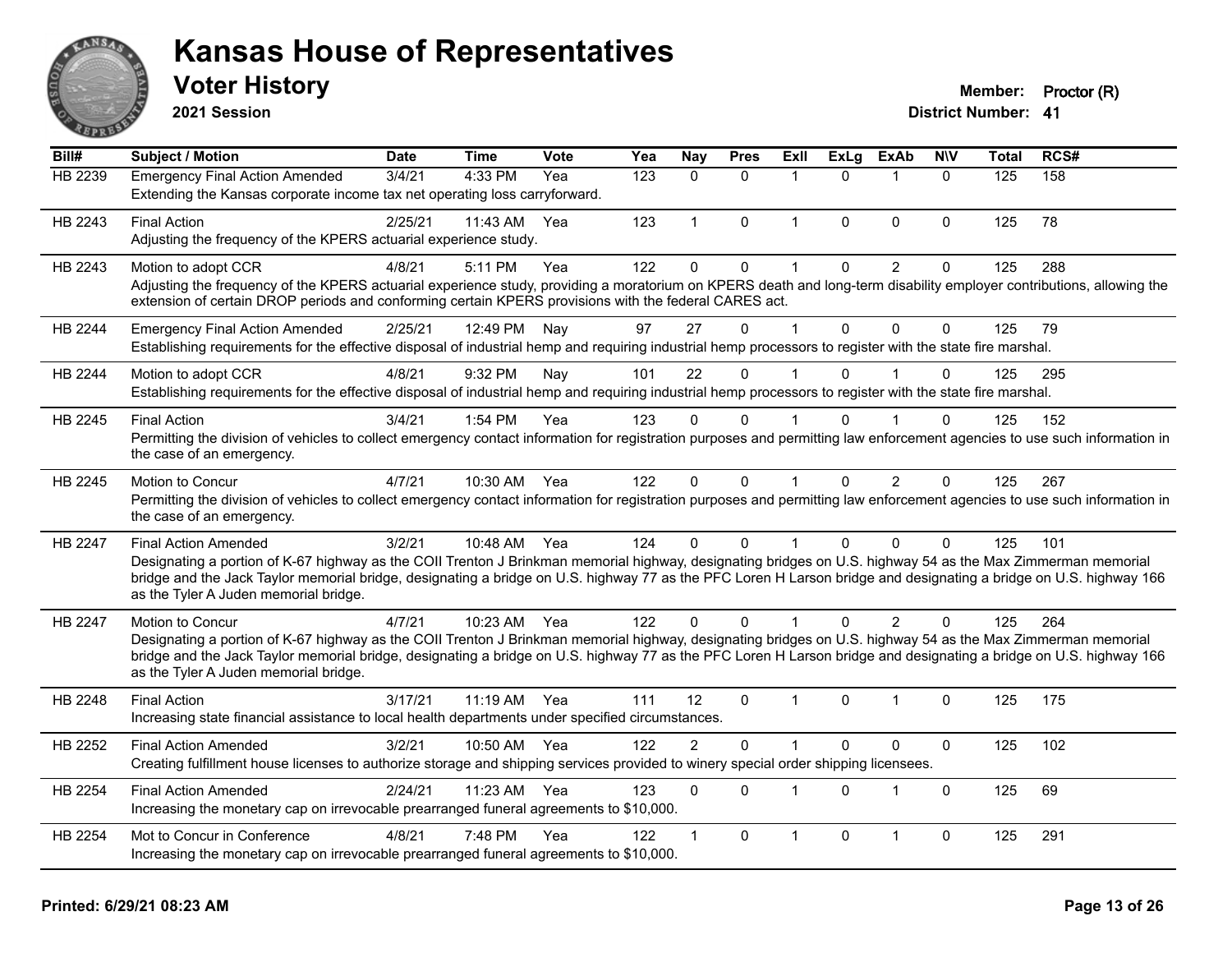

**2021 Session**

| Bill#          | Subject / Motion                                                                                                                                                          | <b>Date</b> | <b>Time</b>  | Vote | Yea | <b>Nay</b>     | <b>Pres</b>  | ExII           | <b>ExLg</b> | <b>ExAb</b>    | <b>NIV</b>   | <b>Total</b>   | RCS# |
|----------------|---------------------------------------------------------------------------------------------------------------------------------------------------------------------------|-------------|--------------|------|-----|----------------|--------------|----------------|-------------|----------------|--------------|----------------|------|
| <b>HB 2259</b> | <b>Final Action Amended</b>                                                                                                                                               | 3/2/21      | 10:53 AM     | Nay  | 75  | 49             | $\Omega$     | 1              | $\Omega$    | $\mathbf{0}$   | $\Omega$     | $\frac{1}{25}$ | 103  |
|                | Permitting the use of expedited partner therapy to treat a sexually transmitted disease.                                                                                  |             |              |      |     |                |              |                |             |                |              |                |      |
| HB 2262        | <b>Final Action Amended</b>                                                                                                                                               | 2/24/21     | 11:25 AM     | Yea  | 122 |                | $\mathbf{0}$ | 1              | 0           | $\overline{1}$ | $\mathbf 0$  | 125            | 70   |
|                | Eliminating the requirement to provide a permit to cremate in certain circumstances and authorizing electronic permits to cremate.                                        |             |              |      |     |                |              |                |             |                |              |                |      |
| HB 2264        | <b>Final Action</b>                                                                                                                                                       | 3/2/21      | 10:56 AM     | Yea  | 95  | 29             | $\Omega$     |                | $\Omega$    | $\Omega$       | $\mathbf{0}$ | 125            | 104  |
|                | Permitting student athletes at postsecondary educational institutions to receive compensation for the use of their name, image, likeness rights or athletic reputation.   |             |              |      |     |                |              |                |             |                |              |                |      |
| HB 2270        | <b>Final Action</b>                                                                                                                                                       | 3/2/21      | 10:58 AM     | Yea  | 123 |                | $\Omega$     |                | 0           | $\Omega$       | 0            | 125            | 105  |
|                | Modifying the distribution of the levy on fire insurance business premiums to the state fire marshal fee fund, the emergency medical services operating fund and the fire |             |              |      |     |                |              |                |             |                |              |                |      |
|                | service training program fund.                                                                                                                                            |             |              |      |     |                |              |                |             |                |              |                |      |
| HB 2275        | <b>Final Action</b>                                                                                                                                                       | 3/2/21      | 10:27 AM     | Yea  | 124 | $\Omega$       | $\Omega$     | $\overline{1}$ | 0           | $\Omega$       | $\Omega$     | 125            | 89   |
|                | Requiring the department of corrections to develop guidance to be used by parole officers when responding to violations of parole and postrelease supervision and that    |             |              |      |     |                |              |                |             |                |              |                |      |
|                | incentivize compliant behavior.                                                                                                                                           |             |              |      |     |                |              |                |             |                |              |                |      |
| HB 2277        | <b>Emergency Final Action Amended</b>                                                                                                                                     | 2/25/21     | 12:51 PM     | Yea  | 116 | 8              | 0            | 1              | $\mathbf 0$ | $\mathbf 0$    | $\mathbf 0$  | 125            | 80   |
|                | Clarifying the definition of possession in the Kansas criminal code.                                                                                                      |             |              |      |     |                |              |                |             |                |              |                |      |
| HB 2279        | <b>Final Action Amended</b>                                                                                                                                               | 3/3/21      | 12:02 PM     | Yea  | 122 | $\overline{2}$ | $\Omega$     | 1              | $\Omega$    | $\mathbf{0}$   | $\Omega$     | 125            | 128  |
|                | Enacting the physical therapy licensure compact and authorizing criminal history record checks.                                                                           |             |              |      |     |                |              |                |             |                |              |                |      |
| HB 2280        | <b>Final Action Amended</b>                                                                                                                                               | 3/3/21      | 12:03 PM Yea |      | 116 | 8              | 0            | 1              | $\mathbf 0$ | $\mathbf 0$    | $\mathbf 0$  | 125            | 129  |
|                | Updating statutes relating to the powers, duties and functions of the state board of pharmacy.                                                                            |             |              |      |     |                |              |                |             |                |              |                |      |
| HB 2287        | <b>Final Action</b>                                                                                                                                                       | 3/16/21     | 11:15 AM     | Yea  | 115 | 9              | $\mathbf 0$  | 1              | $\mathbf 0$ | $\mathbf 0$    | $\mathbf 0$  | 125            | 169  |
|                | Establishing the Kansas promise scholarship act to provide scholarships to students who attend postsecondary educational programs that correspond to high-need            |             |              |      |     |                |              |                |             |                |              |                |      |
|                | career fields.                                                                                                                                                            |             |              |      |     |                |              |                |             |                |              |                |      |
| HB 2292        | <b>Final Action</b>                                                                                                                                                       | 3/2/21      | 10:28 AM     | Yea  | 124 | $\Omega$       | $\Omega$     | $\mathbf{1}$   | $\Omega$    | $\Omega$       | $\Omega$     | 125            | 90   |
|                | Creating exemptions in the open records act for cyber security assessments, plans and vulnerabilities.                                                                    |             |              |      |     |                |              |                |             |                |              |                |      |
| HB 2295        | <b>Final Action</b>                                                                                                                                                       | 3/4/21      | 1:56 PM      | Yea  | 122 |                | 0            | 1              | $\Omega$    | $\overline{1}$ | $\mathbf 0$  | 125            | 153  |
|                | Exempting municipal motor grader vehicle operators from Kansas uniform commercial drivers' license act requirements.                                                      |             |              |      |     |                |              |                |             |                |              |                |      |
| HB 2297        | <b>Final Action</b>                                                                                                                                                       | 3/2/21      | 10:59 AM     | Yea  | 124 | $\Omega$       | $\Omega$     | 1              | $\Omega$    | $\Omega$       | $\mathbf 0$  | 125            | 106  |
|                | Concerning requirements of publication of certain documents by the secretary of state; relating to session laws, the Kansas register, proposed amendments to the          |             |              |      |     |                |              |                |             |                |              |                |      |
|                | constitution of the state of Kansas, and Kansas administrative rules and regulations and guidance documents.                                                              |             |              |      |     |                |              |                |             |                |              |                |      |
| HB 2298        | <b>Final Action</b>                                                                                                                                                       | 3/2/21      | 11:01 AM Yea |      | 120 | 4              | $\Omega$     |                | $\Omega$    | $\Omega$       | $\Omega$     | 125            | 107  |
|                | Changing requirements for service of process on nonresident drivers and clarifying service of process on certain business entities.                                       |             |              |      |     |                |              |                |             |                |              |                |      |
| HB 2313        | <b>Final Action</b>                                                                                                                                                       | 3/4/21      | 1:32 PM      | Yea  | 123 | $\Omega$       | $\mathbf{0}$ |                |             |                | $\Omega$     | 125            | 142  |
|                | Allowing Kansas national guard and reservist members who are in good standing to receive a property tax exemption for up to two motor vehicles.                           |             |              |      |     |                |              |                |             |                |              |                |      |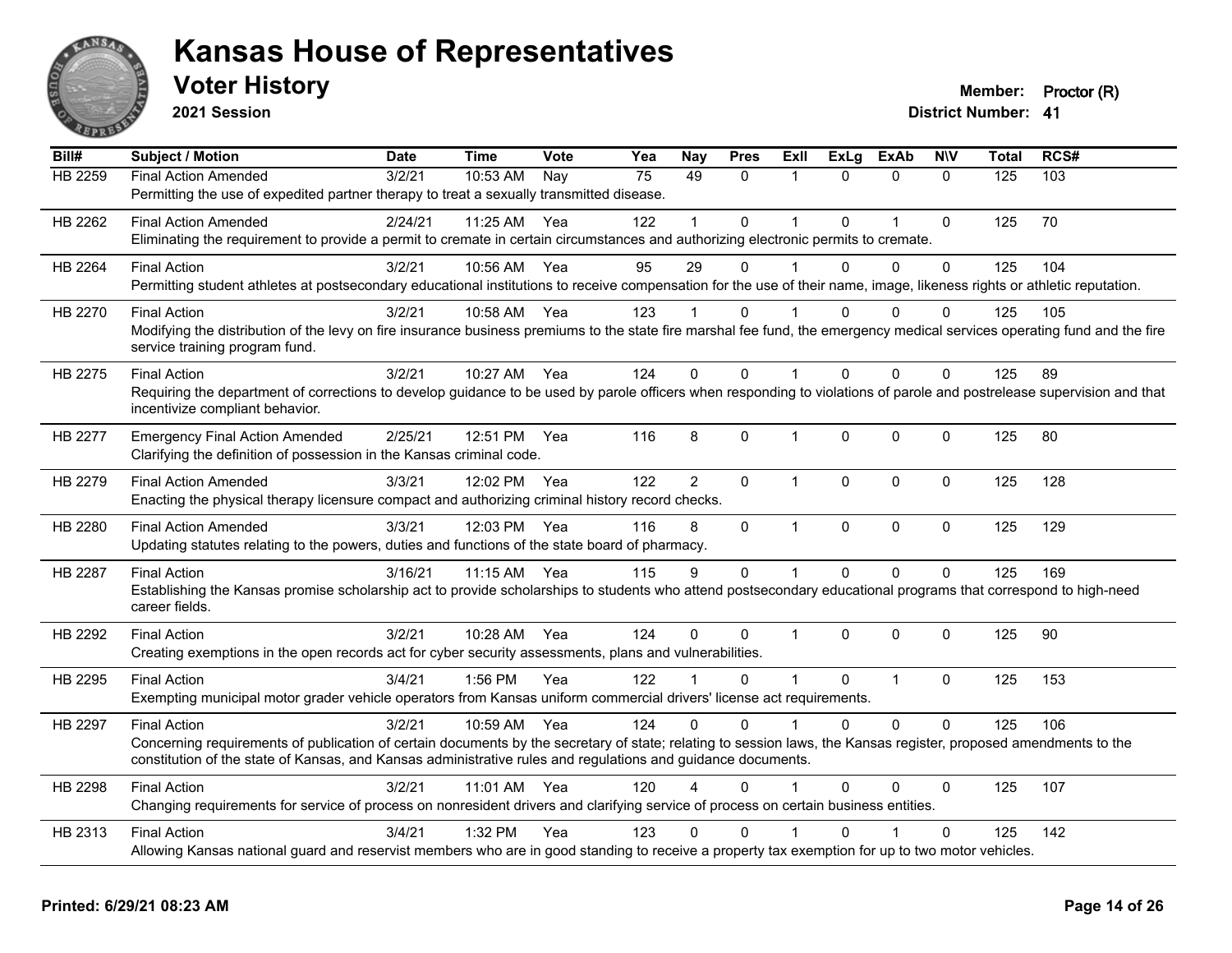

**2021 Session**

| Bill#   | Subject / Motion                                                                                                                                                                                                                                                                                                                                                                                                                                                                                                                                                                                                                                                                                                          | <b>Date</b> | <b>Time</b>  | Vote | Yea | <b>Nay</b>     | <b>Pres</b>  | Exll         | <b>ExLg</b>  | <b>ExAb</b>     | <b>NIV</b>   | Total | RCS# |
|---------|---------------------------------------------------------------------------------------------------------------------------------------------------------------------------------------------------------------------------------------------------------------------------------------------------------------------------------------------------------------------------------------------------------------------------------------------------------------------------------------------------------------------------------------------------------------------------------------------------------------------------------------------------------------------------------------------------------------------------|-------------|--------------|------|-----|----------------|--------------|--------------|--------------|-----------------|--------------|-------|------|
| HB 2313 | Motion to adopt CCR                                                                                                                                                                                                                                                                                                                                                                                                                                                                                                                                                                                                                                                                                                       | 5/7/21      | 11:59 PM     | Yea  | 108 | 3              | $\Omega$     |              | $\Omega$     | $\overline{13}$ | $\Omega$     | 125   | 355  |
|         | Senate Substitute for HB 2313 by Committee on Assessment and Taxation - Providing for reimbursement of property taxes for certain business shutdowns or<br>restrictions, allowing Kansas national guard and reservist members who are in good standing to receive a property tax exemption for up to two motor vehicles,<br>authorizing continuation of the statewide levy for schools and the exemption of a portion of residential property from such levy, authorizing appointment by the governor<br>of a member pro tempore when a vacancy on the state board of tax appeals exists and directing post audit study of the impact of non-profit and governmental entities<br>competing against for-profit businesses. |             |              |      |     |                |              |              |              |                 |              |       |      |
| HB 2315 | <b>Emergency Final Action</b><br>Providing a tax credit for contributions to technical colleges.                                                                                                                                                                                                                                                                                                                                                                                                                                                                                                                                                                                                                          | 3/4/21      | 4:41 PM      | Yea  | 119 | $\overline{4}$ | $\mathbf 0$  | $\mathbf{1}$ | $\mathbf{0}$ | $\overline{1}$  | $\mathbf 0$  | 125   | 164  |
| HB 2316 | <b>Final Action</b><br>Eliminating the prohibition of a surcharge when purchases are made with a credit or debit card.                                                                                                                                                                                                                                                                                                                                                                                                                                                                                                                                                                                                    | 3/30/21     | 10:34 AM     | Yea  | 90  | 34             | $\mathbf{0}$ | 1            | $\Omega$     | $\mathbf 0$     | $\mathbf 0$  | 125   | 234  |
| HB 2321 | <b>Final Action Amended</b><br>Requiring electric public utilities to notify cities prior to construction of urban electric transmission lines.                                                                                                                                                                                                                                                                                                                                                                                                                                                                                                                                                                           | 3/2/21      | 11:03 AM     | Yea  | 122 | $\overline{2}$ | $\mathbf 0$  | $\mathbf{1}$ | $\mathbf 0$  | $\mathbf 0$     | $\mathbf 0$  | 125   | 108  |
| HB 2329 | <b>Final Action Amended</b><br>Updating the entities who are subject to the pipeline safety program of the state corporation commission.                                                                                                                                                                                                                                                                                                                                                                                                                                                                                                                                                                                  | 3/24/21     | 11:14 AM     | Yea  | 121 |                | $\Omega$     | $\mathbf{1}$ | $\mathbf{0}$ | $\overline{2}$  | $\mathbf 0$  | 125   | 200  |
| HB 2332 | <b>Final Action Amended</b><br>Requiring identification of the sender on third party solicitations to registered voters to file an application for an advance voting ballot.                                                                                                                                                                                                                                                                                                                                                                                                                                                                                                                                              | 3/3/21      | 12:05 PM     | Yea  | 86  | 38             | $\Omega$     | 1            | $\Omega$     | $\mathbf{0}$    | $\Omega$     | 125   | 130  |
| HB 2332 | Motion to adopt CCR<br>Prohibiting the modification of election laws other than by legislative process, requiring county election officials to maintain residential and mailing addresses for<br>registered voters, requiring identification of the sender on third party solicitations to registered voters to file an application for an advance voting ballot and prohibiting<br>such solicitations by nonresidents of this state, expanding the crime of election tampering and providing for the appointment of elected officials when vacancy is due to<br>military service.                                                                                                                                        | 4/8/21      | 10:21 PM     | Yea  | 83  | 38             | $\mathbf 0$  |              | $\Omega$     | 3               | $\mathbf{0}$ | 125   | 297  |
| HB 2332 | <b>Consideration of Veto</b><br>Prohibiting the modification of election laws other than by legislative process, requiring county election officials to maintain residential and mailing addresses for<br>registered voters, requiring identification of the sender on third party solicitations to registered voters to file an application for an advance voting ballot and prohibiting<br>such solicitations by nonresidents of this state, expanding the crime of election tampering and providing for the appointment of elected officials when vacancy is due to<br>military service.                                                                                                                               | 5/3/21      | 11:45 AM     | Yea  | 86  | 37             | $\mathbf{0}$ | $\Omega$     | $\Omega$     |                 | 1            | 125   | 318  |
| HB 2339 | <b>Final Action Amended</b><br>Expanding the crime of election tampering to include changing or altering votes cast, manipulating computer hardware or software or vote tabulation methods or<br>producing false vote totals.                                                                                                                                                                                                                                                                                                                                                                                                                                                                                             | 3/17/21     | 11:21 AM     | Yea  | 122 |                | $\Omega$     |              | $\Omega$     |                 | $\Omega$     | 125   | 176  |
| HB 2361 | <b>Final Action</b><br>Authorizing the supreme court to adopt rules establishing specialty courts, creating the specialty court funding advisory committee and the specialty court resources<br>fund.                                                                                                                                                                                                                                                                                                                                                                                                                                                                                                                     | 3/3/21      | 12:07 PM Yea |      | 122 |                | $\mathbf{1}$ | $\mathbf 1$  | $\Omega$     | $\Omega$        | $\Omega$     | 125   | 131  |
| HB 2362 | <b>Final Action</b><br>Modifying the elements of and making changes to the criminal penalties of abuse of a child.                                                                                                                                                                                                                                                                                                                                                                                                                                                                                                                                                                                                        | 3/3/21      | 12:08 PM     | Yea  | 124 | 0              | $\Omega$     |              | $\Omega$     | $\mathbf 0$     | 0            | 125   | 132  |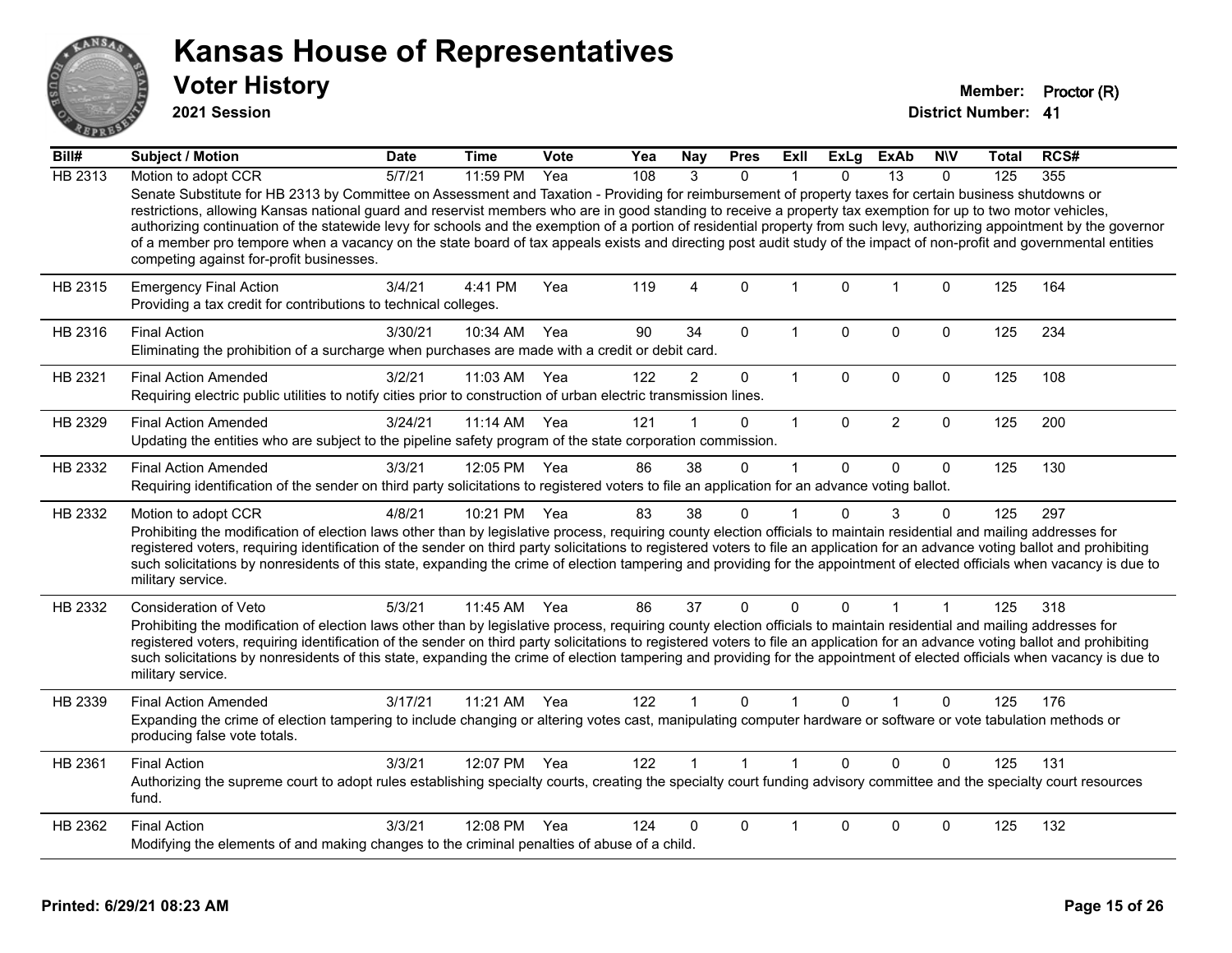

**2021 Session**

| Bill#   | <b>Subject / Motion</b>                                                                                                                                                                                                                                                                                                                                                                                                                                                                                                                                                                                             | <b>Date</b> | <b>Time</b> | <b>Vote</b> | Yea | <b>Nay</b>    | <b>Pres</b>  | <b>Exll</b>   | <b>ExLg</b> | <b>ExAb</b>  | <b>NIV</b>   | <b>Total</b> | RCS# |
|---------|---------------------------------------------------------------------------------------------------------------------------------------------------------------------------------------------------------------------------------------------------------------------------------------------------------------------------------------------------------------------------------------------------------------------------------------------------------------------------------------------------------------------------------------------------------------------------------------------------------------------|-------------|-------------|-------------|-----|---------------|--------------|---------------|-------------|--------------|--------------|--------------|------|
| HB 2363 | <b>Final Action Amended</b><br>Increasing the maximum rate paid to appointed counsel.                                                                                                                                                                                                                                                                                                                                                                                                                                                                                                                               | 3/30/21     | 10:36 AM    | Yea         | 116 | 8             | $\mathbf{0}$ | $\mathbf{1}$  | $\Omega$    | $\mathbf{0}$ | $\Omega$     | 125          | 235  |
| HB 2366 | <b>Emergency Final Action</b><br>Requiring prosecutors to disclose their intent to introduce testimony from a jailhouse witness and to forward information to the Kansas bureau of investigation.                                                                                                                                                                                                                                                                                                                                                                                                                   | 4/8/21      | 11:33 AM    | Yea         | 123 | $\mathbf 0$   | $\mathbf 0$  | 1             | $\Omega$    | $\mathbf{1}$ | $\mathbf 0$  | 125          | 279  |
| HB 2367 | <b>Final Action</b><br>Authorizing the state corporation commission to regulate certain transmission line wire stringing activities.                                                                                                                                                                                                                                                                                                                                                                                                                                                                                | 3/2/21      | 11:04 AM    | Yea         | 124 | $\Omega$      | $\Omega$     |               | $\Omega$    | $\Omega$     | $\Omega$     | 125          | 109  |
| HB 2374 | <b>Final Action</b><br>Authorizing the Kansas sentencing commission to change risk assessment cut-off levels for participation in the certified drug abuse treatment program.                                                                                                                                                                                                                                                                                                                                                                                                                                       | 3/2/21      | 11:06 AM    | Yea         | 124 | $\Omega$      | $\mathbf{0}$ | 1             | $\Omega$    | $\mathbf{0}$ | $\Omega$     | 125          | 110  |
| HB 2377 | <b>Final Action Amended</b><br>Revising the laws concerning driving under the influence, including authorizing reinstatement of a driver's license for certain persons with an ignition interlock device<br>restriction, requiring persons with an ignition interlock device restriction to complete the ignition interlock device program before driving privileges are fully reinstated,<br>providing for reduced ignition interlock device program costs for certain persons and modifying the criminal penalties for driving a commercial motor vehicle under the<br>influence and driving under the influence. | 3/3/21      | 12:10 PM    | Nay         | 101 | 23            | $\Omega$     |               |             | $\Omega$     | 0            | 125          | 133  |
| HB 2379 | <b>Final Action Amended</b><br>Enacting the peer-to-peer vehicle sharing act to provide insurance, liability, recordkeeping and consumer protection requirements for peer-to-peer vehicle sharing.                                                                                                                                                                                                                                                                                                                                                                                                                  | 3/4/21      | 1:58 PM     | Yea         | 123 | $\Omega$      | $\Omega$     | 1             | $\Omega$    | $\mathbf 1$  | $\Omega$     | 125          | 154  |
| HB 2380 | <b>Final Action Amended</b><br>Amending healthcare stabilization fund minimum professional liability insurance coverage requirements and the membership of the board of governors of such fund.                                                                                                                                                                                                                                                                                                                                                                                                                     | 3/30/21     | 10:37 AM    | Yea         | 104 | 20            | $\Omega$     |               | $\Omega$    | $\Omega$     | $\Omega$     | 125          | 236  |
| HB 2387 | <b>Final Action Amended</b><br>Revising laws relating to operating an aircraft under the influence, including prescribing criminal and administrative penalties and providing for testing of blood, breath,<br>urine or other bodily substances, and preliminary screening tests of breath or oral fluid.                                                                                                                                                                                                                                                                                                           | 3/2/21      | 11:08 AM    | Yea         | 101 | 23            | $\mathbf{0}$ |               | $\Omega$    | $\Omega$     | $\Omega$     | 125          | 111  |
| HB 2390 | <b>Final Action</b><br>Making permanent certain exceptions to the disclosure of public records under the open records act.                                                                                                                                                                                                                                                                                                                                                                                                                                                                                          | 3/2/21      | 10:30 AM    | Yea         | 124 | $\Omega$      | $\mathbf{0}$ | 1             | $\Omega$    | $\mathbf 0$  | $\Omega$     | 125          | 91   |
| HB 2390 | Motion to adopt CCR<br>Making permanent certain exceptions to the disclosure of public records under the open records act, creating exemptions in the open records act for cyber security<br>assessments, plans and vulnerabilities, prohibiting the filing of certain liens or claims against real or personal property and providing for criminal penalties and<br>authorizing local correctional or detention officers and administrative hearing officers to have identifying information restricted from public access on public websites that<br>identify home addresses or home ownership.                   | 4/9/21      | 10:20 AM    | Yea         | 121 | $\mathcal{P}$ | $\Omega$     | $\mathcal{P}$ | $\Omega$    | $\Omega$     | $\Omega$     | 125          | 300  |
| HB 2391 | <b>Final Action Amended</b><br>Changing the secretary of state's business filings provisions including instituting biennial business report filings and making other changes to business filing provisions,<br>information requirements and fees, removing exemptions from the open records act for tax records no longer kept by the secretary of state, permitting the public<br>recording of UCC filings with improperly included social security numbers and repealing certain obsolete statutes including blanket music license filing provisions.                                                             | 3/2/21      | 11:10 AM    | Nay         | 121 | 3             | $\Omega$     |               | $\Omega$    | $\Omega$     | $\mathbf{0}$ | 125          | 112  |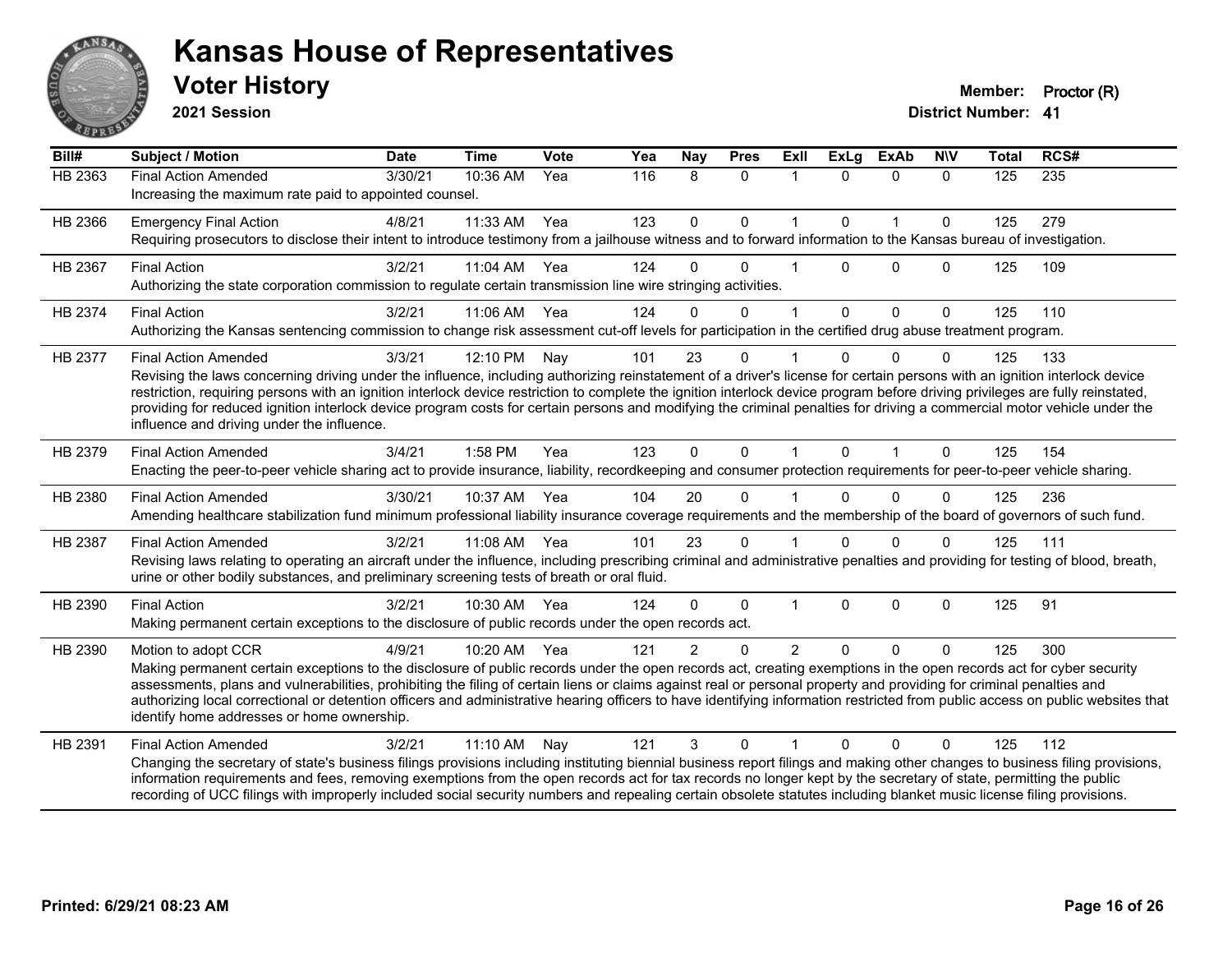| ANSAR          | <b>Kansas House of Representatives</b><br><b>Voter History</b><br>2021 Session                                                                                                                                                                                                                                                                                                                                                                                                              |             |              |             |     |               |                |                |             |                |              | <b>District Number: 41</b> | Member: Proctor (R) |
|----------------|---------------------------------------------------------------------------------------------------------------------------------------------------------------------------------------------------------------------------------------------------------------------------------------------------------------------------------------------------------------------------------------------------------------------------------------------------------------------------------------------|-------------|--------------|-------------|-----|---------------|----------------|----------------|-------------|----------------|--------------|----------------------------|---------------------|
| Bill#          | <b>Subject / Motion</b>                                                                                                                                                                                                                                                                                                                                                                                                                                                                     | <b>Date</b> | <b>Time</b>  | <b>Vote</b> | Yea | <b>Nay</b>    | <b>Pres</b>    | Exll           | <b>ExLg</b> | <b>ExAb</b>    | <b>NIV</b>   | Total                      | RCS#                |
| <b>HB 2391</b> | Mot to Concur in Conference<br>Changing the secretary of state's business filings provisions, including instituting biennial business report filings, authorizing the secretary of state to contract with private<br>entities for printing and binding services, changing publication and price requirements for publications of the secretary of state and repealing certain obsolete statutes<br>including blanket music license filing provisions.                                       | 4/8/21      | 7:51 PM      | Yea         | 123 | $\mathbf{0}$  | $\mathbf{0}$   | $\mathbf{1}$   | $\Omega$    | $\mathbf 1$    | $\Omega$     | 125                        | 292                 |
| HB 2397        | EFA Sub Bill Amended<br>Appropriations for FY 2021, FY 2022, FY 2023 and FY 2024 for various state agencies.                                                                                                                                                                                                                                                                                                                                                                                | 3/30/21     | 8:00 PM      | Yea         | 71  | 52            | $\Omega$       | $\mathbf 1$    | $\mathbf 0$ | 1              | 0            | 125                        | 257                 |
| HB 2397        | <b>Motion to Concur</b><br>Senate Substitute for Substitute for HB 2397 by Committee on Ways and Means - Reconciling conflicting amendments to certain statutes.                                                                                                                                                                                                                                                                                                                            | 5/7/21      | 11:57 AM Yea |             | 116 | 3             | $\mathbf{1}$   | $\mathbf{1}$   | 0           | 3              | $\mathbf{1}$ | 125                        | 348                 |
| HB 2401        | <b>Final Action Amended</b><br>Authorizing the secretary of corrections to enter agreements for public-private partnerships for projects for new or renovated buildings at correctional institutions for<br>education, skills-building and spiritual needs programs; establishing a nonprofit corporation to receive gifts, donations, grants and other moneys and engage in<br>fundraising projects for funding such projects for education, skills-building and spiritual needs programs. | 3/23/21     | 11:13 AM     | Yea         | 123 | $\Omega$      | 0              | $\overline{2}$ | 0           | $\Omega$       | $\Omega$     | 125                        | 189                 |
| HB 2401        | <b>Motion to Concur</b><br>Authorizing the secretary of corrections to enter agreements for public-private partnerships for projects for new or renovated buildings at correctional institutions for<br>education, skills-building and spiritual needs programs; establishing a nonprofit corporation to receive gifts, donations, grants and other moneys and engage in<br>fundraising projects for funding such projects for education, skills-building and spiritual needs programs.     | 4/8/21      | 5:04 PM      | Yea         | 120 | $\mathcal{P}$ | 0              | $\mathbf 1$    | 0           | $\overline{2}$ | 0            | 125                        | 286                 |
| HB 2405        | <b>Emergency Final Action Amended</b><br>Authorizing the issuance of \$1,000,000,000 of pension obligation bonds to finance a portion of the unfunded actuarial liability of KPERS.                                                                                                                                                                                                                                                                                                         | 3/4/21      | 4:38 PM      | Yea         | 117 | 6             | 0              | $\overline{1}$ | $\Omega$    |                | $\Omega$     | 125                        | 161                 |
| HB 2405        | Motion to adopt CCR<br>Authorizing the issuance of \$500,000,000 of pension obligation bonds to finance a portion of the unfunded actuarial liability of KPERS.                                                                                                                                                                                                                                                                                                                             | 4/9/21      | 5:48 PM      | Yea         | 112 | 10            | 0              | $\mathfrak{p}$ | $\Omega$    | $\Omega$       | 1            | 125                        | 313                 |
| HB 2406        | <b>Final Action Amended</b><br>Sunday start time for the sale of alcoholic liquor and cereal malt beverage in retail stores changed from 12 noon to 10 a.m.                                                                                                                                                                                                                                                                                                                                 | 3/24/21     | 11:17 AM Yea |             | 80  | 42            | 0              |                | $\mathbf 0$ | $\overline{2}$ | 0            | 125                        | 201                 |
| HB 2408        | <b>Final Action Amended</b><br>Authorizing the state historical society to convey certain real property to the Iowa Tribe of Kansas and Nebraska.                                                                                                                                                                                                                                                                                                                                           | 3/30/21     | 10:38 AM Yea |             | 124 | $\mathbf{0}$  | 0              | $\overline{1}$ | 0           | $\Omega$       | $\Omega$     | 125                        | 237                 |
| HB 2412        | <b>Final Action Amended</b><br>Enacting the Kansas fights addiction act to establish a grant program for the purpose of preventing, reducing, treating and mitigating the effects of substance abuse and<br>addiction.                                                                                                                                                                                                                                                                      | 3/30/21     | 10:40 AM Yea |             | 81  | 43            | 0              | 1              | 0           | $\Omega$       | $\Omega$     | 125                        | 238                 |
| HB 2416        | <b>Final Action Amended</b><br>Modifying the procedure for declaring and extending a state of disaster emergency, limiting powers granted to the governor during a state of disaster emergency,<br>authorizing the legislative coordinating council and the legislature to take certain action related to a state of disaster emergency and prohibiting the governor or the state<br>board of education from closing private schools during a state of disaster emergency.                  | 3/4/21      | 2:05 PM      | Yea         | 81  | 40            | $\overline{2}$ | 1              | 0           |                | $\Omega$     | 125                        | 155                 |
| HB 2417        | <b>Final Action</b><br>Allowing clubs and drinking establishments to sell beer and cereal malt beverage for consumption off the licensed premises.                                                                                                                                                                                                                                                                                                                                          | 3/30/21     | 10:41 AM Yea |             | 106 | 18            | 0              |                | 0           | $\Omega$       | 0            | 125                        | 239                 |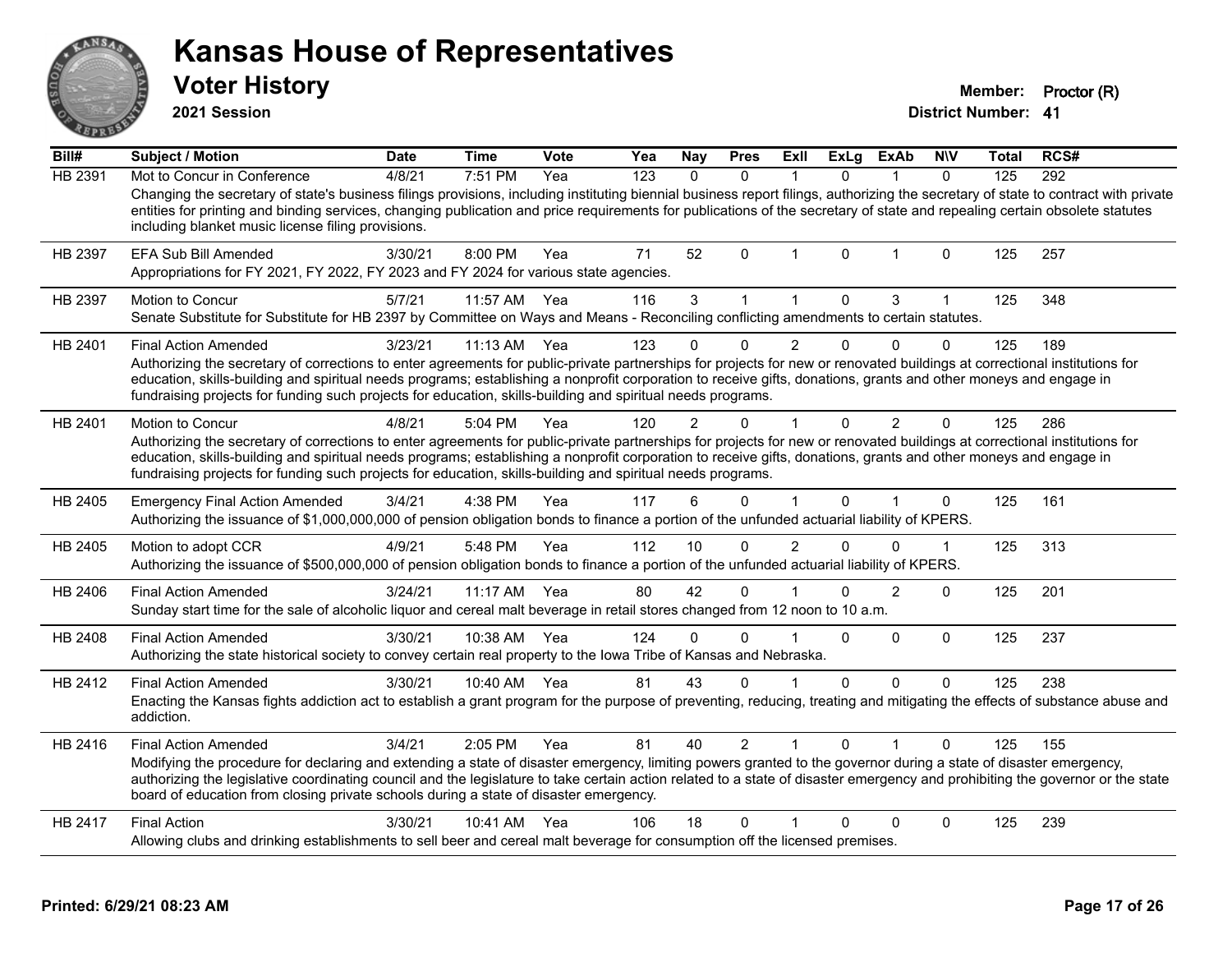

**2021 Session**

| Bill#           | <b>Subject / Motion</b>                                                                                                                                                                                                                                                                                                   | <b>Date</b> | <b>Time</b>  | Vote | Yea | Nay          | <b>Pres</b>    | Exll           | <b>ExLg</b>  | <b>ExAb</b>    | <b>NIV</b>   | Total | RCS#           |
|-----------------|---------------------------------------------------------------------------------------------------------------------------------------------------------------------------------------------------------------------------------------------------------------------------------------------------------------------------|-------------|--------------|------|-----|--------------|----------------|----------------|--------------|----------------|--------------|-------|----------------|
| <b>HB 2448</b>  | <b>Emergency Final Action</b>                                                                                                                                                                                                                                                                                             | 3/30/21     | 7:57 PM      | Yea  | 119 | $\Delta$     | $\Omega$       |                | $\Omega$     |                | $\Omega$     | 125   | 256            |
|                 | Permitting the secretary for children and families to license certain family foster homes where a former foster care youth with juvenile adjudications resides.                                                                                                                                                           |             |              |      |     |              |                |                |              |                |              |       |                |
| <b>HCR 5001</b> | <b>Emergency Final Action Amended</b>                                                                                                                                                                                                                                                                                     | 1/21/21     | 12:56 PM     | Yea  | 117 | 5            | $\Omega$       | $\Omega$       | $\Omega$     | 3              | 0            | 125   | 5              |
|                 | Adopting joint rules for the House of Representatives and Senate for the 2021-2022 biennium.                                                                                                                                                                                                                              |             |              |      |     |              |                |                |              |                |              |       |                |
| <b>HCR 5003</b> | <b>EFA Amend and Debate</b>                                                                                                                                                                                                                                                                                               | 1/22/21     | 11:30 AM     | Yea  | 86  | 38           | $\mathbf 0$    | 0              | $\Omega$     | $\mathbf{1}$   | 0            | 125   | 10             |
|                 | Amending the bill of rights of the constitution of the state of Kansas to reserve to the people the right to regulate abortion through their elected state representatives and<br>senators.                                                                                                                               |             |              |      |     |              |                |                |              |                |              |       |                |
| <b>HCR 5013</b> | <b>Final Action</b>                                                                                                                                                                                                                                                                                                       | 3/18/21     | 11:29 AM     | Yea  | 84  | 38           | $\mathbf 0$    | $\mathbf{1}$   | $\Omega$     | $\overline{2}$ | $\Omega$     | 125   | 182            |
|                 | Urging congress to propose the "keep nine" amendment to the United States constitution to prohibit expanding the number of justices on the United States supreme<br>court.                                                                                                                                                |             |              |      |     |              |                |                |              |                |              |       |                |
| <b>HCR 5015</b> | <b>Final Action Amended</b>                                                                                                                                                                                                                                                                                               | 3/24/21     | 11:25 AM Yea |      | 84  | 38           | $\Omega$       | $\mathbf{1}$   | $\Omega$     | $\overline{2}$ | $\Omega$     | 125   | 202            |
|                 | Urging the United States Congress to reject the For the People Act of 2021.                                                                                                                                                                                                                                               |             |              |      |     |              |                |                |              |                |              |       |                |
| HR 6004         | <b>Emergency Final Action Amended</b>                                                                                                                                                                                                                                                                                     | 1/21/21     | 12:54 PM     | Yea  | 110 | 12           | $\mathbf 0$    | 0              | $\mathbf 0$  | $\mathbf{3}$   | $\mathbf 0$  | 125   | $\overline{4}$ |
|                 | Adopting permanent rules of the House of Representatives for the 2021-2022 biennium.                                                                                                                                                                                                                                      |             |              |      |     |              |                |                |              |                |              |       |                |
| HR 6009         | <b>Final Action</b>                                                                                                                                                                                                                                                                                                       | 3/25/21     | 11:16 AM     | Yea  | 84  | 38           | $\mathbf 0$    | $\mathbf{1}$   | $\mathbf{0}$ | $\overline{2}$ | $\mathbf{0}$ | 125   | 208            |
|                 | Disapproving executive reorganization order no. 47 that relates to the newly named Kansas department of human services.                                                                                                                                                                                                   |             |              |      |     |              |                |                |              |                |              |       |                |
| HR 6015         | <b>Emergency Final Action</b>                                                                                                                                                                                                                                                                                             | 3/30/21     | 7:48 PM      | Yea  | 84  | 39           | $\Omega$       |                | $\Omega$     |                | $\Omega$     | 125   | 254            |
|                 | Urging the legislative coordinating council to revoke an executive order issued by the governor related to mandating face coverings if such an executive order is issued<br>while the legislature is adjourned.                                                                                                           |             |              |      |     |              |                |                |              |                |              |       |                |
| HR 6018         | Motion to Adopt                                                                                                                                                                                                                                                                                                           | 5/26/21     | 12:42 PM     | Yea  | 83  | 27           | $\overline{1}$ | $\mathbf{1}$   | $\Omega$     | $\overline{7}$ | 6            | 125   | 359            |
|                 | Condemning the recent attacks on the State of Israel.                                                                                                                                                                                                                                                                     |             |              |      |     |              |                |                |              |                |              |       |                |
| <b>SB 13</b>    | <b>Emergency Final Action Amended</b>                                                                                                                                                                                                                                                                                     | 3/4/21      | 4:32 PM      | Yea  | 120 | $\mathbf{3}$ | $\mathbf{0}$   | 1              | $\Omega$     | $\mathbf{1}$   | $\mathbf{0}$ | 125   | 157            |
|                 | Establishing notice and public hearing requirements prior to approval by a governing body to exceed its revenue neutral rate for property tax purposes and discontinuing                                                                                                                                                  |             |              |      |     |              |                |                |              |                |              |       |                |
|                 | the city and county tax lid, prohibiting valuation increase of real property solely as the result of normal repair, replacement or maintenance of existing structure,<br>establishing a payment plan for the payment of delinquent or nondelinquent property taxes and establishing the taxpayer notification costs fund. |             |              |      |     |              |                |                |              |                |              |       |                |
|                 |                                                                                                                                                                                                                                                                                                                           |             |              |      |     |              |                |                |              |                |              |       |                |
| <b>SB 14</b>    | <b>Final Action</b>                                                                                                                                                                                                                                                                                                       | 1/21/21     | 1:00 PM      | Yea  | 119 | 3            | $\Omega$       | $\Omega$       | $\Omega$     | 3              | 0            | 125   | 6              |
|                 | Extending certain provisions of the governmental response to the COVID-19 pandemic in Kansas and providing certain relief related to health, welfare, property and<br>economic security during this public health emergency.                                                                                              |             |              |      |     |              |                |                |              |                |              |       |                |
| <b>SB 15</b>    | <b>Emergency Final Action</b>                                                                                                                                                                                                                                                                                             | 2/11/21     | 12:36 PM     | Yea  | 122 |              | $\Omega$       | $\overline{2}$ | $\Omega$     | $\Omega$       | $\Omega$     | 125   | 38             |
|                 | Enacting the Kansas economic recovery loan deposit program, updating field of membership requirements of credit unions and allowing privilege tax deductions on<br>agricultural real estate loans and single family residence loans.                                                                                      |             |              |      |     |              |                |                |              |                |              |       |                |
| <b>SB 16</b>    | <b>Final Action</b>                                                                                                                                                                                                                                                                                                       | 4/6/21      | $9:19$ AM    | Yea  | 117 | 0            | $\Omega$       |                | $\Omega$     | $\overline{7}$ | $\Omega$     | 125   | 260            |
|                 | Removing the requirement that certain entities submit certain reports to the division of post audit.                                                                                                                                                                                                                      |             |              |      |     |              |                |                |              |                |              |       |                |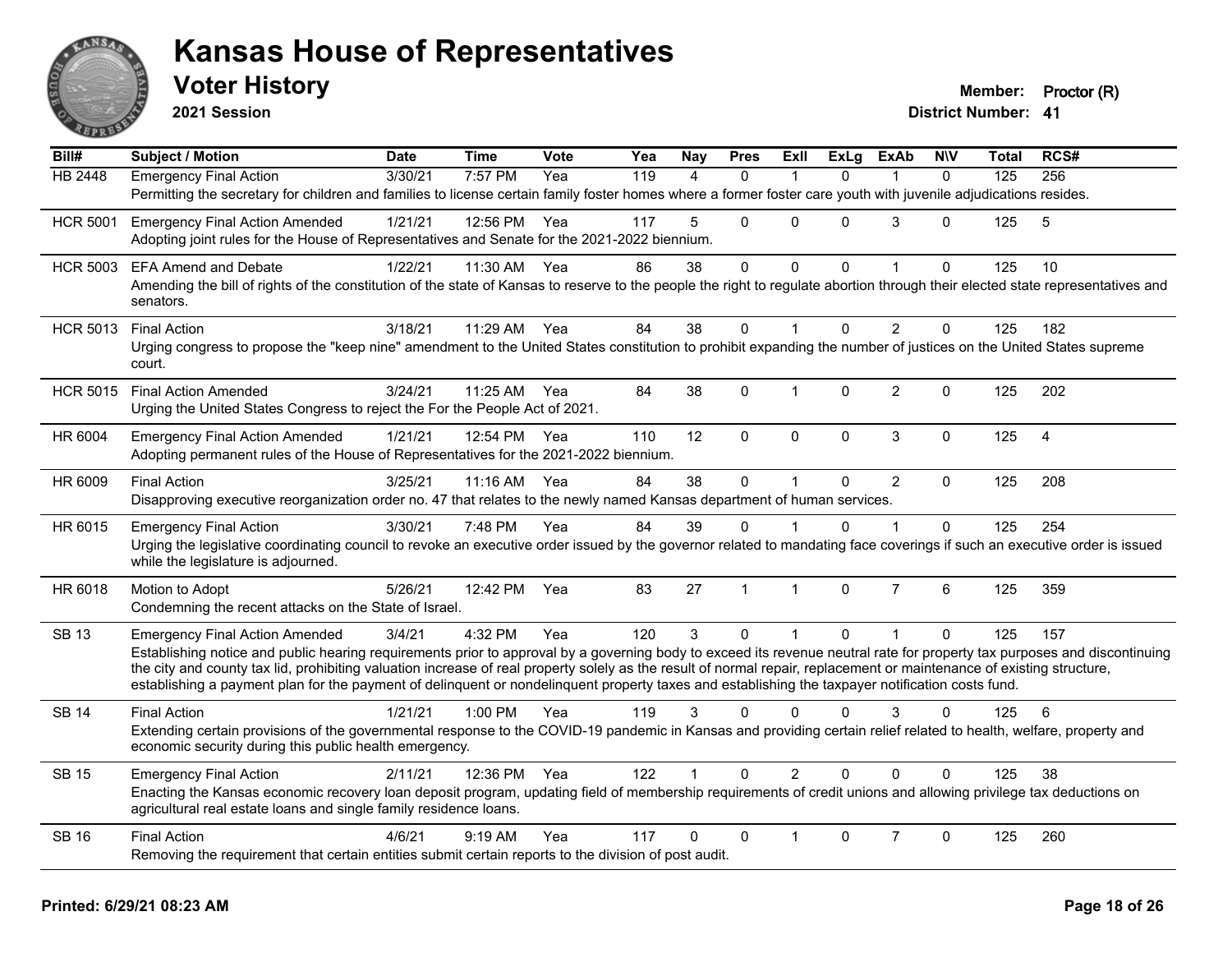

**2021 Session**

| Bill#             | <b>Subject / Motion</b>                                                                                                                                                                                                                                                                                                                                                                                                                                                                                                                                                                                                  | <b>Date</b> | <b>Time</b> | Vote | Yea | <b>Nay</b>   | <b>Pres</b>  | Exll                 | <b>ExLg</b>  | <b>ExAb</b>    | <b>NIV</b>     | <b>Total</b> | RCS# |
|-------------------|--------------------------------------------------------------------------------------------------------------------------------------------------------------------------------------------------------------------------------------------------------------------------------------------------------------------------------------------------------------------------------------------------------------------------------------------------------------------------------------------------------------------------------------------------------------------------------------------------------------------------|-------------|-------------|------|-----|--------------|--------------|----------------------|--------------|----------------|----------------|--------------|------|
| $\overline{SB21}$ | <b>Emergency Final Action Amended</b><br>Approving election for sales tax authority for Cherokee county.                                                                                                                                                                                                                                                                                                                                                                                                                                                                                                                 | 3/4/21      | 4:40 PM     | Yea  | 119 | 4            | $\Omega$     | 1                    | $\mathbf{0}$ | 1              | $\mathbf{0}$   | 125          | 163  |
| <b>SB 24</b>      | <b>Final Action Amended</b><br>Prohibiting municipalities from imposing restrictions on customer's use of energy based upon source of energy.                                                                                                                                                                                                                                                                                                                                                                                                                                                                            | 3/24/21     | 11:27 AM    | Yea  | 93  | 29           | $\Omega$     | $\mathbf 1$          | $\Omega$     | $\overline{2}$ | 0              | 125          | 203  |
| SB 26             | <b>Final Action Sub Bill</b><br>House Substitute for SB 26 by Committee on Transportation - Designating a portion of K-7 as the Senator Bud Burke memorial highway and designating a portion of<br>United States highway 77 as the CPL Allen E Oatney and SP4 Gene A Myers memorial highway.                                                                                                                                                                                                                                                                                                                             | 3/23/21     | 11:14 AM    | Yea  | 123 | 0            | $\Omega$     | $\overline{2}$       | 0            | $\mathbf 0$    | 0              | 125          | 190  |
| <b>SB 26</b>      | Motion to adopt CCR<br>House Substitute for SB 26 by Committee on Transportation - Updating motor carrier laws and the regulation of motor carriers by the state corporation commission.                                                                                                                                                                                                                                                                                                                                                                                                                                 | 4/8/21      | 2:17 PM     | Yea  | 123 | $\Omega$     | $\mathbf 0$  | 1                    | $\mathbf 0$  | $\overline{1}$ | $\mathbf 0$    | 125          | 280  |
| <b>SB 27</b>      | <b>Final Action</b><br>Amending the Kansas storage tank act to extend the sunsets of certain funds and to increase certain liability and reimbursement amounts.                                                                                                                                                                                                                                                                                                                                                                                                                                                          | 2/24/21     | 11:27 AM    | Yea  | 123 | $\mathbf 0$  | $\Omega$     |                      | $\Omega$     |                | 0              | 125          | 71   |
| SB 29             | <b>Emergency Final Action Amended</b><br>Updating the version of risk-based capital instructions in effect.                                                                                                                                                                                                                                                                                                                                                                                                                                                                                                              | 2/25/21     | 12:57 PM    | Yea  | 124 | $\mathbf 0$  | 0            | $\overline{1}$       | $\Omega$     | $\mathbf 0$    | 0              | 125          | 84   |
| <b>SB 29</b>      | Motion to Adopt CCR<br>Providing for short-term, limited-duration health plans.                                                                                                                                                                                                                                                                                                                                                                                                                                                                                                                                          | 5/7/21      | 11:53 AM    | Yea  | 68  | 51           | $\mathbf{0}$ | $\mathbf{1}$         | $\Omega$     | 3              | $\overline{2}$ | 125          | 347  |
| <b>SB 29</b>      | Consideration of Veto<br>Providing for short-term, limited-duration health plans.                                                                                                                                                                                                                                                                                                                                                                                                                                                                                                                                        | 5/26/21     | 11:53 AM    | Yea  | 67  | 48           | $\Omega$     | $\mathbf{1}$         | $\mathbf 0$  | $\overline{7}$ | $\overline{2}$ | 125          | 357  |
| SB 33             | <b>Final Action</b><br>Providing for display show licenses under the vehicle dealers and manufacturers licensing act.                                                                                                                                                                                                                                                                                                                                                                                                                                                                                                    | 3/2/21      | 11:12 AM    | Yea  | 124 | $\mathbf 0$  | $\mathbf 0$  | $\mathbf{1}$         | $\mathbf 0$  | $\mathbf 0$    | $\mathbf 0$    | 125          | 113  |
| SB 36             | <b>Final Action Amended</b><br>Requiring the Kansas highway patrol to make multiple vehicle checks within a set time period for certain salvage vehicle pools and allowing salvage vehicle pools and<br>dealers to apply for ownership documents for vehicles that are disclaimed by insurance companies.                                                                                                                                                                                                                                                                                                                | 3/24/21     | 11:28 AM    | Yea  | 116 | 6            | $\Omega$     | $\blacktriangleleft$ | $\Omega$     | 2              | 0              | 125          | 204  |
| <b>SB 36</b>      | Motion to adopt CCR<br>Requiring the Kansas highway patrol to make multiple vehicle checks within a set time period for certain salvage vehicle pools and allowing salvage vehicle pools and<br>dealers to apply for ownership documents for vehicles that are disclaimed by insurance companies, prohibiting the towing vehicles outside the state of Kansas without<br>prior consent, requiring an interstate search of registered owners and lienholders prior to sale of vehicles less than 15 years old and requiring publication in the<br>newspaper seven days prior to sale of vehicles and property at auction. | 4/8/21      | 10:35 AM    | Yea  | 118 | 4            | $\Omega$     |                      | $\Omega$     | 1              | 1              | 125          | 273  |
| <b>SB 37</b>      | <b>Final Action</b><br>Updating producer licensing statutes pertaining to appointment, examinations, fees, licensing, renewal dates, continuing education, suspension, revocation and denial of<br>licensure and reinstatement.                                                                                                                                                                                                                                                                                                                                                                                          | 3/25/21     | $11:19$ AM  | Yea  | 109 | 13           | 0            | 1                    | $\Omega$     | 2              | 0              | 125          | 210  |
| <b>SB 38</b>      | <b>Emergency Final Action Amended</b><br>Establishing the Kansas pesticide waste disposal program and permitting up to \$50,000 to be transferred annually from the Kansas agricultural remediation fund to a<br>new Kansas pesticide waste disposal fund.                                                                                                                                                                                                                                                                                                                                                               | 3/25/21     | 12:13 PM    | Yea  | 121 | $\mathbf{1}$ | $\mathbf 0$  | $\mathbf 1$          | $\Omega$     | $\overline{2}$ | 0              | 125          | 216  |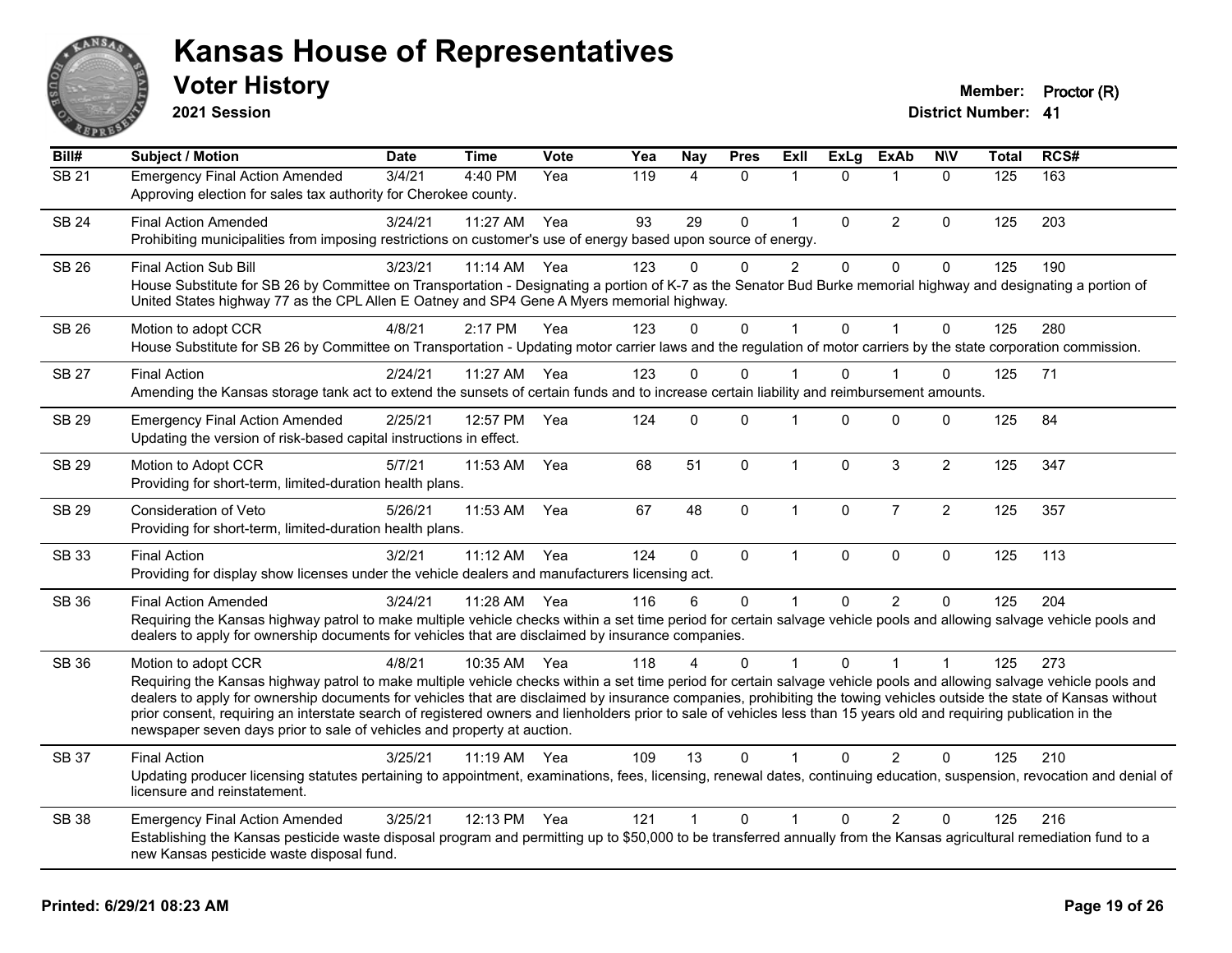# ANS **PARTIE**

#### **Kansas House of Representatives**

**2021 Session**

| Bill#        | <b>Subject / Motion</b>                                                                                                                                                                                                                                                                                                                                    | <b>Date</b> | <b>Time</b> | <b>Vote</b> | Yea | Nay | <b>Pres</b>  | <b>Exll</b> | <b>ExLg</b> | <b>ExAb</b> | <b>NIV</b>   | <b>Total</b> | RCS# |
|--------------|------------------------------------------------------------------------------------------------------------------------------------------------------------------------------------------------------------------------------------------------------------------------------------------------------------------------------------------------------------|-------------|-------------|-------------|-----|-----|--------------|-------------|-------------|-------------|--------------|--------------|------|
| <b>SB 38</b> | Motion to adopt CCR                                                                                                                                                                                                                                                                                                                                        | 4/8/21      | 2:19 PM     | Yea         | 120 | 3   | $\Omega$     | $\mathbf 1$ | $\Omega$    | 1           | $\mathbf{0}$ | 125          | 281  |
|              | Establishing the Kansas pesticide waste disposal program and implementing the provisions of 2011 executive reorganization order No. 40 relating to the Kansas<br>department of agriculture's division of conservation.                                                                                                                                     |             |             |             |     |     |              |             |             |             |              |              |      |
| SB 39        | <b>Emergency Final Action Amended</b>                                                                                                                                                                                                                                                                                                                      | 2/25/21     | 12:54 PM    | Yea         | 117 | 7   | $\mathbf{0}$ |             | $\Omega$    | $\Omega$    | $\mathbf 0$  | 125          | 82   |
|              | Changing Kansas department of agriculture division of animal health license, permit and registration renewal deadlines and allowing the animal health commissioner to<br>recover the actual cost of official calfhood vaccination tags.                                                                                                                    |             |             |             |     |     |              |             |             |             |              |              |      |
| <b>SB 40</b> | <b>Emergency Final Action Amended</b>                                                                                                                                                                                                                                                                                                                      | 2/25/21     | 12:59 PM    | Yea         | 123 |     | $\Omega$     |             | 0           | $\Omega$    | $\mathbf{0}$ | 125          | 85   |
|              | Updating provisions related to the Kansas department of agriculture division of conservation.                                                                                                                                                                                                                                                              |             |             |             |     |     |              |             |             |             |              |              |      |
| <b>SB 40</b> | Motion to adopt CCR                                                                                                                                                                                                                                                                                                                                        | 3/16/21     | 12:40 PM    | Yea         | 118 | 5   | $\Omega$     |             | 0           | 0           |              | 125          | 171  |
|              | Prescribing powers, duties and functions of the board of education of each school district, the governing body of each community college and the governing body of                                                                                                                                                                                         |             |             |             |     |     |              |             |             |             |              |              |      |
|              | each technical college related to the COVID-19 health emergency, adding the vice president of the senate to the legislative coordinating council, modifying the<br>procedure for the declaration and extension of a state of disaster emergency under the Kansas emergency management act, prohibiting certain actions by the governor                     |             |             |             |     |     |              |             |             |             |              |              |      |
|              | related to the COVID-19 health emergency and revoking all executive orders related to such emergency on March 31, 2021, establishing judicial review for certain                                                                                                                                                                                           |             |             |             |     |     |              |             |             |             |              |              |      |
|              | executive orders issued during a state of disaster emergency and certain actions taken by a local unit of government during a state of local disaster emergency,                                                                                                                                                                                           |             |             |             |     |     |              |             |             |             |              |              |      |
|              | authorizing the legislature or the legislative coordinating council to revoke certain orders issued by the secretary of health and environment and limiting powers granted<br>to local health officers related to certain orders.                                                                                                                          |             |             |             |     |     |              |             |             |             |              |              |      |
| SB 47        | <b>Emergency Final Action Amended</b>                                                                                                                                                                                                                                                                                                                      | 3/4/21      | 4:29 PM     | Yea         | 115 | 8   | $\mathbf{0}$ |             | 0           |             | 0            | 125          | 156  |
|              | Enacting the Kansas taxpayer protection act, requiring the signature and tax identification number of paid tax return preparers on income tax returns and authorizing<br>actions to enjoin paid tax return preparers from engaging in certain conduct.                                                                                                     |             |             |             |     |     |              |             |             |             |              |              |      |
| SB 47        | Motion to adopt CCR                                                                                                                                                                                                                                                                                                                                        | 5/4/21      | 11:26 AM    | Yea         | 107 | 14  | $\Omega$     |             | 0           | 3           | 0            | 125          | 328  |
|              | Enacting the Kansas taxpayer protection act requiring the signature and tax identification number of paid tax return preparers on income tax returns and authorizing                                                                                                                                                                                       |             |             |             |     |     |              |             |             |             |              |              |      |
|              | actions to enjoin paid tax return preparers from engaging in certain conduct, exempting compensation attributable as a result of identity fraud, extending the dates when<br>corporate returns are required to be filed, providing conformity with the federal return due date for returns other than corporate returns, providing a temporary withholding |             |             |             |     |     |              |             |             |             |              |              |      |
|              | option for certain teleworking employees, establishing the Eisenhower foundation contribution credit and the friends of cedar crest association contribution credit,                                                                                                                                                                                       |             |             |             |     |     |              |             |             |             |              |              |      |
|              | extending the time period and expanding eligibility for the single city port authority credit, extending the time period for eligibility in the loan repayment program and                                                                                                                                                                                 |             |             |             |     |     |              |             |             |             |              |              |      |
|              | income tax credit related to rural opportunity zones and defining rural opportunity zone on the basis of population.                                                                                                                                                                                                                                       |             |             |             |     |     |              |             |             |             |              |              |      |
| <b>SB 50</b> | <b>Final Action Amended</b>                                                                                                                                                                                                                                                                                                                                | 3/30/21     | 10:46 AM    | Yea         | 81  | 43  | 0            |             |             | $\Omega$    | 0            | 125          | 240  |
|              | Requiring marketplace facilitators to collect and remit sales, compensating use and transient guest taxes and prepaid wireless 911 fees, removing clickthrough nexus<br>provisions, providing for addition and subtraction modifications for the treatment of global intangible low-taxed income, business interest, capital contributions, FDIC           |             |             |             |     |     |              |             |             |             |              |              |      |
|              | premiums and business meals, expanding the expense deduction for income taxpayers and calculating the deduction amount, providing the ability to elect to itemize for                                                                                                                                                                                      |             |             |             |     |     |              |             |             |             |              |              |      |
|              | individuals, providing an exemption of unemployment compensation income attributable as a result of identity fraud, removing the line for reporting compensating use                                                                                                                                                                                       |             |             |             |     |     |              |             |             |             |              |              |      |
|              | tax from individual tax returns, extending the dates when corporate tax returns are required to be filed, increasing the Kansas standard deduction and providing for an<br>extension of the corporate net operating loss carryforward period.                                                                                                              |             |             |             |     |     |              |             |             |             |              |              |      |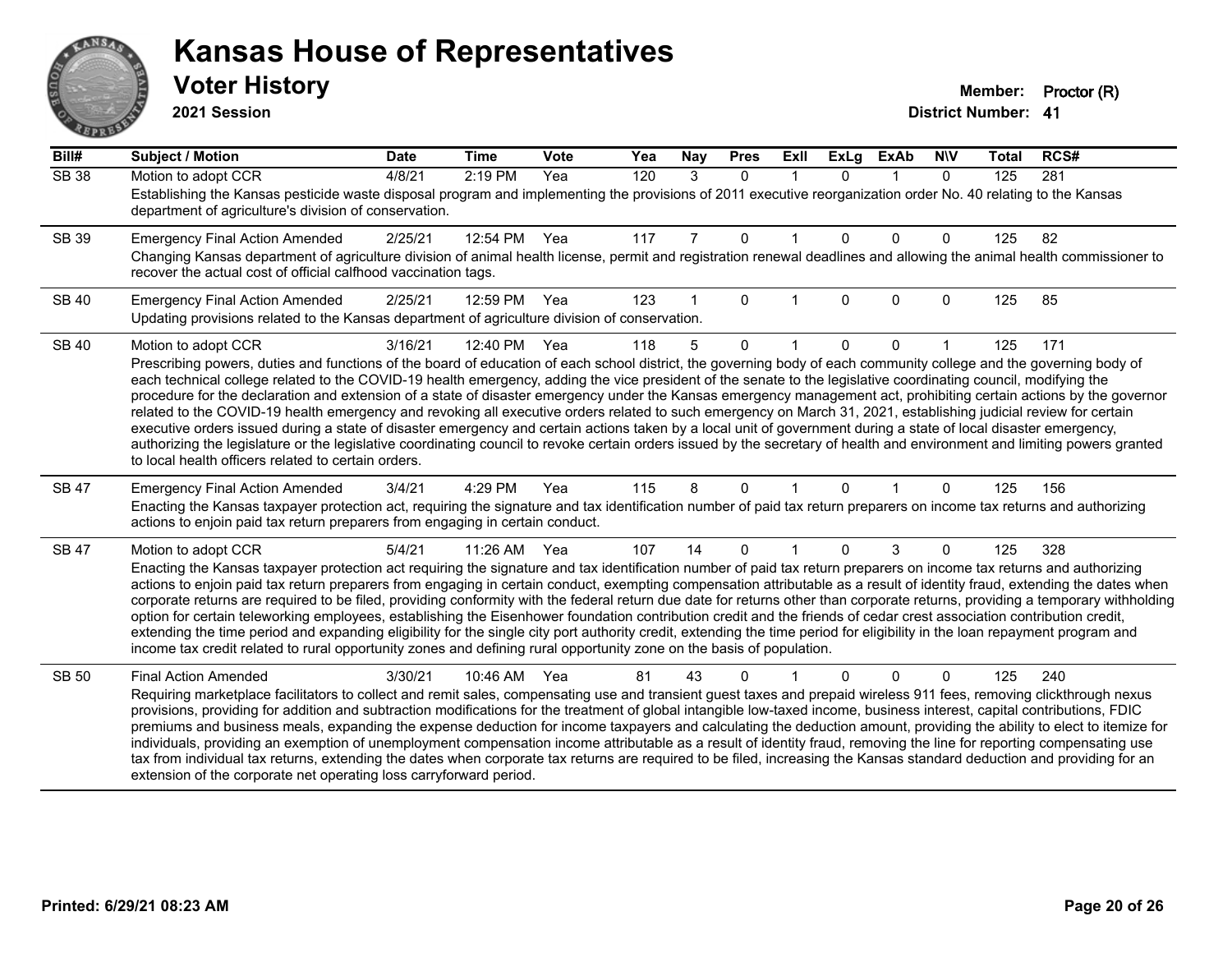

**2021 Session**

| Bill#        | <b>Subject / Motion</b>                                                                                                                                                                                                                                                                                                                                                                                                                                                                                                                                                                                                                                                                                                                                                                                                                                                                                                                            | <b>Date</b> | <b>Time</b> | Vote | Yea | Nay            | <b>Pres</b> | ExII                 | <b>ExLg</b>  | <b>ExAb</b>    | <b>NIV</b>     | <b>Total</b> | RCS# |
|--------------|----------------------------------------------------------------------------------------------------------------------------------------------------------------------------------------------------------------------------------------------------------------------------------------------------------------------------------------------------------------------------------------------------------------------------------------------------------------------------------------------------------------------------------------------------------------------------------------------------------------------------------------------------------------------------------------------------------------------------------------------------------------------------------------------------------------------------------------------------------------------------------------------------------------------------------------------------|-------------|-------------|------|-----|----------------|-------------|----------------------|--------------|----------------|----------------|--------------|------|
| <b>SB 50</b> | <b>Consideration of Veto</b>                                                                                                                                                                                                                                                                                                                                                                                                                                                                                                                                                                                                                                                                                                                                                                                                                                                                                                                       | 5/3/21      | 12:47 PM    | Yea  | 84  | 39             | 0           | $\mathbf{0}$         | 0            |                | 1              | 125          | 321  |
|              | Requiring marketplace facilitators to collect and remit sales, compensating use and transient guest taxes and prepaid wireless 911 fees, removing clickthrough nexus<br>provisions, providing for addition and subtraction modifications for the treatment of global intangible low-taxed income, business interest, capital contributions, FDIC<br>premiums and business meals, expanding the expense deduction for income taxpayers and calculating the deduction amount, providing the ability to elect to itemize for<br>individuals, providing an exemption of unemployment compensation income attributable as a result of identity fraud, removing the line for reporting compensating use<br>tax from individual tax returns, extending the dates when corporate tax returns are required to be filed, increasing the Kansas standard deduction and providing for an<br>extension of the corporate net operating loss carryforward period. |             |             |      |     |                |             |                      |              |                |                |              |      |
| SB 52        | <b>Emergency Final Action</b><br>Creating the Sedgwick county urban area nuisance abatement act.                                                                                                                                                                                                                                                                                                                                                                                                                                                                                                                                                                                                                                                                                                                                                                                                                                                   | 3/25/21     | 12:18 PM    | Yea  | 80  | 42             | $\Omega$    | 1                    | $\Omega$     | $\overline{2}$ | $\Omega$       | 125          | 220  |
| <b>SB 55</b> | <b>Final Action Amended</b><br>Clarifying the authority of healing arts school clinics to provide healing arts services.                                                                                                                                                                                                                                                                                                                                                                                                                                                                                                                                                                                                                                                                                                                                                                                                                           | 3/24/21     | 11:29 AM    | Yea  | 122 | $\mathbf{0}$   | $\mathbf 0$ | $\mathbf{1}$         | $\mathbf 0$  | $\overline{2}$ | $\mathbf 0$    | 125          | 205  |
| SB 55        | Motion to Adopt CCR                                                                                                                                                                                                                                                                                                                                                                                                                                                                                                                                                                                                                                                                                                                                                                                                                                                                                                                                | 4/8/21      | 11:43 PM    | Yea  | 76  | 43             | $\Omega$    | 1                    | $\Omega$     | 3              | $\overline{2}$ | 125          | 298  |
|              | Creating the fairness in women's sports act to require that female student athletic teams only include members who are biologically female.                                                                                                                                                                                                                                                                                                                                                                                                                                                                                                                                                                                                                                                                                                                                                                                                        |             |             |      |     |                |             |                      |              |                |                |              |      |
| <b>SB 58</b> | <b>Final Action Amended</b>                                                                                                                                                                                                                                                                                                                                                                                                                                                                                                                                                                                                                                                                                                                                                                                                                                                                                                                        | 3/25/21     | 11:20 AM    | Yea  | 122 | $\Omega$       | $\Omega$    |                      | $\Omega$     | 2              | $\Omega$       | 125          | 211  |
|              | Prohibiting the filing of certain liens or claims against real or personal property and providing for criminal penalties.                                                                                                                                                                                                                                                                                                                                                                                                                                                                                                                                                                                                                                                                                                                                                                                                                          |             |             |      |     |                |             |                      |              |                |                |              |      |
| SB 60        | <b>Final Action Amended</b>                                                                                                                                                                                                                                                                                                                                                                                                                                                                                                                                                                                                                                                                                                                                                                                                                                                                                                                        | 3/30/21     | 10:48 AM    | Yea  | 113 | 11             | $\Omega$    |                      | $\Omega$     | $\Omega$       | $\mathbf{0}$   | 125          | 241  |
|              | Defining proximate result for purposes of determining when a crime is committed partly within this state and amending the crimes of criminal sodomy and sexual battery<br>to make certain conduct unlawful when the victim's consent was obtained through a knowing misrepresentation.                                                                                                                                                                                                                                                                                                                                                                                                                                                                                                                                                                                                                                                             |             |             |      |     |                |             |                      |              |                |                |              |      |
| SB 60        | Motion to adopt CCR                                                                                                                                                                                                                                                                                                                                                                                                                                                                                                                                                                                                                                                                                                                                                                                                                                                                                                                                | 5/4/21      | 11:05 AM    | Yea  | 118 | 3              | $\Omega$    | 1                    | $\Omega$     | 3              | $\Omega$       | 125          | 327  |
|              | Creating the crime of sexual extortion and requiring an offender to register under the Kansas offender registration act, prohibiting a court from requiring psychiatric or<br>psychological examinations of an alleged victim of any crime, increasing criminal penalties for fleeing or attempting to elude a police officer when operating a stolen<br>vehicle, committing certain driving violations or causing a collision involving another driver, defining proximate result for purposes of determining when a crime is<br>committed partly within this state, removing the spousal exception from the crime of sexual battery and making fleeing or attempting to elude a police officer evidence of<br>intent to commit theft of a vehicle.                                                                                                                                                                                               |             |             |      |     |                |             |                      |              |                |                |              |      |
| SB 63        | Final Action Sub Bill                                                                                                                                                                                                                                                                                                                                                                                                                                                                                                                                                                                                                                                                                                                                                                                                                                                                                                                              | 3/23/21     | $11:19$ AM  | Yea  | 77  | 46             | $\Omega$    | $\overline{2}$       | 0            | $\Omega$       | $\Omega$       | 125          | 191  |
|              | House Substitute for SB 63 by Committee on K-12 Education Budget - Enacting the back to school act to require school districts to provide a full-time, in person<br>attendance option for all students beginning March 31, 2021, for school year 2020-2021.                                                                                                                                                                                                                                                                                                                                                                                                                                                                                                                                                                                                                                                                                        |             |             |      |     |                |             |                      |              |                |                |              |      |
| SB 64        | <b>Final Action</b>                                                                                                                                                                                                                                                                                                                                                                                                                                                                                                                                                                                                                                                                                                                                                                                                                                                                                                                                | 3/24/21     | 11:12 AM    | Yea  | 120 | $\overline{2}$ | $\Omega$    | $\blacktriangleleft$ | $\Omega$     | $\overline{2}$ | 0              | 125          | 199  |
|              | Amending the private and out-of-state postsecondary educational institution act to clarify the state board of regents' authority and provide additional student<br>protections and institutional accountability.                                                                                                                                                                                                                                                                                                                                                                                                                                                                                                                                                                                                                                                                                                                                   |             |             |      |     |                |             |                      |              |                |                |              |      |
| SB 65        | <b>Emergency Final Action Amended</b>                                                                                                                                                                                                                                                                                                                                                                                                                                                                                                                                                                                                                                                                                                                                                                                                                                                                                                              | 3/25/21     | 12:16 PM    | Yea  | 121 |                | $\Omega$    | 1                    | <sup>n</sup> | $\mathfrak{p}$ | 0              | 125          | 219  |
|              | Enhancing the high performance incentive program by decoupling the KIT and KIR workforce training programs and by providing for the transferability of the tax credit.                                                                                                                                                                                                                                                                                                                                                                                                                                                                                                                                                                                                                                                                                                                                                                             |             |             |      |     |                |             |                      |              |                |                |              |      |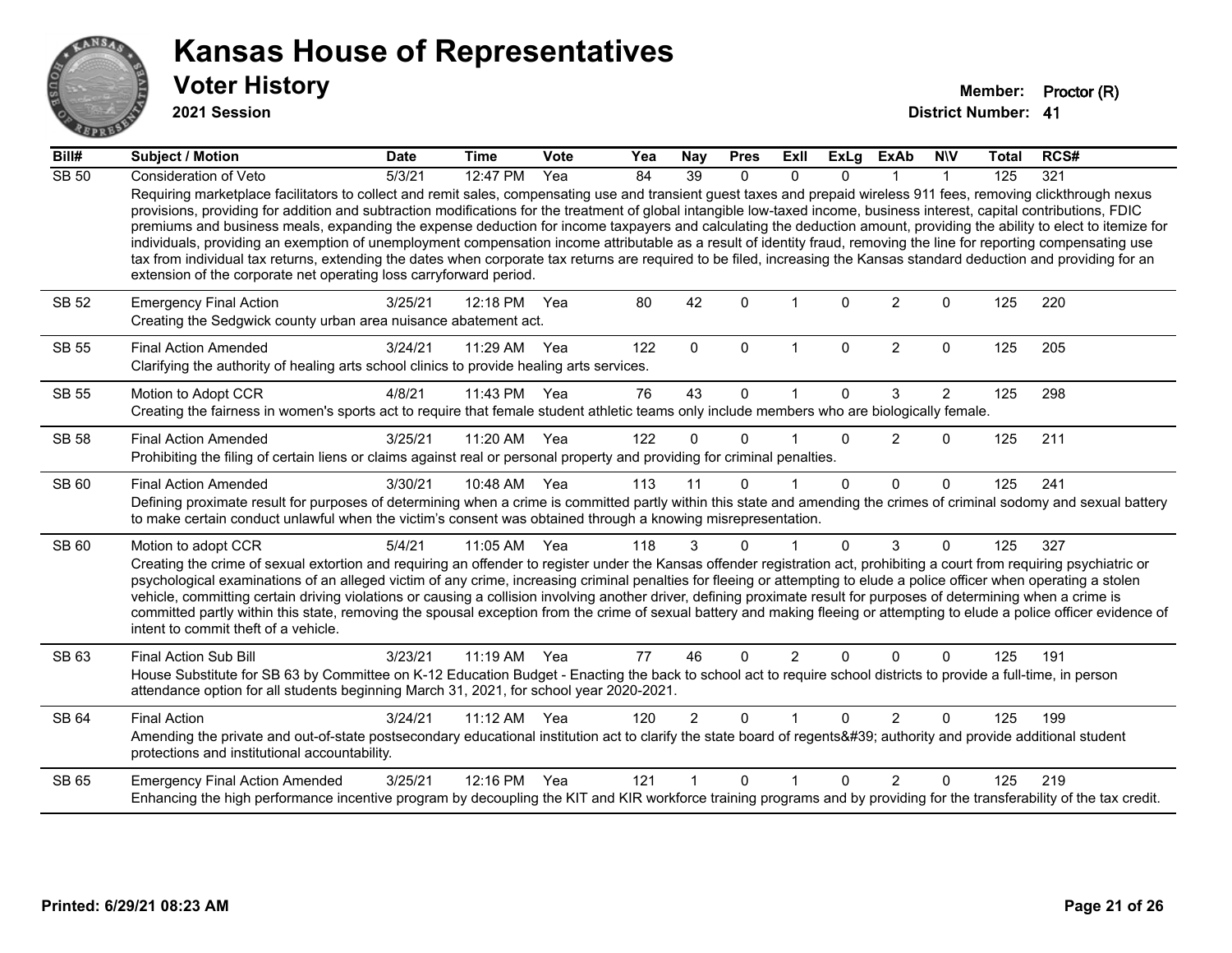# ANS **PIVE**

#### **Kansas House of Representatives**

**2021 Session**

**Voter History Member: Proctor (R)** 

| Bill#        | Subject / Motion                                                                                                                                                                                                                                                                                                                                                                                                                                                                                                                                                                                                                                                                                                                               | <b>Date</b> | <b>Time</b> | Vote | Yea | <b>Nay</b>     | <b>Pres</b> | ExII           | <b>ExLg</b> | <b>ExAb</b>    | <b>NIV</b>   | <b>Total</b> | RCS# |
|--------------|------------------------------------------------------------------------------------------------------------------------------------------------------------------------------------------------------------------------------------------------------------------------------------------------------------------------------------------------------------------------------------------------------------------------------------------------------------------------------------------------------------------------------------------------------------------------------------------------------------------------------------------------------------------------------------------------------------------------------------------------|-------------|-------------|------|-----|----------------|-------------|----------------|-------------|----------------|--------------|--------------|------|
| <b>SB 66</b> | <b>Emergency Final Action Amended</b><br>Amending the angel investor tax credit with respect to the definition of qualified securities, tax credit limitations and amounts, investor requirements and extending the<br>date that credits may be allowed, and also amending the tax credit for expenses incurred to make a residence accessible to persons with a disability by increasing the<br>credit.                                                                                                                                                                                                                                                                                                                                       | 3/25/21     | 12:14 PM    | Yea  | 109 | 12             | $\mathbf 1$ | -1             | 0           | $\overline{2}$ | $\mathbf{0}$ | 125          | 217  |
| SB 67        | <b>Final Action Amended</b><br>Expanding the definitions of all-terrain vehicles and recreational off-highway vehicles.                                                                                                                                                                                                                                                                                                                                                                                                                                                                                                                                                                                                                        | 3/23/21     | 11:21 AM    | Yea  | 99  | 24             | 0           | $\overline{2}$ | 0           | $\mathbf 0$    | $\mathbf 0$  | 125          | 192  |
| SB 67        | Motion to adopt CCR<br>Permitting funeral escorts to direct traffic for funeral processions and requiring drivers to yield the right-of-way and move over for authorized utility or telecommunication<br>vehicles.                                                                                                                                                                                                                                                                                                                                                                                                                                                                                                                             | 4/8/21      | 10:37 AM    | Yea  | 119 | 3              | 0           | $\mathbf{1}$   | 0           | $\mathbf 1$    | $\mathbf 1$  | 125          | 274  |
| <b>SB 77</b> | <b>Final Action Amended</b><br>Enacting the audiology and speech-language pathology interstate compact.                                                                                                                                                                                                                                                                                                                                                                                                                                                                                                                                                                                                                                        | 3/18/21     | 11:30 AM    | Yea  | 119 | 3              | $\Omega$    | $\mathbf{1}$   | $\Omega$    | $\overline{2}$ | $\mathbf{0}$ | 125          | 183  |
| <b>SB78</b>  | Final Action Sub Bill<br>House Substitute for SB 78 by Committee on Insurance and Pensions - Updating the national insurance commissioners credit for insurance reinsurance model law,<br>codifying the national insurance commissioners credit for reinsurance model regulation and updating certain terms and definitions relating to the insurance holding<br>company act, service contracts and surplus lines insurance. Eliminating certain requirements relating to the annual submittal of certain documents by out-of-state risk<br>retention groups, extending the time frame to submit certain documents by professional employer organizations, abolishing the utilization review advisory committee and<br>replacing it with URAC. | 3/30/21     | 10:49 AM    | Yea  | 124 | $\Omega$       | $\mathbf 0$ | $\overline{1}$ | 0           | 0              | $\mathbf 0$  | 125          | 242  |
| <b>SB78</b>  | Motion to adopt CCR<br>House Substitute for SB 78 by Committee on Insurance and Pensions - Updating the national insurance commissioners credit for insurance reinsurance model law,<br>codifying the national insurance commissioners credit for reinsurance model regulation and updating certain terms and definitions relating to the insurance holding<br>company act, service contracts and surplus lines insurance. Eliminating certain requirements relating to the annual submittal of certain documents by out-of-state risk<br>retention groups, extending the time frame to submit certain documents by professional employer organizations, abolishing the utilization review advisory committee and<br>replacing it with URAC.   | 5/7/21      | 11:24 AM    | Yea  | 113 | $\overline{7}$ | $\mathbf 0$ | $\mathbf 1$    | $\Omega$    | 4              | $\mathbf 0$  | 125          | 346  |
| SB 86        | <b>Final Action Amended</b><br>Conforming certain KPERS provisions with the federal CARES act.                                                                                                                                                                                                                                                                                                                                                                                                                                                                                                                                                                                                                                                 | 3/24/21     | 11:30 AM    | Yea  | 122 | 0              | 0           | $\mathbf{1}$   | 0           | $\overline{2}$ | $\mathbf 0$  | 125          | 206  |
| SB 86        | Motion to adopt CCR<br>Establishing the Kansas extraordinary utility costs loan deposit program and the Kansas economic recovery loan deposit program and amending the city utility low-<br>interest loan program by providing for electronic repayment of loans, cash basis exception, payment frequency, loan security and an ending date for making loans.                                                                                                                                                                                                                                                                                                                                                                                  | 4/9/21      | 11:43 AM    | Yea  | 117 | 6              | 0           | $\overline{2}$ | 0           | 0              | $\Omega$     | 125          | 302  |
| <b>SB 88</b> | <b>EFA Amend and Debate</b><br>House Substitute for SB 88 by Committee on Financial Institutions and Rural Development - Establishing the city utility low-interest loan program, allowing cities to apply<br>to the state treasurer for loans from state unencumbered funds for extraordinary electric or natural gas costs incurred during the extreme winter weather event of<br>February 2021.                                                                                                                                                                                                                                                                                                                                             | 3/3/21      | 11:34 AM    | Yea  | 124 | 0              | $\Omega$    |                | 0           | $\Omega$       | 0            | 125          | 116  |
| SB 89        | <b>Emergency Final Action Amended</b><br>Exempting the transport of agricultural forage commodities from secured load requirements.                                                                                                                                                                                                                                                                                                                                                                                                                                                                                                                                                                                                            | 3/25/21     | 12:15 PM    | Yea  | 122 | 0              | $\mathbf 0$ | $\mathbf 1$    | 0           | 2              | 0            | 125          | 218  |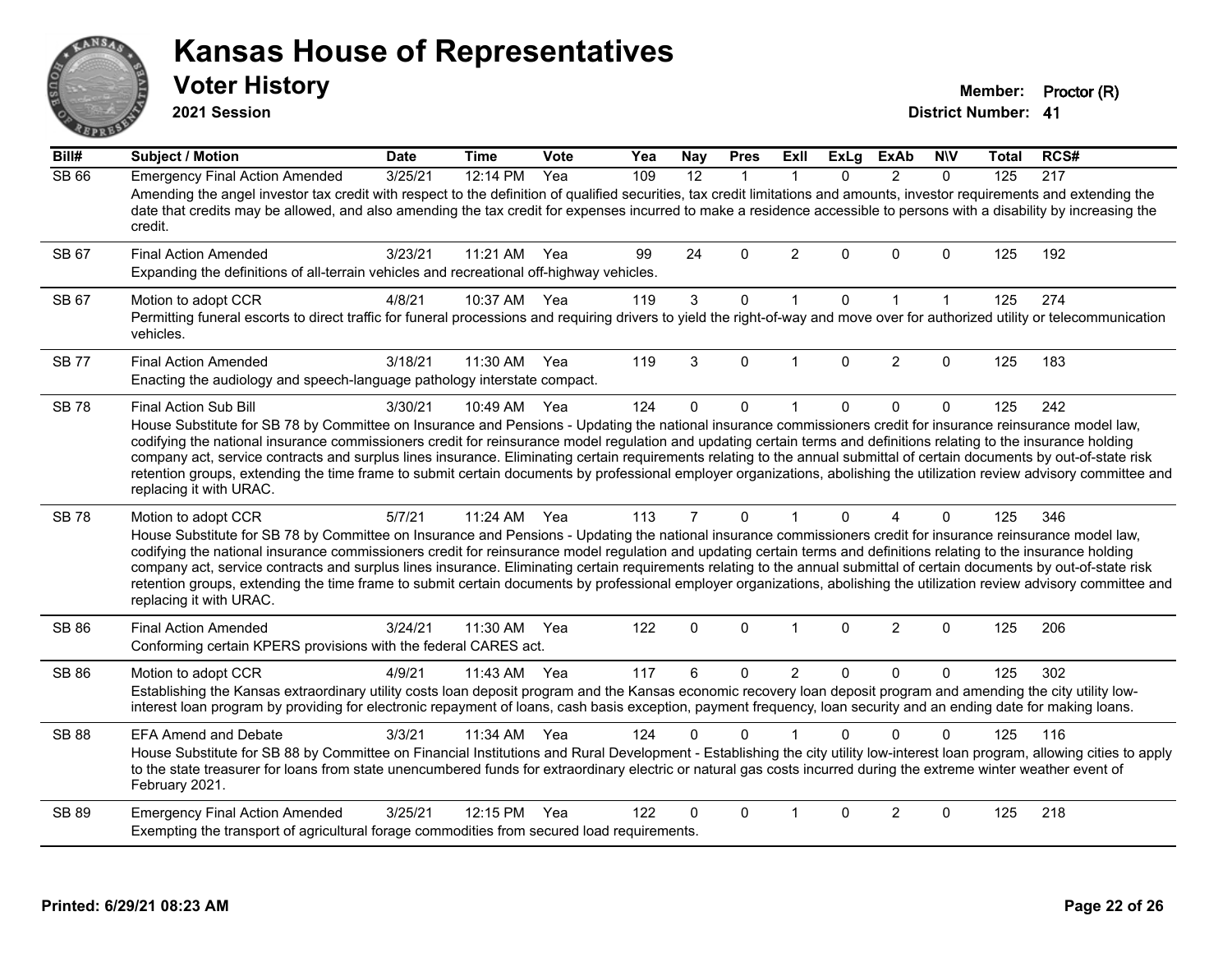

**2021 Session**

| Bill#         | <b>Subject / Motion</b>                                                                                                                                                                                                                                                                                                                                                 | <b>Date</b> | <b>Time</b> | Vote | Yea | <b>Nay</b>     | <b>Pres</b> | <b>ExII</b>          | ExLg         | <b>ExAb</b>    | <b>NIV</b>   | Total | RCS# |
|---------------|-------------------------------------------------------------------------------------------------------------------------------------------------------------------------------------------------------------------------------------------------------------------------------------------------------------------------------------------------------------------------|-------------|-------------|------|-----|----------------|-------------|----------------------|--------------|----------------|--------------|-------|------|
| SB 90         | <b>Emergency Final Action Amended</b><br>Amending the Kansas rural housing incentive district act to permit bond funding for vertical residential renovation of older buildings in central business districts and by<br>changing the definitions of an eligible city or county.                                                                                         | 3/25/21     | 12:20 PM    | Yea  | 105 | 17             | $\Omega$    | 1                    | $\Omega$     | $\mathcal{P}$  | $\Omega$     | 125   | 222  |
| SB 91         | EFA Sub Bill<br>House Substitute for SB 91 by Committee on Commerce, Labor and Economic Development - Providing liability protection for businesses, municipalities and<br>educational institutions that participate in high school work-based learning programs and providing that schools are responsible for injuries to students participating in<br>such programs. | 4/8/21      | 11:31 AM    | Yea  | 123 | 0              | $\Omega$    |                      | $\Omega$     |                | 0            | 125   | 278  |
| <b>SB 95</b>  | <b>Final Action Amended</b><br>Exempting motor vehicle odometer reading recording requirements when such recording requirements are exempted by federal law.                                                                                                                                                                                                            | 3/23/21     | 11:22 AM    | Yea  | 123 | $\Omega$       | $\Omega$    | $\overline{2}$       | $\Omega$     | $\Omega$       | $\Omega$     | 125   | 193  |
| SB 95         | Motion to adopt CCR<br>Exempting motor vehicle odometer reading recording requirements when such recording requirements are exempted by federal law and expanding the definitions of all-<br>terrain vehicles and recreational off-highway vehicles.                                                                                                                    | 4/8/21      | 10:40 AM    | Yea  | 116 | 6              | $\Omega$    | $\blacktriangleleft$ | 0            |                | $\mathbf{1}$ | 125   | 275  |
| SB 99         | Final Action Sub Bill<br>House Substitute for SB 99 by Committee on Transportation - Increasing the bond amount required for a vehicle dealer license and providing for display show licenses<br>under the vehicle dealers and manufacturers licensing act.                                                                                                             | 3/23/21     | 11:23 AM    | Yea  | 121 | $\overline{c}$ | 0           | $\overline{2}$       | $\Omega$     | 0              | 0            | 125   | 194  |
| SB 103        | <b>Final Action Amended</b><br>Amending the Kansas power of attorney act regarding the form of a power of attorney and the duties of third parties relying and acting on a power of attorney.                                                                                                                                                                           | 3/25/21     | 11:21 AM    | Yea  | 122 | $\mathbf 0$    | $\mathbf 0$ | $\mathbf{1}$         | 0            | $\overline{2}$ | $\mathbf 0$  | 125   | 212  |
| SB 103        | Motion to adopt CCR<br>Amending the Kansas power of attorney act regarding the form of a power of attorney and the duties of third parties relying and acting on a power of attorney.                                                                                                                                                                                   | 4/7/21      | $3:44$ PM   | Yea  | 123 | 0              | $\Omega$    |                      | 0            |                | $\Omega$     | 125   | 268  |
| <b>SB 106</b> | <b>Final Action Amended</b><br>Enacting the revised uniform law on notarial acts and repealing the uniform law on notarial acts.                                                                                                                                                                                                                                        | 3/30/21     | 10:51 AM    | Yea  | 122 | $\overline{2}$ | $\mathbf 0$ | $\mathbf 1$          | $\Omega$     | $\mathbf{0}$   | 0            | 125   | 243  |
| <b>SB 106</b> | Motion to adopt CCR<br>Enacting the revised uniform law on notarial acts and repealing the uniform law on notarial acts.                                                                                                                                                                                                                                                | 4/7/21      | 3:46 PM     | Yea  | 123 | 0              | $\mathbf 0$ | $\mathbf{1}$         | $\mathbf{0}$ | $\mathbf{1}$   | $\mathbf 0$  | 125   | 269  |
| SB 107        | <b>Final Action Amended</b><br>Enacting the uniform fiduciary income and principal act (UFIPA).                                                                                                                                                                                                                                                                         | 3/25/21     | 11:23 AM    | Yea  | 122 | $\mathbf 0$    | 0           | $\mathbf{1}$         | $\Omega$     | $\overline{2}$ | $\mathbf 0$  | 125   | 213  |
| <b>SB 107</b> | Motion to adopt CCR<br>Enacting the uniform fiduciary income and principal act (UFIPA).                                                                                                                                                                                                                                                                                 | 4/7/21      | 3:48 PM     | Yea  | 123 | $\mathbf 0$    | $\mathbf 0$ | $\mathbf{1}$         | 0            | $\mathbf{1}$   | $\mathbf 0$  | 125   | 270  |
| <b>SB 118</b> | <b>Final Action</b><br>Providing for the dissolution of special districts and the assumption of responsibilities by a city or county.                                                                                                                                                                                                                                   | 3/23/21     | 11:26 AM    | Yea  | 121 | $\overline{2}$ | 0           | $\overline{2}$       | $\Omega$     | $\mathbf{0}$   | $\mathbf 0$  | 125   | 195  |
| <b>SB 122</b> | <b>Final Action Amended</b><br>Modifying certain rules of evidence in the code of civil procedure related to authentication of records and documents.                                                                                                                                                                                                                   | 3/30/21     | 10:52 AM    | Yea  | 117 |                | $\Omega$    | 1                    | $\Omega$     | $\mathbf{0}$   | $\mathbf 0$  | 125   | 244  |
| <b>SB 122</b> | Motion to adopt CCR<br>Modifying certain rules of evidence in the code of civil procedure related to authentication of records and documents.                                                                                                                                                                                                                           | 4/7/21      | 3:49 PM     | Yea  | 115 | 8              | $\Omega$    |                      | $\Omega$     | $\mathbf{1}$   | $\mathbf 0$  | 125   | 271  |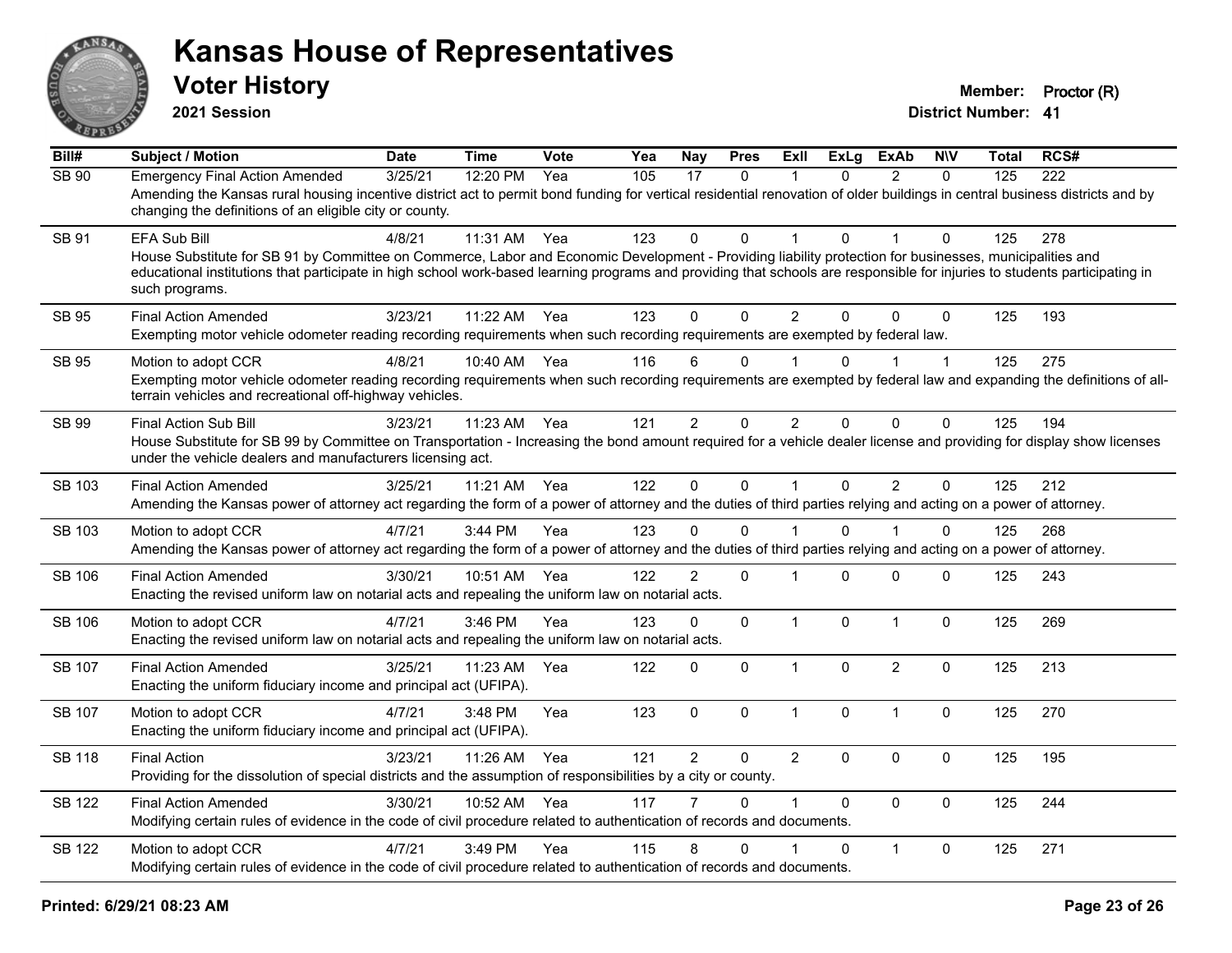

**2021 Session**

| Bill#         | Subject / Motion                                                                                                                                                                                                                                                                                                                                                                                                                                                                                                                                                                                                                                                                                                                                                                                                                                                     | <b>Date</b> | <b>Time</b>  | <b>Vote</b> | Yea | <b>Nay</b> | <b>Pres</b>  | Exll         | <b>ExLg</b>  | <b>ExAb</b>    | <b>NIV</b>   | Total | RCS# |
|---------------|----------------------------------------------------------------------------------------------------------------------------------------------------------------------------------------------------------------------------------------------------------------------------------------------------------------------------------------------------------------------------------------------------------------------------------------------------------------------------------------------------------------------------------------------------------------------------------------------------------------------------------------------------------------------------------------------------------------------------------------------------------------------------------------------------------------------------------------------------------------------|-------------|--------------|-------------|-----|------------|--------------|--------------|--------------|----------------|--------------|-------|------|
| <b>SB 124</b> | Final Action Sub Bill Amended<br>House Substitute for SB 124 by Committee on Commerce, Labor and Economic Development - Expanding STAR bonds by adding rural redevelopment projects and<br>major business facilities, prohibiting public officials from employment with a developer, providing for public notice of hearings on city or county websites, posting of<br>certain documents and links on websites, disclosure of names of developer, disclosure of state, federal and local tax incentives within a STAR bond district, changing<br>certain project financing, investment and sales provisions, adding visitor tracking plan requirements and additional feasibility study requirements with oversight by the<br>secretary, requiring approval by the secretary for real estate transfers, requiring district contiguity and extending the sunset date. | 3/30/21     | $10:53$ AM   | Yea         | 101 | 23         | $\mathbf{0}$ |              | $\Omega$     | $\Omega$       | $\mathbf{0}$ | 125   | 245  |
| <b>SB 127</b> | <b>Final Action Amended</b><br>Modifying the eligibility requirements for restricted driving privileges, increasing the age for eligibility to renew drivers' licenses online to 65 and allowing drivers' license<br>renewal notices to be sent electronically.                                                                                                                                                                                                                                                                                                                                                                                                                                                                                                                                                                                                      | 3/30/21     | 10:55 AM Yea |             | 123 |            | n            |              |              | n              | 0            | 125   | 246  |
| SB 127        | Motion to adopt CCR<br>Modifying the eligibility requirements for restricted driving privileges, increasing the age for eligibility to renew drivers' licenses online to 65, allowing drivers' license<br>renewal notices to be sent electronically, authorizing a waiver of traffic fines for manifest hardship situations and excluding the additional 90-day wait period for driver's<br>license suspension for certain offenses.                                                                                                                                                                                                                                                                                                                                                                                                                                 | 4/8/21      | 10:42 AM     | Yea         | 122 | $\Omega$   | 0            |              | $\Omega$     |                |              | 125   | 276  |
| <b>SB 142</b> | <b>Emergency Final Action Amended</b><br>Requiring coast guard-approved personal flotation devices as prescribed by the secretary of wildlife, parks and tourism in rules and regulations.                                                                                                                                                                                                                                                                                                                                                                                                                                                                                                                                                                                                                                                                           | 3/25/21     | 12:24 PM     | Yea         | 102 | 20         | $\mathbf 0$  | $\mathbf{1}$ | $\Omega$     | 2              | $\mathbf 0$  | 125   | 225  |
| <b>SB 142</b> | Motion to adopt CCR<br>Amending certain department of wildlife, parks and tourism statutes by requiring coast guard-approved personal flotation devices as prescribed by the secretary of<br>wildlife, parks and tourism in rules and regulations and updating the reference to the guidelines of the American fisheries society in the commercialization of wildlife<br>statute.                                                                                                                                                                                                                                                                                                                                                                                                                                                                                    | 4/8/21      | 2:23 PM      | Yea         | 109 | 14         | 0            |              | <sup>n</sup> |                | $\Omega$     | 125   | 282  |
| SB 143        | <b>Emergency Final Action Amended</b><br>Updating definitions and increasing maximum functional unit license and storage fees relating to grain and public warehouse laws.                                                                                                                                                                                                                                                                                                                                                                                                                                                                                                                                                                                                                                                                                           | 3/25/21     | 12:21 PM     | Yea         | 117 | 5          | 0            |              | $\Omega$     | 2              | 0            | 125   | 223  |
| SB 143        | Motion to adopt CCR<br>Updating definitions and increasing maximum functional unit license and storage fees relating to grain and public warehouse laws.                                                                                                                                                                                                                                                                                                                                                                                                                                                                                                                                                                                                                                                                                                             | 4/8/21      | 2:25 PM      | Yea         | 115 | 8          | 0            |              |              |                | 0            | 125   | 283  |
| SB 158        | EFA Sub Bill Amended<br>House Substitute for SB 158 by Committee on Federal and State Affairs - Creating the Kansas medical marijuana regulation act.                                                                                                                                                                                                                                                                                                                                                                                                                                                                                                                                                                                                                                                                                                                | 5/6/21      | 3:36 PM      | Nay         | 79  | 42         | 0            | $\Omega$     |              | $\overline{2}$ | 1            | 125   | 342  |
| SB 159        | <b>Emergency Final Action Amended</b><br>Paying certain claims against the state submitted by the joint committee on special claims against the state.                                                                                                                                                                                                                                                                                                                                                                                                                                                                                                                                                                                                                                                                                                               | 3/30/21     | 8:01 PM      | Yea         | 106 | 17         | 0            |              | $\Omega$     | 1              | 0            | 125   | 258  |
| SB 159        | Motion to adopt CCR<br>Appropriations for FY 2021, FY 2022, and FY 2023, for various state agencies; authorizing the payment of certain claims against the state; authorizing certain transfers<br>and capital improvement projects.                                                                                                                                                                                                                                                                                                                                                                                                                                                                                                                                                                                                                                 | 5/7/21      | 3:50 PM      | Nay         | 98  | 21         | 0            |              | $\Omega$     | $\lambda$      | 1            | 125   | 349  |
| SB 160        | <b>Emergency Final Action Amended</b><br>Updating the reference to the guidelines of the American fisheries society in the commercialization of wildlife statute.                                                                                                                                                                                                                                                                                                                                                                                                                                                                                                                                                                                                                                                                                                    | 3/25/21     | 12:19 PM     | Yea         | 120 | 2          | $\Omega$     |              | $\Omega$     | 2              | 0            | 125   | 221  |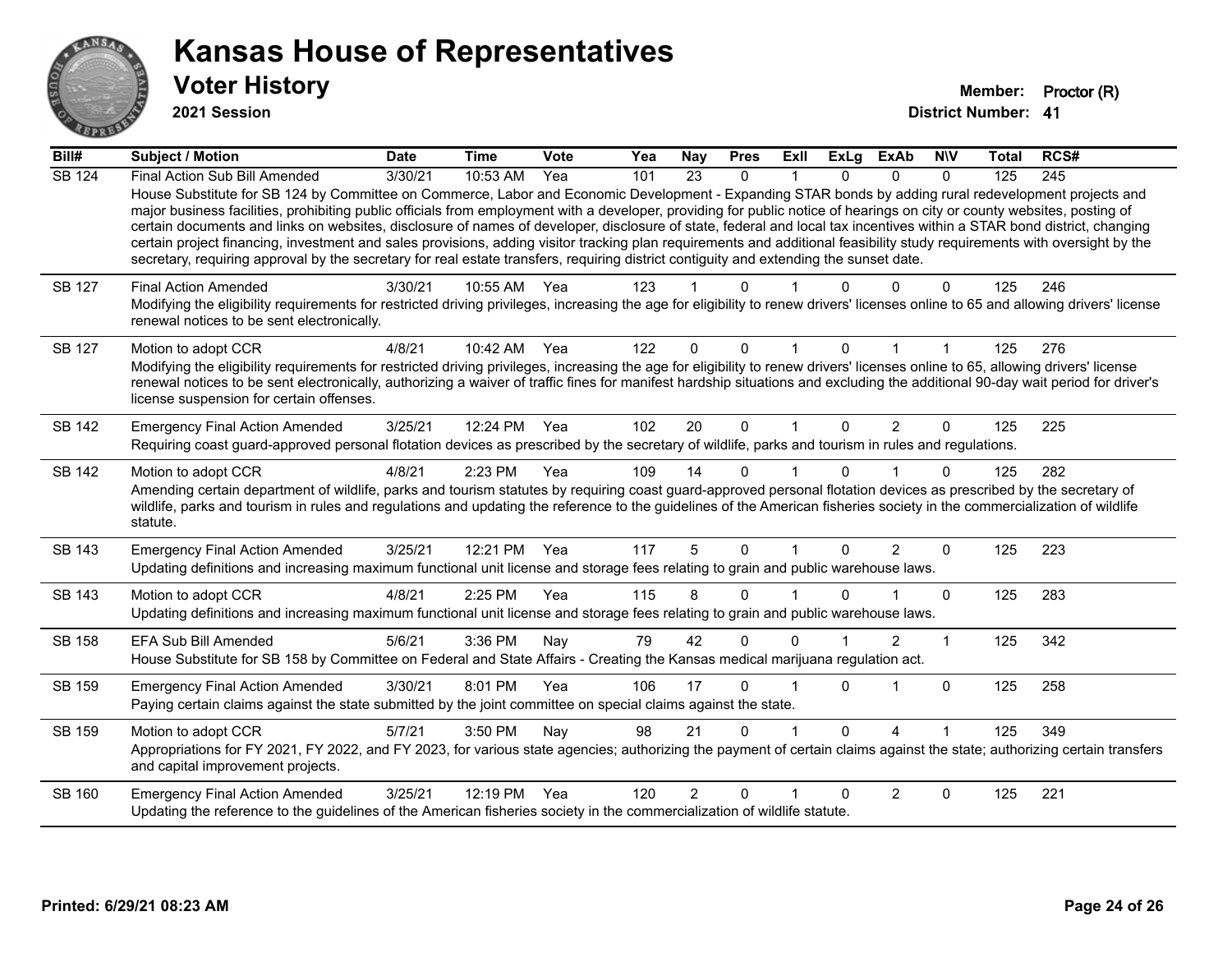

**2021 Session**

| Bill#         | <b>Subject / Motion</b>                                                                                                                                                                                                                                                                                                                                                                                                                                                                                                                                                                                                                                                       | <b>Date</b> | <b>Time</b> | Vote | Yea | <b>Nay</b>     | <b>Pres</b>  | ExIl           | <b>ExLg</b>  | <b>ExAb</b>    | <b>NIV</b>   | Total | RCS# |
|---------------|-------------------------------------------------------------------------------------------------------------------------------------------------------------------------------------------------------------------------------------------------------------------------------------------------------------------------------------------------------------------------------------------------------------------------------------------------------------------------------------------------------------------------------------------------------------------------------------------------------------------------------------------------------------------------------|-------------|-------------|------|-----|----------------|--------------|----------------|--------------|----------------|--------------|-------|------|
| <b>SB 170</b> | <b>Emergency Final Action Amended</b><br>Clarifying the authority of the Kansas commission for the deaf and hard of hearing with regard to registration of interpreters, establishing guidelines for communication<br>access services and authorizing the adoption of rules and regulations.                                                                                                                                                                                                                                                                                                                                                                                  | 3/18/21     | 11:54 AM    | Yea  | 98  | 23             | $\Omega$     | 1              | $\Omega$     | $\overline{2}$ | $\mathbf{1}$ | 125   | 185  |
| <b>SB 170</b> | Motion to adopt CCR<br>Enacting the psychology interjurisdictional compact to provide for interjurisdictional authorization to practice telepsychology and temporary in-person, face-to-face<br>psychology and enacting the physical therapy licensure compact and authorizing criminal history record checks in the physical therapy practice act.                                                                                                                                                                                                                                                                                                                           | 4/9/21      | 2:25 PM     | Yea  | 119 | 4              | $\Omega$     | $\overline{2}$ | $\Omega$     | $\Omega$       | $\Omega$     | 125   | 304  |
| SB 172        | <b>Final Action Amended</b><br>Creating the crimes of trespassing on a critical infrastructure facility and criminal damage to a critical infrastructure facility and eliminating the crime of tampering with a<br>pipeline.                                                                                                                                                                                                                                                                                                                                                                                                                                                  | 3/30/21     | 10:56 AM    | Yea  | 82  | 42             | $\Omega$     |                | $\Omega$     | $\Omega$       | 0            | 125   | 247  |
| <b>SB 175</b> | <b>Final Action Amended</b><br>Enacting the rural emergency hospital act to provide for the licensure of rural emergency hospitals and establishing the rural hospital innovation grant program to assist<br>rural hospitals in serving rural communities.                                                                                                                                                                                                                                                                                                                                                                                                                    | 3/25/21     | 11:24 AM    | Yea  | 119 | 3              | $\Omega$     | $\mathbf{1}$   | $\Omega$     | $\overline{2}$ | $\Omega$     | 125   | 214  |
| <b>SB 175</b> | Motion to adopt CCR<br>Enacting the rural emergency hospital act to provide for the licensure of rural emergency hospitals and establishing the rural hospital innovation grant program to assist<br>rural hospitals in serving rural communities.                                                                                                                                                                                                                                                                                                                                                                                                                            | 4/8/21      | 3:30 PM     | Yea  | 64  | 59             | $\mathbf 0$  | $\mathbf{1}$   | $\Omega$     | $\mathbf 1$    | $\Omega$     | 125   | 284  |
| <b>SB 178</b> | <b>Final Action Amended</b><br>Providing for trust company charter conversions.                                                                                                                                                                                                                                                                                                                                                                                                                                                                                                                                                                                               | 3/18/21     | 11:31 AM    | Yea  | 121 | 1              | $\Omega$     | $\mathbf 1$    | $\Omega$     | $\overline{2}$ | $\mathbf{0}$ | 125   | 184  |
| SB 235        | <b>Final Action</b><br>Enacting the back to school act to require school districts to provide a full-time, in person attendance option for all students beginning on March 26, 2021.                                                                                                                                                                                                                                                                                                                                                                                                                                                                                          | 3/16/21     | 11:19 AM    | Yea  | 55  | 69             | $\Omega$     | $\mathbf{1}$   | $\mathbf{0}$ | $\Omega$       | $\Omega$     | 125   | 170  |
| SB 238        | <b>Final Action Sub Amended</b><br>Establishing certification and funding for certified community behavioral health clinics, authorizing telemedicine waivers for out-of-state healthcare providers, reducing<br>certain requirements for licensure by the behavioral sciences regulatory board and expanding out-of-state temporary permits to practice behavioral sciences<br>professions.                                                                                                                                                                                                                                                                                  | 3/25/21     | 11:27 AM    | Yea  | 121 | $\mathbf{1}$   | $\Omega$     |                | $\Omega$     | $\overline{2}$ | $\mathbf 0$  | 125   | 215  |
| SB 238        | Motion to adopt CCR<br>Requiring emergency medical services operators be overseen by medical directors or physicians; clarifying duties and functions of the state board of pharmacy;<br>providing for confidentiality of investigations, inspections and audits; establishing fees on out-of-state facilities; defining telepharmacy and requiring the adoption of rules<br>and regulations related thereto.                                                                                                                                                                                                                                                                 | 4/9/21      | 2:28 PM     | Yea  | 116 | $\overline{7}$ | $\mathbf 0$  | $\overline{2}$ | 0            | $\mathbf 0$    | $\mathbf 0$  | 125   | 305  |
| SB 273        | <b>Final Action Sub Bill</b><br>House Substitute for Substitute for SB 273 by Committee on Judiciary - Directing that tobacco product manufacturer remittances be credited to the Kansas endowment<br>for youth fund rather than deposited into escrow upon certification by the attorney general.                                                                                                                                                                                                                                                                                                                                                                            | 3/30/21     | 10:57 AM    | Yea  | 123 | $\mathbf{1}$   | $\mathbf{0}$ | $\mathbf{1}$   | $\mathbf{0}$ | $\Omega$       | $\Omega$     | 125   | 248  |
| SB 273        | Motion to Adopt CCR<br>Enacting the COVID-19 small business relief act to provide funds for impacted small businesses, create the COVID-19 small business relief fund of the legislative<br>coordinating council and the COVID-19 small business relief claims board, require certain counties to establish and administer a county COVID-19 small business relief<br>fund and certain cities to establish and administer a city COVID-19 small business relief fund, require a study by the legislative division of post audit and prohibit<br>compensation for intangible losses related to the COVID-19 public health emergency under the Kansas emergency management act. | 5/7/21      | 11:59 PM    | Yea  | 68  | 42             | $\mathbf{1}$ | $\mathbf{1}$   | $\Omega$     | 13             | $\Omega$     | 125   | 354  |